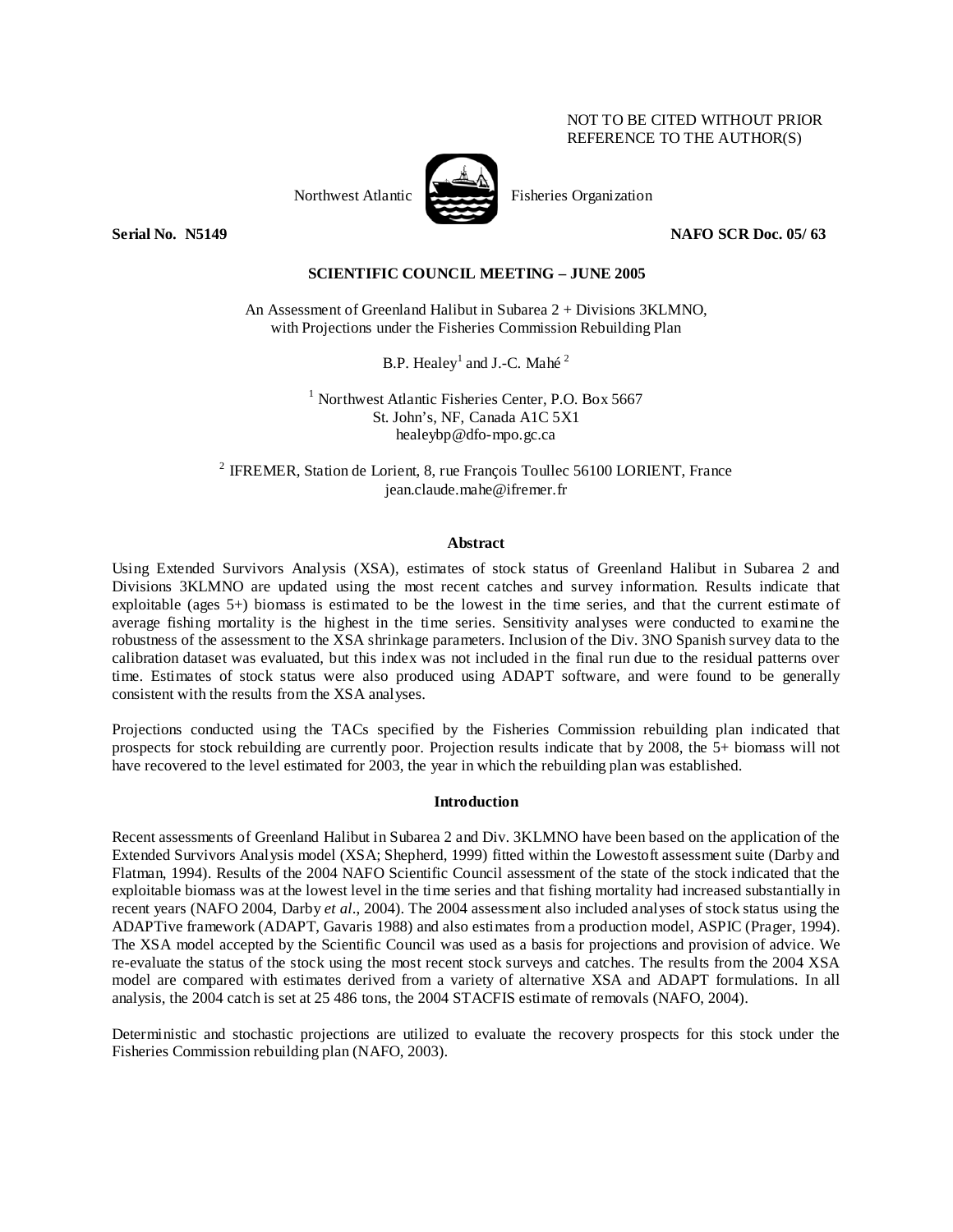# **Input Data**

## Catches

Catches increased from low levels in the early 1960s when the fishery began to over 36 000 tons in 1969, ranged from 18 000 tons to 39 000 tons until 1990 (Fig. 1), when an extensive fishery developed in the deep water of the NAFO Regulatory Area (Bowering and Brodie, 1995). The total catch estimated by STACFIS for 1990-94 was in the range of 47 000 to 63 000 tons annually, although estimates in some years were as high as 75 000 tons. Beginning in 1995, TACs for the resource were established for the whole stock areal distribution by the Fisheries Commission, and the catch declined to just over 15 000 tons in 1995, a reduction of about 75% compared to the average annual catch of the previous 5 years. The catch from 1996-98 was around 20 000 tons per year. Catches have been increasing since then and by 2001 had reached 38 000 tons before declining to 34 000 tons in 2002. For the 9 years preceding the Fisheries Commission rebuilding plan, the catch has achieved the TAC in only one year. In 2003, the total catch was estimated to be within the range 32 000 tons to 38 500 tons. The STACFIS estimate of catch for 2004 was 25 486 tons.

Fisheries Commission established a fifteen year re-building plan for this stock, in which TACs were set at 20, 19, 18.5, 16 ('000 tons), respectively, for the years 2004-07 (Fig. 1). Subsequent TAC levels "shall not be set at levels beyond 15% less or greater than the TAC of the preceding year" (NAFO, 2003). The estimated catch for 2004 represents a 27% over-run of the 2004 TAC.

## Catch at age

The 2004 length sampling provided by EU-Portugal (Vargas *et al*., 2005), EU-Spain (González *et al*., 2005), and Russia (Vaskov *et al*., 2005) are quite similar, all indicating a modal catch length of about 40-44 cm. However, available age-length keys highlight the difference between Spanish and Canadian age interpretations (Alpoim *et al*., 2002; Darby *et al*., 2003). At a given age, the Spanish data have greater mean lengths than Canadian data. Until the differences can be resolved, Canadian age-length keys were applied in place of the Spanish age-length keys. Recent research suggests that despite these inconsistencies, the Canadian, EU and Russian age determination methods may be substantially underestimating ages (Treble *et al*., 2005).

Computation of Canadian catch-at-age is described by Brodie and Power (2005). Samples from the Canadian fishery were used to derive catch-at-age independently for each gear (see Table 5 of Brodie and Power, 2005). The 1997 year-class (age 7 in 2004) dominated the Canadian catch.

Russian aging was similar to Spanish aging, indicating a modal catch at age 6 for 2003. Therefore, the Russian catch was also derived by age using Canadian sampling data. The Portuguese length samples are also converted to catchat-age using Canadian aging data as no aging data from EU-Portugal from 2004 catches are available.

No sampling data are available for the 2004 catches by EU-Latvia, EU-Estonia, Japan, and the Faroe Islands (EU-Denmark) (2 437 tons combined catch), operating in the NRA. A catch at age was developed for these fleets under the assumption that the age-composition was similar to that of the combined Spanish, Portuguese and Russian catches.

The catch numbers-at-age for 1975-2004 are given in Table 1. As in the recent past, in 2004 the modal catch was at age 7, corresponding to the 1997 year-class. Catch weights at age (Table 2) are computed as weighted means of the values from national sampling, and indicate no trends over time.

## Survey Indices

Five survey series were available as age disaggregated catch per unit effort (Table 3):

a) EU 3M - a European Union summer survey in Div. 3M from 1991–2004, ages 1 – 12 (Casas and González Troncoso, 2005).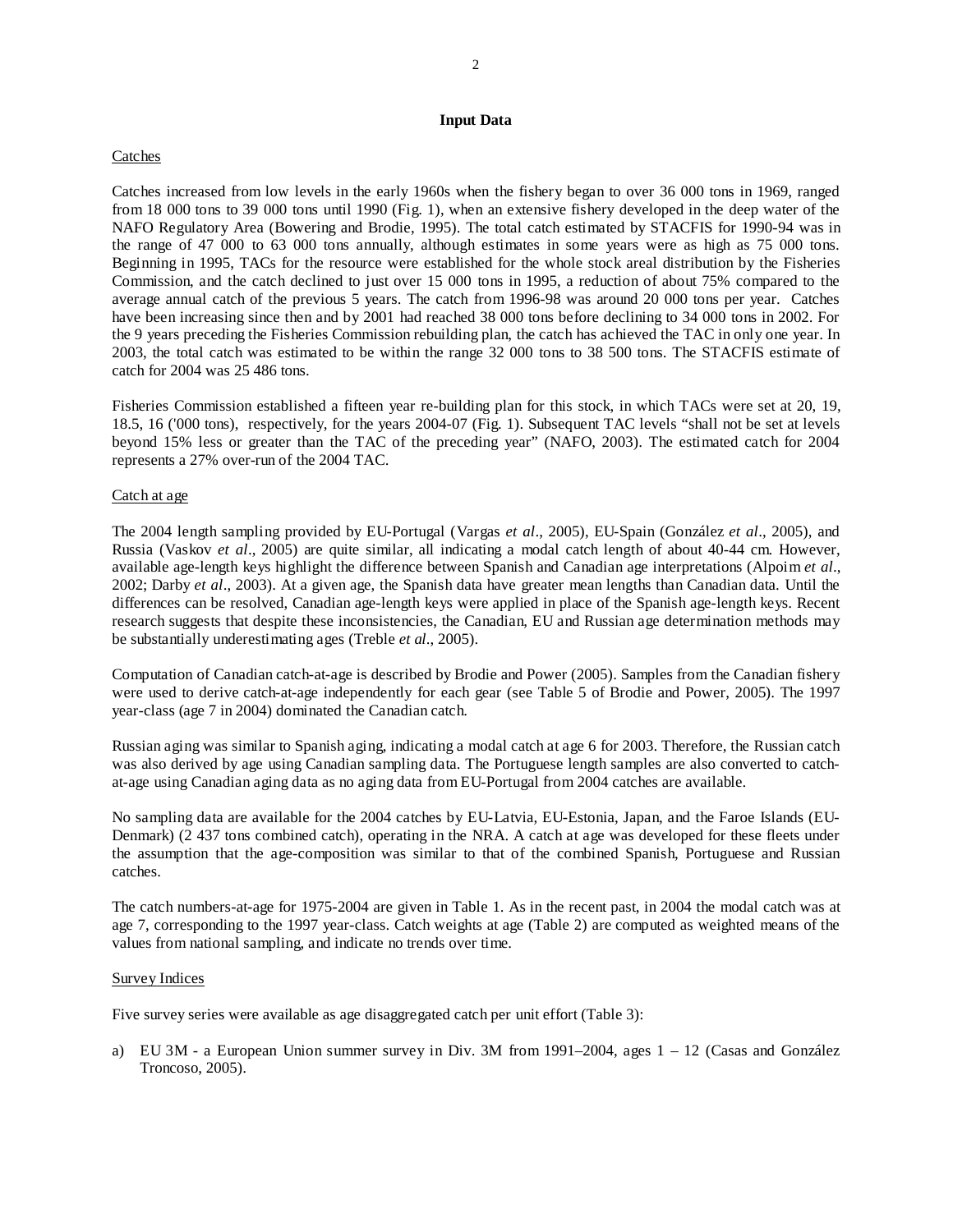- b) Can 2J+3K autumn survey, Engel series converted to Campelen data from 1978 to 1994, ages 1 to 16 (Dwyer and Healey, 2005).
- c) Can 2J+3K autumn survey, true Campelen data from 1995 to 2003, ages 1 to 14 (Dwyer and Healey, 2005).
- d) Can 3LNO spring survey, true Campelen data from 1996 to 2002, ages 1 to 8 (Dwyer and Healey, 2005).
- e) EU-Spain 3NO Spanish summer survey in Divisions 3NO from 1997-2004, ages 1-13 (González Troncoso *et al.*, 2005)

The EU 3M series was revised in 2005 (González Troncoso and Casas, 2005) to account for a vessel change during the time series.

Darby *et al.* (2003) examined the consistency within and between the EU and Canadian age disaggregated survey series covering different portions of the stock area. González-Castos and González Troncoso (2005) discuss this in detail and also examine the correlation of the index data against estimates of population numbers at age. The results indicated good agreement between and within surveys in the most recent time period, although there are certain survey-ages that are of concern.

A Russian survey series in Div. 3M contains information on Greenland halibut (Vaskov and Igashov, 2003), but is not suitable for input to the assessment model. This survey series was last updated in 2003. The series cannot be used to evaluate trends in stock abundance because the data for the years 2001 and 2002 are not comparable with those collected from 1987-1996 due to vessel changes and substantial changes to the area and depth coverage.

# **Results and Discussion**

# Canadian Autumn Survey Index

Due to the problems experienced with the Canadian multi-species survey in the autumn of 2004 (see Brodie, (2005) for detailed discussion), particularly in Div. 3LNO, Healey and Dwyer (2005) argue that the survey results for Greenland Halibut in 2004 are not comparable to those in prior years. It is thus necessary to remove the Canadian 2J+3KL series from the calibration dataset, and replace it with the Canadian 2J+3K data. To gauge the effect of this change on the current assessment of stock status, we have recomputed estimates of stock size using the 2004 assessment dataset and XSA settings (see Darby et al., 2004), but replacing the Canadian autumn 2J+3KL with the Canadian autumn 2J+3K index.

Figure 2 contains comparison plots of Recruitment (age1), 5+ and 10+ biomass, and average fishing mortality (5-10) are presented.

Results indicate virtually no change in perceptions of stock status, with the exception of the 10+ biomass – there is some change to age composition at oldest ages. It is noteworthy that recruitment and 5+ biomass are stable, thus projections conducted in last assessment and the resulting advice would be consistent with projections from a 2004 assessment which includes the 2J+3K index.

# XSA estimates using updated catch, survey data

Following this exercise, we conduct an XSA assessment having the same settings as the agreed 2004 run, with an additional year of survey data (2J+3K autumn, 3LNO Spring, and EU 3M) and the 2004 catch at age. Note that this run implicitly combines the effect of replacing the 2J+3KL series with the 2J+3K, and also the effect of using the revised EU 3M data, which have been converted to account for vessel changes (González Troncoso and Casas, 2005). Estimated recruitment, 5+ biomass, 10+ biomass and average fishing mortality are presented in Fig. 3a-d. Note that the marked increase in average fishing mortality estimated in the previous assessment for the fishing year 2003 has been sustained into 2004; consequently, the exploitable biomass has decreased. In addition to these summary figures, we also present the XSA estimated age composition , estimated catchabilities (Q), the standard error of Log(Q), and also the scaled weights used to compute the estimates of survivors at each age (Figures 3e-h, respectively) of the estimated population. Darby and Flatman (1994) suggest that Log(Q) standard errors in excess of 0.5 are indicative of poor fit. In this analysis, the Log(Q) standard errors are quite high for several index-ages, and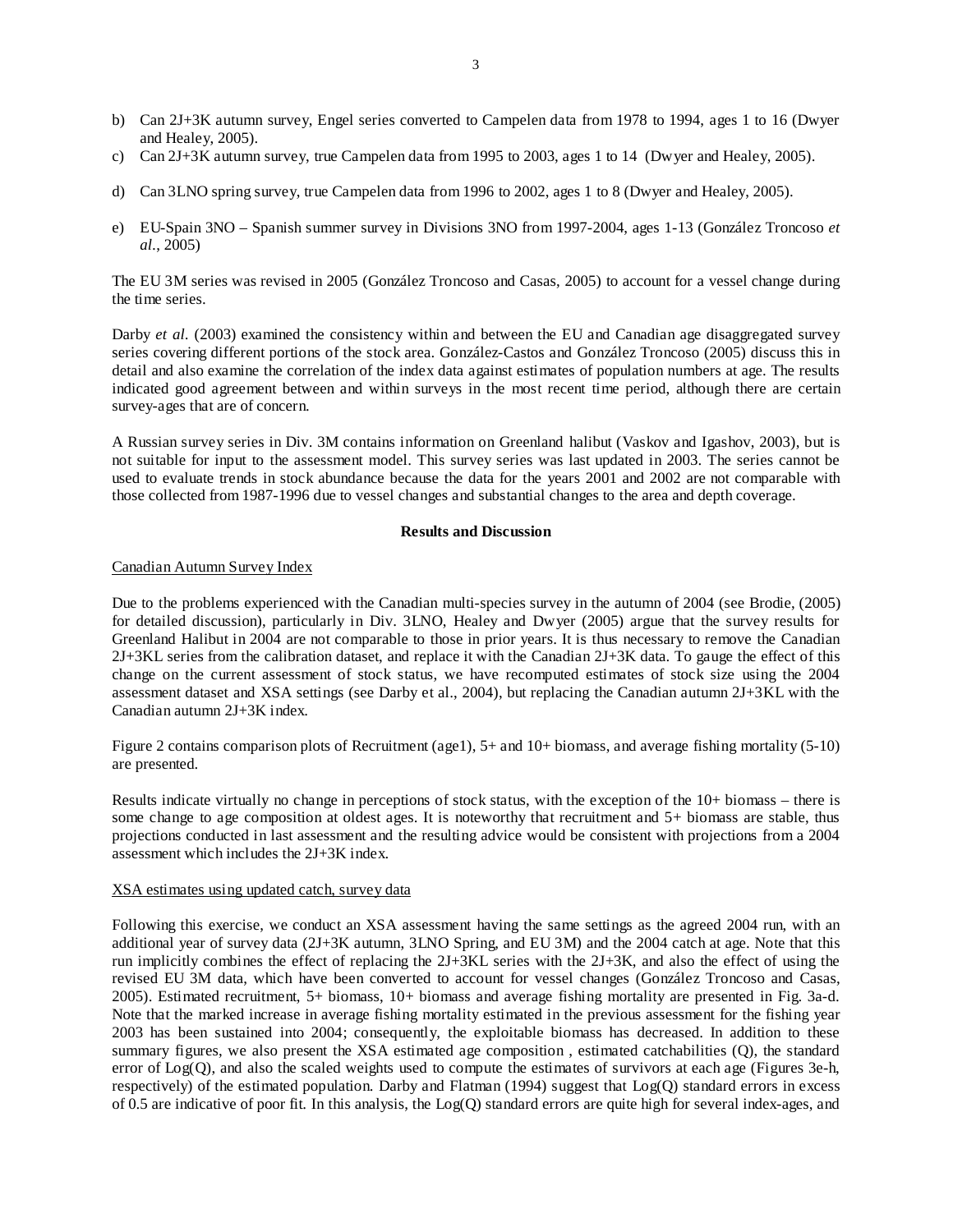exceeds 1 for age 8 in the spring Div. 3LNO series, age 12 for the EU 3M data, and age 13 in the autumn Div. 2J+3K series.

Residual graphics are also presented for the 2005 run<sup>1</sup>. Bubble plots for each series, and plots of annual trends are in Fig. 4. In these plots, we see evidence of poor model fit: trends in the residuals along the cohorts, plus possible yeareffects in some of the surveys. However, we note that these patterns are consistent with those that have been observed in the results from recent VPA analyses for this stock. Note that each of the Canadian Div. 2J+3K index at age 12, the Canadian Div. 3LNO index at age 8, and the EU 3M index at age 12 have a mean squared residual in excess of one.

# Evaluation of EU-Spain 3NO data as potential calibration index

Next, we consider the addition of the Spanish Div. 3NO data series (González Troncoso *et al*., 2005) to the calibration indices. We note that the Spanish survey covers just a small portion of the overall stock area; however, this index has generally been consistent with other survey series throughout the stock area. In the following analyses, we include ages 1-13 from the Spanish Div. 3NO index.

We first consider a screening analysis to examine the Spanish Div. 3NO index. In this screening analysis, an XSA analysis including only the Spanish Div. 3NO series and the catch data was produced. Shrinkage is not used. We present only the residuals (Fig. 5) from this fit as a method to diagnose problems with the index prior to including it in an XSA run with the other indices. As seen in Figure 5, there are problems at the oldest ages. Further, most residuals are positive in the early years of this index, and conversely, most residuals are negative in the later years. The mean annual residual exhibits a declining trend over time. We note that the Spanish survey in Div. 3NO has been converted to account for a 2001 vessel change (González Troncoso *et al*., 2005), which may explain at least part of this trend.

Following this exploratory analysis, we consider an XSA run using the three data series as in the previous run, and also include the Spanish Div. 3NO survey series. The shrinkage settings from the previous analysis are unchanged (i.e. shrinkage parameters fixed at 0.5). The assessment settings and output (diagnostics and summary) are presented in Table 4. The trends in the assessment remain unaffected given the inclusion of the Spanish index (Fig. 6). Addition of the Spanish Div. 3NO series increases the estimates of recent recruitment, but estimates of the exploitable biomass, 10+ biomass, and average fishing mortality are quite similar. In both analyses, fishing mortality has increased substantially the past two years, and estimated biomass is estimated as the lowest in the time series. Notice that the XSA results with the Spanish data included indicate slightly higher estimates of recent fishing mortality.

Figures 6e-6h present the age composition of the population, the XSA catchability estimates and associated standard errors, and also the scaled weights used to produce survivor estimates. For estimates of scaled weights (used to compute log(survivors) at each age), we note that with the addition of another tuning index, the impact of shrinkage is reduced. In the previous XSA run, the F-shrinkage estimates of survivors (Fig. 3h) receive between 35-45% of the overall weight. In this run, the F-shrinkage contribution for the older ages (Fig. 6h) is now reduced to 25-35%. The reduced impact of the F-shrinkage leads to the increased estimate of average fishing mortality in 2004 observed in Fig. 6d.

Residual graphics for this run are given in Fig. 7. The residual trends noted in the previous run remain for those three input series; for the Spanish Div. 3NO series, there are consistently large residuals at the oldest two ages; also the mean squared residual for this index is high for ages 2, 12, and 13. In addition, most of the residuals from 1997- 99 are positive, whereas the majority of residuals in the most recent period are negative.

# Sensitivity Analysis

 $\overline{a}$ 

Next, we consider the effect of varying the shrinkage options in the XSA to examine the robustness of the results to varied shrinkage options. Exploratory XSA analyses for this stock in previous assessments have concluded that

<sup>1</sup> R script (R software freely available at: www.r-project.org) for plotting XSA residuals available from the lead author upon request.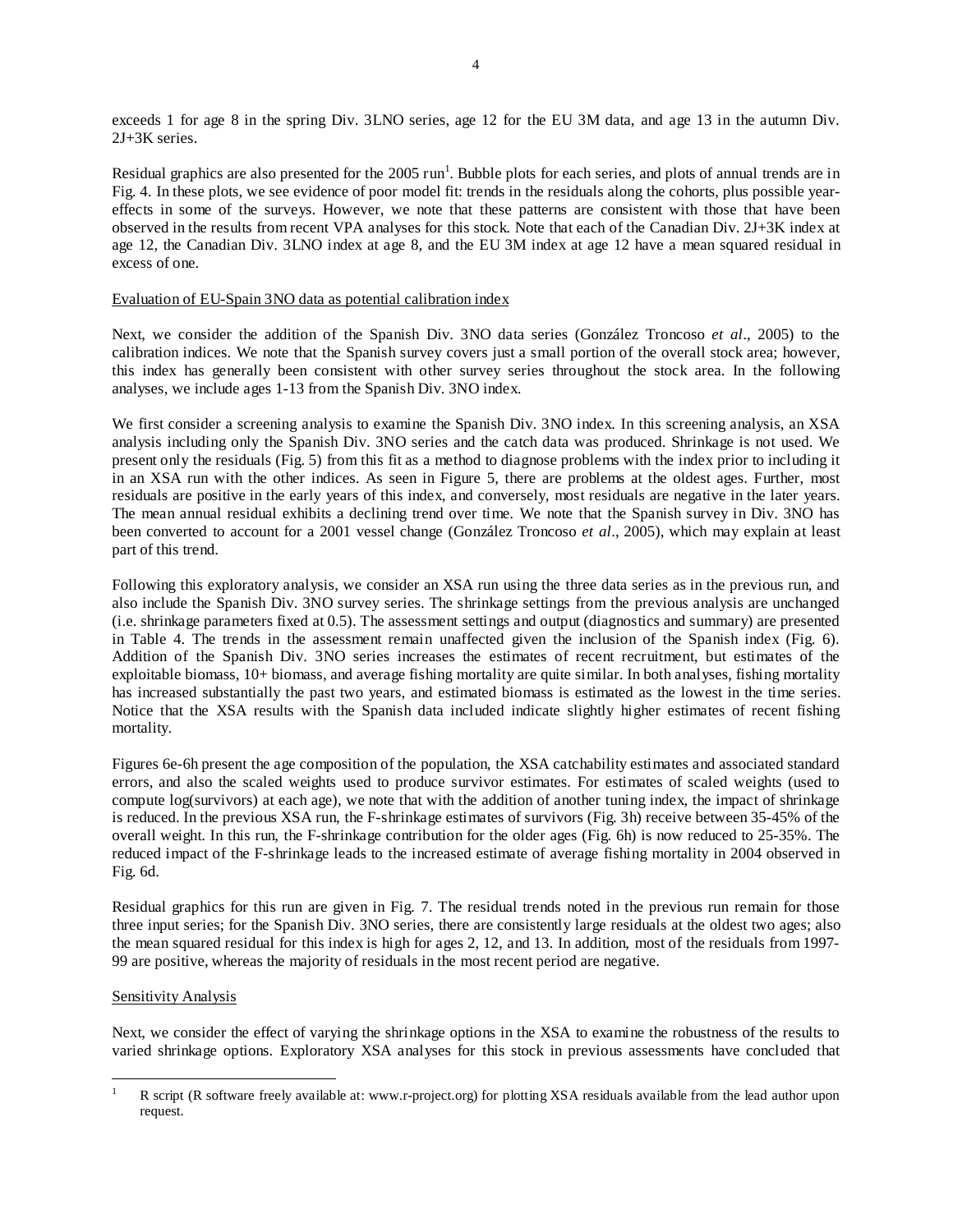some degree of shrinkage is advisable. In addition to setting the shrinkage parameters at 0.5, we explore the effect of setting the shrinkage parameter (for both shrinkage towards the mean  $\overline{F}$  in previous years and also shrinkage of the oldest age towards the mean F of previous ages) at 0.8; i.e. weaker shrinkage. Given the recent increasing trend in average fishing mortality, it is possible that the assessment is sensitive to the amount of shrinkage incorporated into the XSA. This comparison was investigated for two tuning datasets: one including the Spanish Div. 3NO index (see "+SP" series in Fig. 8) and another without the Spanish data. We present the sensitivity analysis results in Fig. 8 for exploitable biomass, recruitment at age 1, and average fishing mortality, and compare these to the result from the previous analysis.

Estimates of biomass are highly consistent for all runs; with one small difference. Although the trend in estimated biomass is identical, the analysis with decreased shrinkage (0.8) including the Spanish data suggests an increased exploitable biomass over 1995-2001. Note that all runs conducted in the current assessment suggest a peak biomass one year later than the peak estimated in the 2004 assessment (1991 and 1990, respectively). This is consistent with the result observed in the initial analysis using the revised EU Div. 3M index and the Canadian Div. 2J+3K index (see Fig. 3b).

The estimated recruitment for both analyses including the Spanish data are consistent with the estimates from the 2004 assessment. The current year runs excluding the Spanish data estimate lower recruitment in 2003 and 2004. It is noteworthy that the 1993-95 year-classes are consistent in this sensitivity analysis – such marked increases in recruitment have typically been problematic with respect to retrospective analyses in past assessments. Inclusion of the Spanish time series does not alter the estimates of these year-classes.

The average fishing mortality is also broadly consistent across the runs examined. However, we note two differences: the low shrinkage run including the Spanish data estimates slightly lower average *F* from 1993 to 1999. Secondly, as expected, the estimated fishing mortality in 2004 is higher in the low shrinkage runs (0.8).

## ADAPT

In addition to the XSA analyses, several ADAPT (Gavaris, 1988) formulations were explored. Results of all explorations were consistent with the XSA results: average *F* has increased substantially in recent years, and the current exploitable biomass is estimated to be at an all time low.

All indices are equally weighted in the ADAPT results presented below (unlike the XSA which uses inversevariance weighting). An ADAPT analysis (not shown) which included self-weighting of the indices indicated no discernable difference in results.

In the XSA software, catch data in the plus group is not used in the tuning algorithm. Population numbers in the plus group are derived by assuming that the plus group fishing mortality equals the fishing mortality on last true age, deriving the numbers from the catch equation:

$$
C_t = \frac{F_t}{N_t} (1 - e^{-Z_t}).
$$

Within the ADAPT software, there are two methods used to handle analyses which include a plus group. The "FIRST" and "FRATIO" methods are the two methods used to construct the fishing mortality constraints to determine the cohorts for which survivors are not estimated. Below, we fully describe these constraints for this application.

## Plus group method "FIRST"

When using the FIRST plus-group method of ADAPT, the fishing mortality (or population abundance) of the plus group (ages 14 and older) is specified in the first year only (i.e. 1975). For all subsequent cohorts, an *F*-constraint on the oldest true age (age 13) is applied. From this, the plus group abundance for this cohort can be computed. The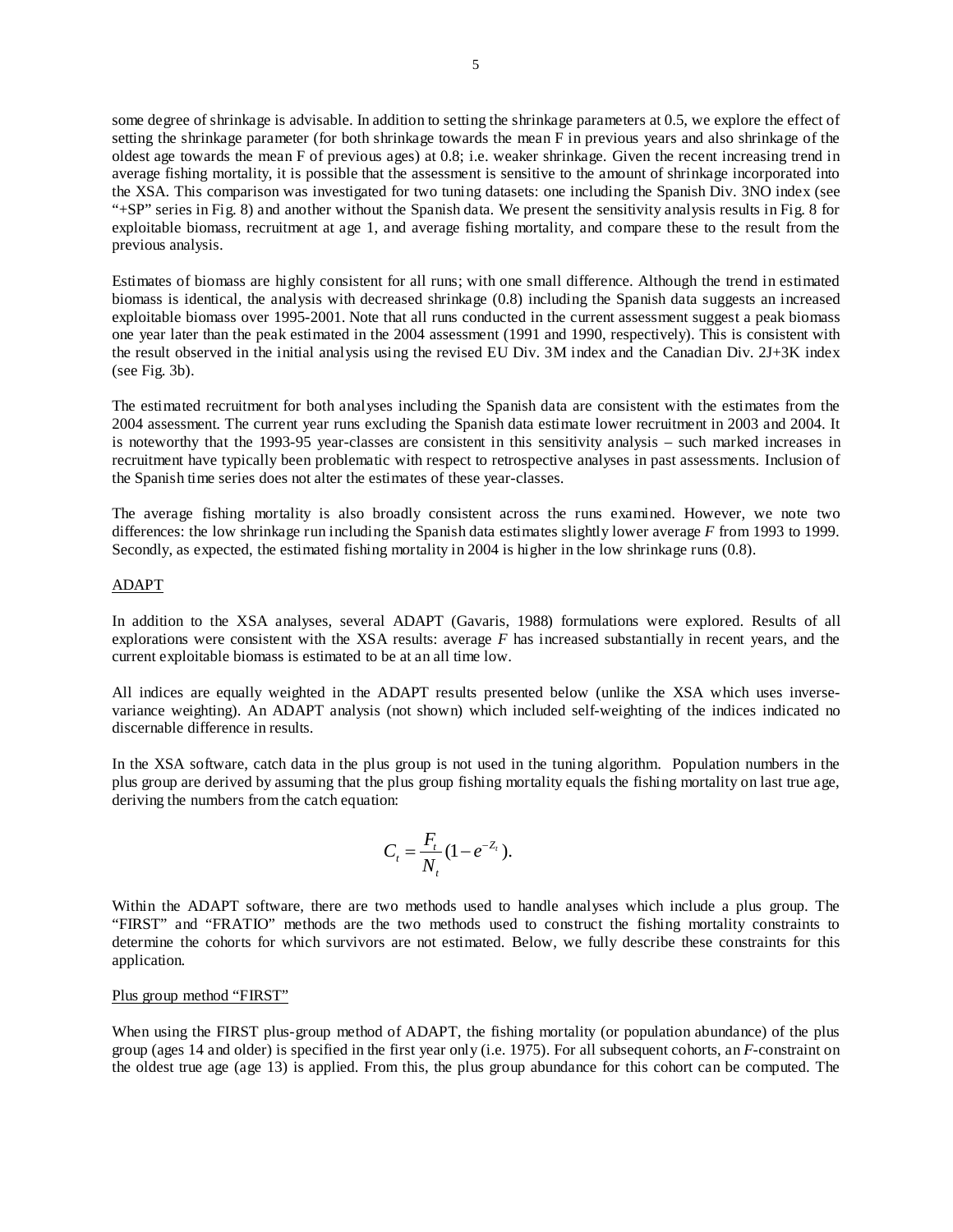following equations formalize this concept; note that  $Z_{a,t} = F_{a,t} + M_{a,t}$ , where *a* and *t* represent subscripts for age and year, respectively.

$$
N_{14+,1976} = N_{13,1975} \cdot e^{-Z_{13,1975}} + N_{14+,1975} \cdot e^{-Z_{14+1975}}, \text{ where}
$$
  

$$
N_{13,1976} = N_{12,1975} \cdot e^{-Z_{12,1975}}.
$$

#### Plus group method "FRATIO"

Using the FRATIO method, all cohorts in the terminal time period (year 2005) must be specified, including the plus group. *F* for the plus-group is derived as a ratio of the last true age *F* that can be assigned or estimated. In this method, the catch data in the last true age and in the plus group is used in the estimation of the last true age *F*. More formally, we have:

$$
F_{13,2004} = F_{13+,2004} \frac{\left[C_{14+,2004} + \alpha \cdot C_{13,2004}\right]}{\alpha \cdot C_{13+,2004}}, \text{ and subsequently,}
$$

$$
N_{13,2004} = C_{13,2004} \cdot \frac{\left[F_{13,2004} + M_{13,2004}\right]}{F_{13,2004} \left(1 - e^{-\left(F_{13,2004} + M_{13,2004}\right)}\right)}.
$$

Additional details can be found in Gavaris (MS, 1988) or from the on-line help of the ADAPT software.

We present comparative plots of three ADAPT analyses: (a) an analysis including the EU Div. 3M index, and the Canadian spring (Div. 3LNO) and autumn (Div. 2J+3K) indices using the FIRST plus group method, (b) an analysis using the same data but applying the FRATIO plus group method, and (c) an analysis identical to run (b), but we add the Spanish index (ages 1-13) to the calibration dataset. The ADAPT results are also compared to the previously presented XSA analysis which includes the 3NO Spanish series, with shrinkage parameters fixed at 0.5. Note that fundamental differences exist between the two methods in the treatment of the available data. The exploitable biomass, age 1 recruitment and average fishing mortality results are presented in Fig. 9. In the figures, the series labeled "*F<sub>13</sub> =F<sub>bar</sub>*(10-12)" uses the FIRST plus-group method, with fishing mortality on age 13 assumed to be equal to the average of that ages 10-12 from 1975-2004. For both FRATIO runs, the fishing mortality on the plus group is assumed equal to the fishing mortality on the last true age, for all years. Parameter estimates for the FRATIO run (with Spanish Div. 3NO index included) are presented in Table 5.

Trends in exploitable biomass, recruitment and average fishing mortality are consistent across methods. For the exploitable biomass, the two FRATIO analyses have almost identical estimates of 5+ biomass throughout the time series. However, the ADAPT FIRST run and XSA estimates of biomass are in close agreement at levels that are somewhat higher than the FRATIO results. The ADAPT FIRST and XSA results are similar as both methods do not use catch data from the plus group and in this analysis, for most ages, fleets estimates of survivors are given similar weights, close to the equal weighting used in ADAPT. The FRATIO ADAPT method uses additional information (catch in the plus group) which affects estimates of survivors.

Estimates of recruitment are quite consistent over time. In the recent period, 1999-2004, the XSA recruitment is estimated to be larger than the ADAPT estimates, which is consistent with the previous assessment (Darby *et al*., 2004). Shelton (2005) provides additional discussion on this point and the impact on stock projections. Further, the ADAPT analysis which includes the Spanish data (and the XSA including Spanish series) suggests much larger recruitment than the two runs which exclude the Spanish data.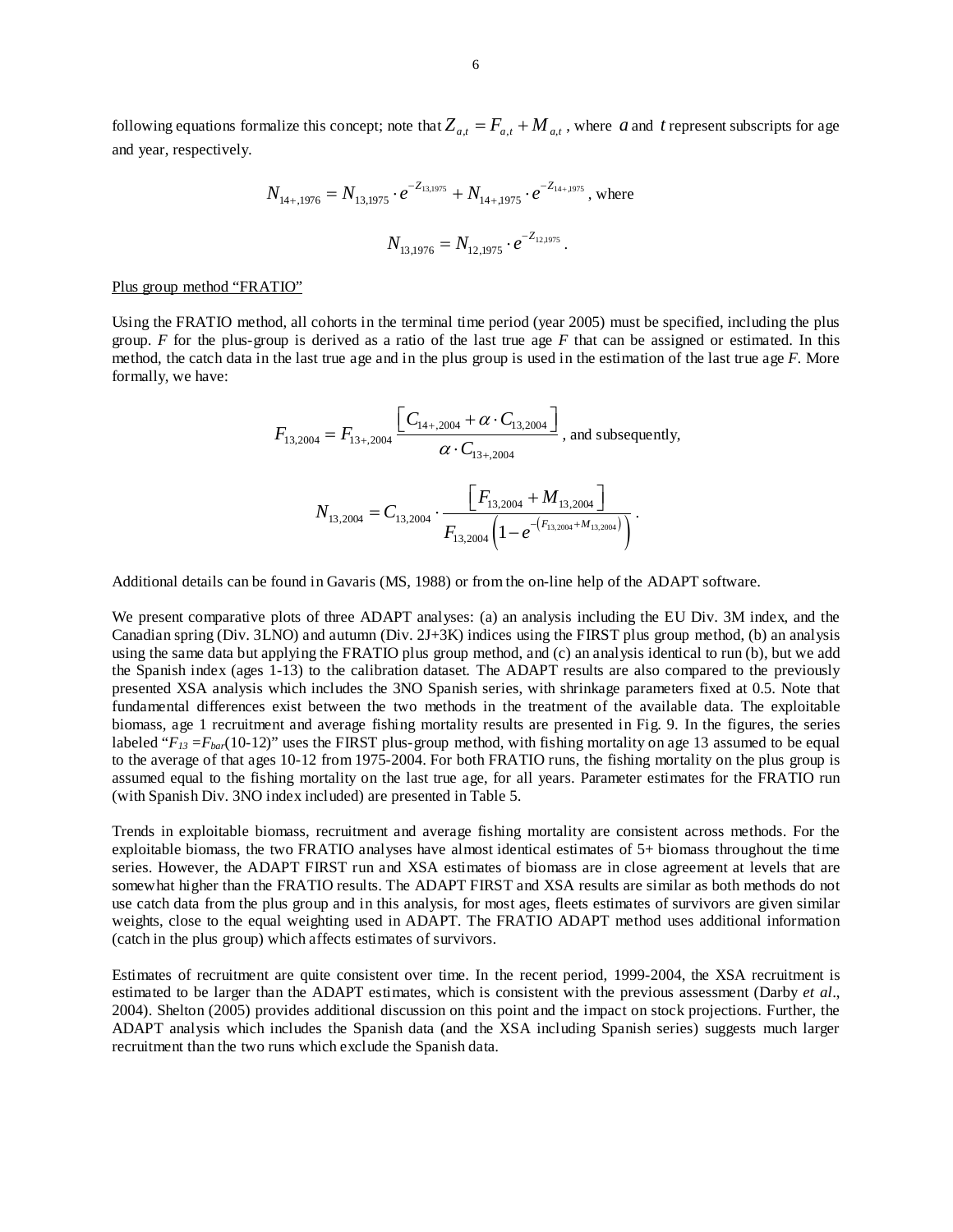Fishing mortality estimates are different over time, yet have very similar patterns. We note the ADAPT estimates are higher than those of the XSA, with discrepancies more pronounced in 2004, due to the effect of the F-shrinkage in XSA (no shrinkage in ADAPT).

To illustrate residual patterns from the ADAPT analyses, Fig. 10 presents the residuals for the "Fratio+Spain" ADAPT run. Trends are very similar to those in the XSA analysis (e.g. Fig. 7b). As in the XSA run, the Div. 2J+3K age 13, Div. 3LNO age 8, and Spain Div. 3NO age 13 residuals indicate poor fit. The fit of the Spanish age 12 data is much improved, driven largely by the lower residual for the 2000 summer survey.

# Final Run

Based upon the analyses previously presented, and the investigations of González-Costas and González (2005), an additional XSA analysis was considered. All XSA settings used in the previous analysis (see "XSA estimates using updated catch, survey data") were unchanged.

In this analysis, the Spanish 3NO index was excluded due to the general decreasing trend in the residuals over time (see Fig. 5). However, this index will be considered in future assessments to evaluate the feasibility of including the data to the calibration dataset. In addition, given that the coverage of the 1995 Canadian autumn was poor (Brodie (2005) documents the coverage intensity) and the model fit to this survey-year is poor (Fig. 4a, 4b), it was decided to exclude the 1995 Canadian autumn survey data from the final analysis.

A listing of settings and diagnostics of this final run are given in Table 6, as are estimates of survivors, fishing mortality at age, numbers at age, and the XSA stock summary table.

Figures 11a-d presents the estimates of recruitment, 5+ biomass, 10+ biomass and average fishing mortality. Results are quite similar to those presented in the previous analysis, which included the 1995 Canadian autumn data, but did not include the Spanish Div. 3NO data (see Fig. 3a-d). The XSA estimated age composition, estimated catchabilities (Q), the standard error of Log(Q), and also the scaled weights used to compute the estimates of survivors at each age of the estimated population are presented in Figures 11e-h. We note that by excluding the 1995 data from the Canadian autumn dataset, the  $SE(Log(q))$  for this index is much reduced at the older ages. Consequently, the weights used to compute survivor estimates (Fig. 11h) have a higher contribution from this index for the older ages.

Residual graphics are presented for the final XSA run in Fig. 12. Again, the trends and patterns here are similar to those described in Fig. 4: trends in the residuals along the cohorts, plus possible year-effects in some of the surveys. Nonetheless, the  $Log(Q)$  standard errors are still relatively large, but in this run, only the  $SE(Log(Q))$  for age 8 in the spring Div. 3LNO series exceeds 1.

# Retrospective Analysis

A retrospective analysis was conducted for the final XSA formulation (Spanish survey series excluded and with both shrinkage parameters fixed at 0.5). Figure 13 presents the results of three years of retrospective XSA results. Estimates of 5+ biomass have been quite consistent; however, with the exclusion of three years of survey and catch data, a substantial change in 5+ biomass is observed. Retrospective patterns in estimates of recruitment have been problematic in previous assessments of this stock. In general, the recruitment estimates have been revised upwards as additional data is included in the model. Trends are evident in the retrospective estimates of fishing mortality, with revisions to the estimates for the early 1990s, and to the most recent estimates as additional data is included.

# Projections

Using the XSA "final run" estimates, deterministic and stochastic projections of stock size were conducted.

As noted previously, the Fisheries Commission has implemented a 15-year rebuilding plan for this resource by instituting an exploitable biomass target (ages 5+) of 140 000 tons (NAFO, 2003). As an initial step, the Fisheries Commission established TACs of 20 000, 19 000, 18 500, and 16 000 tons for 2004-2007, respectively. In order to evaluate the population trends under the established TACs, deterministic and stochastic projections were conducted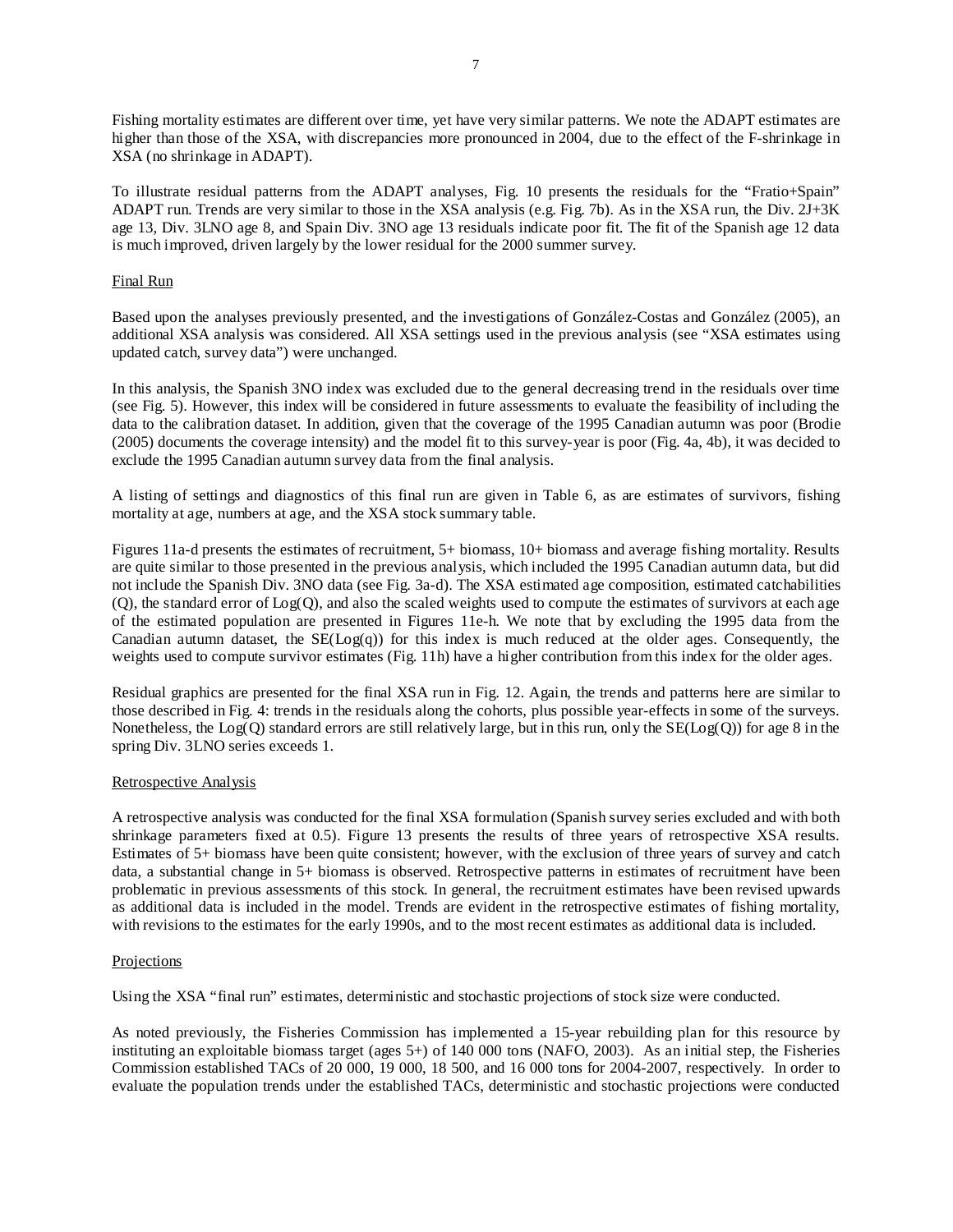assuming current exploitation pattern and weights-at-age (2001 to 2003 average), and with natural mortality fixed at 0.2.

Attention is to be drawn on the fact that, as discussed by Patterson *et al.* (2000), current bootstrapping and stochastic projection methods generally underestimate uncertainty. The percentiles are therefore presented as relative measures of the risks associated with the current harvesting practices. They should not be taken as representing the actual probabilities of eventual outcomes.

The projection inputs are summarized in Table 7a with the variability in the projection parameters for the stochastic projections described by the coefficients of variation (column CV in the table). Numbers at age 2 and older at 1st of January 2005 and corresponding CVs are computed from the XSA output. Recruitment was bootstrapped from the 1975-2001 age 1 numbers from the XSA. Scaled selection pattern and corresponding CVs are derived from the 2002 to 2004 average from the XSA. Weights at age in the stock and in the catch and corresponding CVs are computed from the 2002-2004 average input data. Natural mortality was assumed to be 0.2 with a CV of 0.15 and a CV of 0.05 was assumed for the implementation of the management plan. The stochastic distributions were generated using @Risk software. The distribution was assumed lognormal for the numbers at age and normal for the other input data.

Deterministic projections were conducted assuming a future recruitment value of the 1996-2001 geometric mean from XSA estimates. Results indicate that although there is improvement in the 5+ biomass from the 2005 estimate (Fig. 14a), the projected biomass for 2008 remains below the level of 2003, when the FC rebuilding plan was implemented. Projected average fishing mortality (Fig. 14b) indicates a reduction in average F under the rebuilding plan TACs from 2005 to 2007.

The results of the stochastic projection (average fishing mortality, 5+ biomass and 10+ biomass) are plotted in Fig. 15, and projection results are in Table 7b. The trend in ages 10+ biomass is presented to illustrate the short term development of older portion of the population and should not be considered to represent SSB which is not precisely known.

Under the current management plan, the population 5+ biomass is expected to slowly increase until 2008. The deterministic projections suggest that the projected 2008 biomass (68 000 tons) will have not recovered to the level estimated in 2003 (approximately 80 000 tons). Further, the stochastic projections indicate that there is a low probability (less than 15%) of the 5+reaching the 2003 level by 2008. The exploitable 10+ biomass is expected to decrease by 45% (Table 7b).

# Reference Points

Precautionary approach reference points have not previously been defined for this stock. Several of the standard approaches typically available for age-disaggregated assessments are not applicable for this stock given the difficulties in determining the spawner biomass (or appropriate proxy). Limit reference points could not be determined for this stock at this time.

Based on average weights and partial recruitment for the past 3 years,  $F_{Max} = 0.24$  and  $F_{0.1} = 0.14$ . The estimate of average fishing mortality (ages 5-10) for 2004 from the final run is on the order of 0.7, almost three times the  $F_{Max}$ level.

# **Conclusion**

For all XSA and ADAPT analyses considered, results lead to the same conclusions of stock status: current estimates of exploitable biomass are at an all-time low, and fishing mortality has increased substantially in recent years, and is currently the highest estimate in the time series. Recent estimates of recruitment are below average, but suggest an improving trend from 1998-2003. The most recent estimate of recruitment is poor.

Deterministic and stochastic projections indicate that under the Fisheries Commission rebuilding plan, prospects for stock rebuilding are currently poor. Projection results indicate that by 2008, the 5+ biomass will not have recovered to the level estimated for 2003, the year in which the rebuilding plan was established.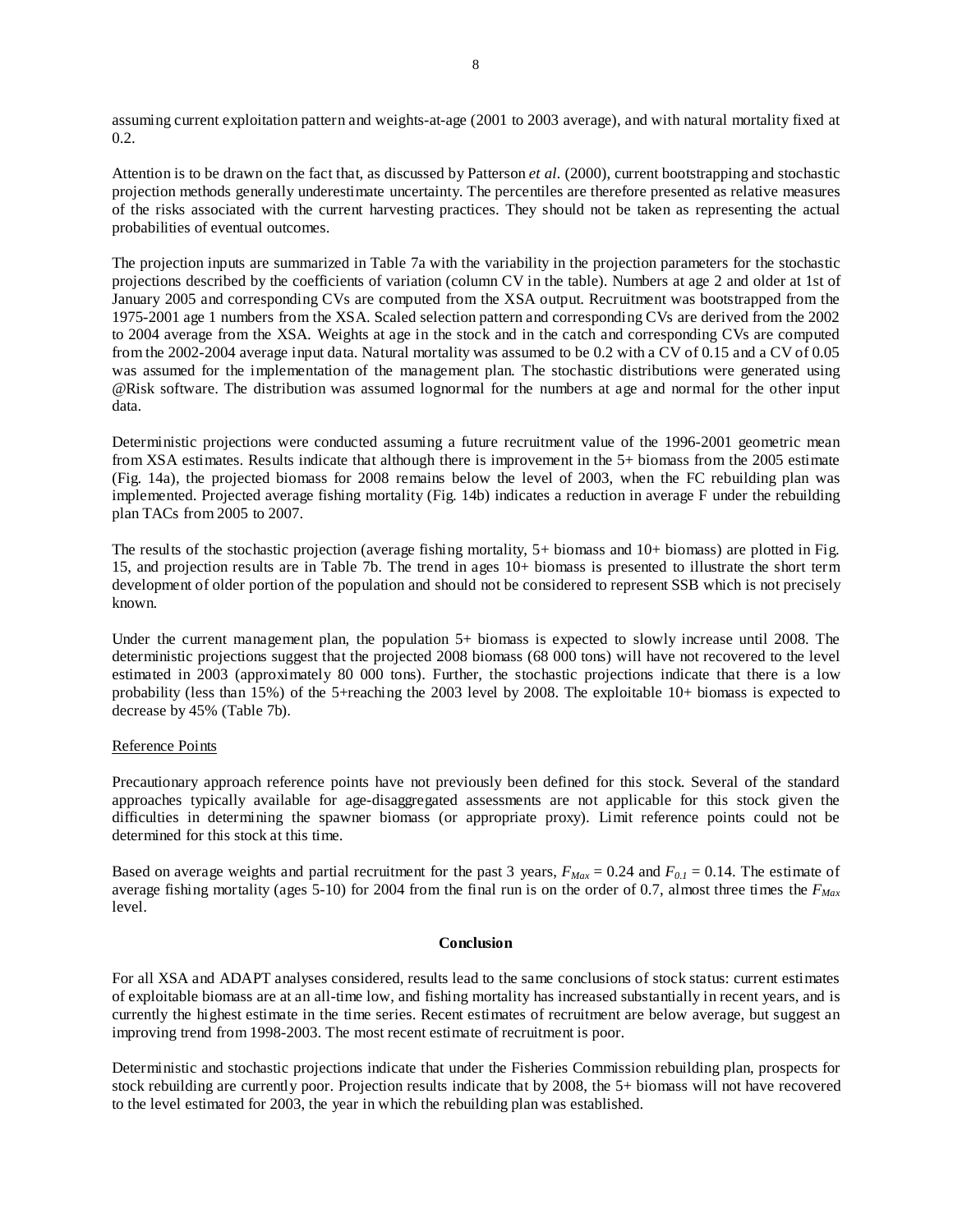## **Acknowledgements**

Thanks to Peter Shelton (DFO, St. John's) for computing *FMax* and *F0.1*. We also thank Fernando González Costas (Instituto Español de Oceanografia, Vigo, Spain) for much discussion on the Spanish survey in the NAFO Regulatory Area of Div. 3NO, and on XSA analyses which included this index.

## **References**

- Alpoim, R., E. Roman, B. Greene, R. Burry and W.R. Bowering. 2002. Results of the Greenland Halibut (Reinhardtius hippoglossoides) Otolith Exchange Between Spain, Canada and Portugal. NAFO SCR. Doc. 02/141. Ser. No. N4763.
- Bowering, W.R., and W.B. Brodie. 1995. Greenland halibut (Reinhardtius hippoglossoides (Walbaum)). A Review of the Dynamics of its Distribution and Fisheries off Canada and West Greenland. In Deep-water fisheries of the North Atlantic Oceanic Slope. Edited by A.G. Hopper. NATO Advanced Science Institutes Series. Kluwer Academic Publishers, Boston. Pp. 113-160.
- Brodie, W.B., 2005. A description of the fall multispecies surveys in SA 2 + Divisions 3KLMNO from 1995-2004. NAFO SCR Doc. 05/08, Ser. No. N5083.
- Brodie, W.B., and D. Power. 2005. The Canadian fishery for Greenland halibut in SA 2 + Divisions 3KLMNO, with emphasis on 2004. NAFO SCR Doc. 05/62, Ser. No. N5148.
- Casas, J.M., and D. González Troncoso. 2005. Results from bottom trawl survey on Flemish Cap of July 2004. NAFO SCR Doc. 05/35, Ser. No. N5121.
- Darby, C.D., and S. Flatman. 1994. Virtual Population Analysis: Version 3.1 (Windows/Dos) user guide. Info. Tech. Ser., MAFF Direct. Fish. Res., Lowestoft, (1): 85pp.
- Darby, C.D., W.R. Bowering, and J.-C. Mahé 2003. An Assessment of Stock Status of the Greenland Halibut Resource in NAFO Subarea 2 and Divisions 3KLMNO Based on Extended Survivors Analysis with Short and Medium-term projections of Future Stock Development. NAFO SCR Doc. 03/64. Ser. No. N4883.
- Darby, C.D., B.P. Healey, J.-C. Mahé, and W.R. Bowering. 2004. Greenland Halibut (Reinhardtius hippoglossoides) in Subarea 2 and Divisions 3KLMNO: An Assessment of Stock Status based on upon Extended Survivors Analysis, ADAPT, and ASPIC analyses, with stochastic projections of potential stock dynamics. NAFO SCR Doc. 04/55, Ser. No. N5008.
- Dwyer, K.S., and B.P. Healey. 2005. Greenland Halibut (Reinhardtius hippoglossoides) in NAFO Subarea 2 and Divisions 3KLMNO: Stock Trends Based on Annual Canadian Research Vessel Survey Results During 1978- 2004. NAFO SCR Doc. 05/64. Ser. No. N5150.
- Gavaris, S. 1988. An adaptive framework for the estimation of population size. CAFSAC Res. Doc. 88/29, 12p.
- González F., J.L. Del Rio, A. Vázquez, H. Murua, E. Román, M. Casas, P. Duran, and G. Ramilo. 2005. Spanish Research Report for 2004. NAFO SCS Doc. 05/08, Ser. No. N5096.
- González-Costas, F., and D. González. 2005. Quality of tuning series in the assessment of Greenland halibut in Subarea 2 and Divisions 3KLMNO. NAFO SCR Doc. 05/37, Ser. No. N5123.
- González Troncoso, D., and J M. Casas. 2005. Calculation of the calibration factors from the comparative experience between the R/V Cornide de Saavedra and the R/V Vizconde de Eza in Flemish Cap in 2003 and 2004. NAFO SCR Doc. 05/29, Ser. No. N5115.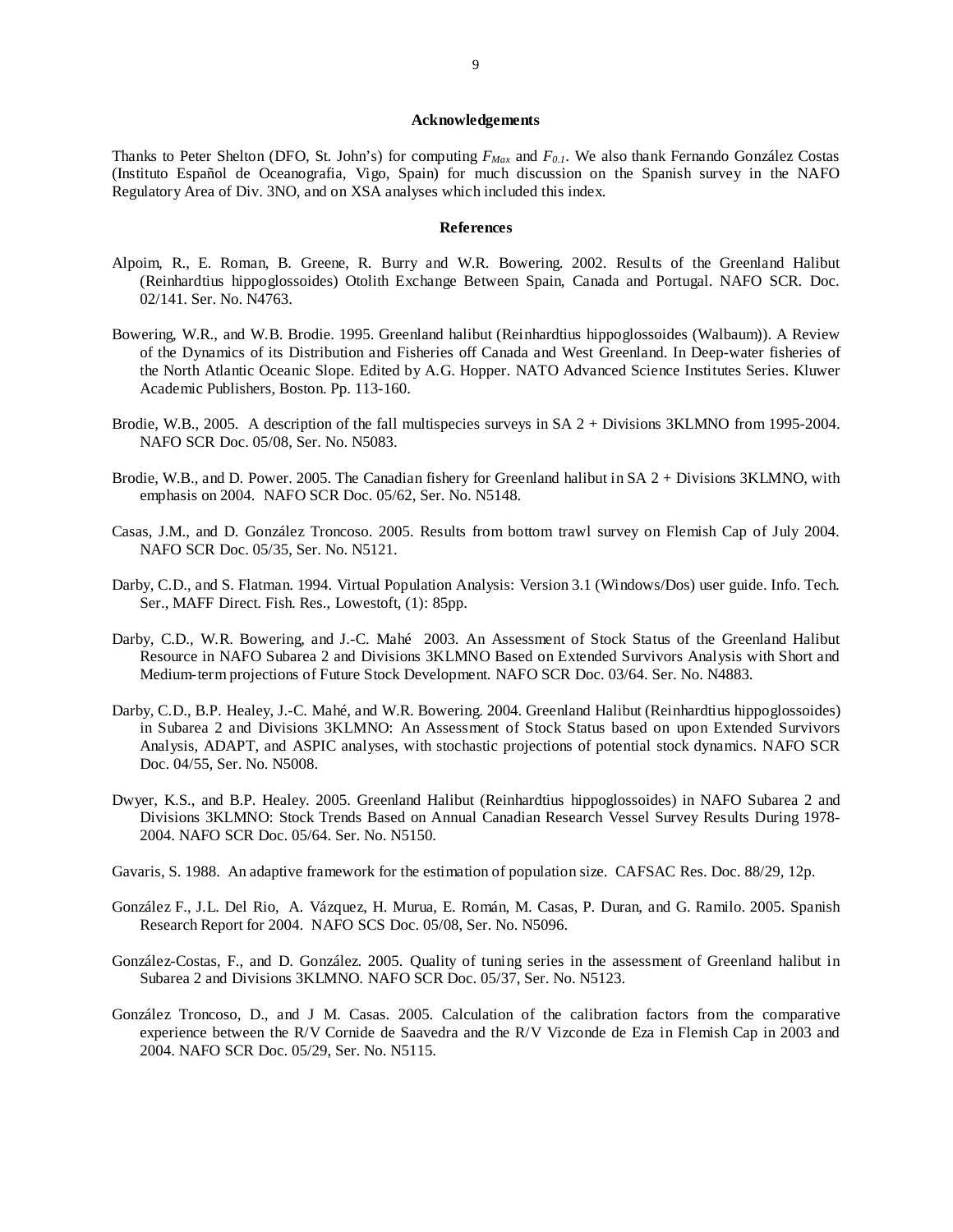- González Troncoso, D., E. Román, and X. Paz., 2005. Results for Greenland halibut of the Spanish survey in NAFO Divisions 3NO: biomass, length distribution and age distribution for the period 1997-2004. NAFO SCR Doc. 05/27, Ser. No. N5113.
- Healey, B. P., and K. S. Dwyer. 2005. A Simple Examination of Canadian Autumn Survey Trends in NAFO Divisions 3LNO for Greenland Halibut and American Plaice: The Impact of Incomplete Coverage of this Survey in 2004. NAFO SCR Doc. 05/34, Ser. No. N5117
- NAFO. 2003. NAFO Rebuilding Plan for the stock of Greenland Halibut in Subarea 2 and Divisions 3KLMNO. NAFO FC Doc 03/13, Ser. No. N4904.
- NAFO. 2004. Report of the Standing Committee on Fisheries Science (STACFIS). NAFO Scientfic Council Reports, 2004.
- Patterson, K.R., R.M. Cook, C.D. Darby, S. Gavaris, B. Mesnil, A.E. Punt, V.R. Restrepo, D.W. Skagen, G. Stefansson, and M. Smith. 2000. Validating three methods for making probability statements in fisheries forecasts. ICES CM 2000 V:06
- Prager, M. H. 1994. A suite of extensions to a nonequilibrium surplus-production model. Fishery Bulletin 92: 374- 389.
- Shelton, P. A., 2005. Does the rebuilding plan for Greenland halibut in Subarea 2 and Divisions 3KLMNO have a scientific basis and is it on track? NAFO SCR Doc. 05/10, Ser. No. N5089.
- Shepherd, J.G. 1999. Extended survivors analysis: An improved method for the analysis of catch-at-age data and abundance indices ICES Journal of Marine Science Vol. 56, No. 5, October 1999, pp. 584-591.
- Treble, M.A., S.E. Campana, R.J. Wastle, C.M. Jones, and J. Boje. 2005. An assessment of age determination methods, with age validation of Greenland halibut from the Northwest Atlantic. NAFO SCR Doc. 05/43, Ser. No. N5129.
- Vargas, J., R. Alpoim, E. Santos, and A.M. Avila de Melo. 2005. Portuguese Research Report for 2004. NAFO SCS Doc. 05/06, Ser. No. N5086.
- Vaskov, A.A., K.V. Gorchinsky, T.M. Igashov, S.P. Melnikov, S.F. Lisovsky, I.K. Sigaev, and V. A. Rikhter. 2005. Russian Research Report for 2004. NAFO SCS Doc. 05/05, Ser. No. N5085.
- Vaskov, A.A. and T.M. Igashov. 2003. Results from the Russian trawl survey on the Flemish Cap Bank (Division 3M) in 2002. NAFO SCR Doc. 03/09, Ser. No. N4815.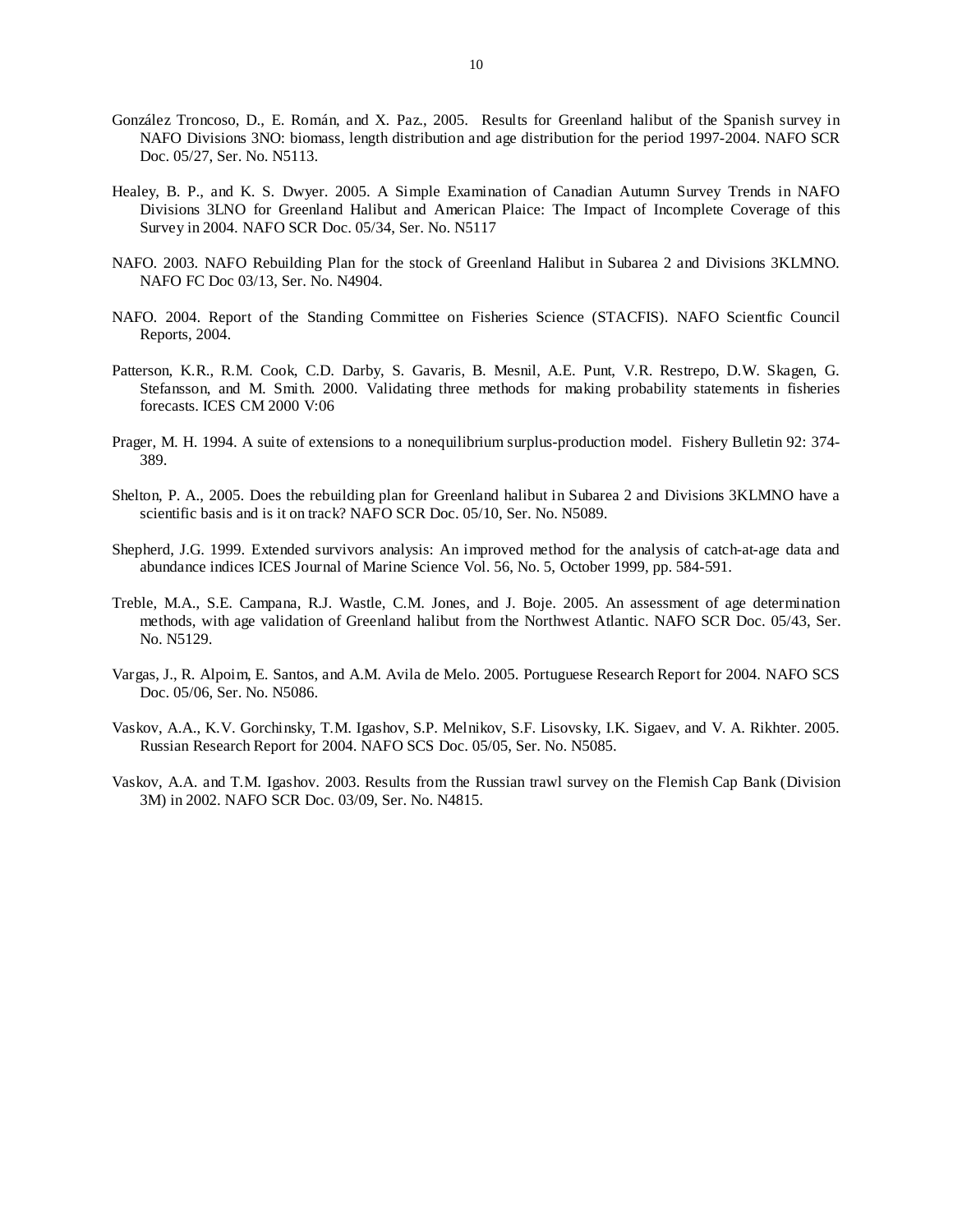| Table 1.     | Catch at age (000s).       |                            |                            |                  |                |                |                |                |                |                |                |               |                |                |
|--------------|----------------------------|----------------------------|----------------------------|------------------|----------------|----------------|----------------|----------------|----------------|----------------|----------------|---------------|----------------|----------------|
|              | 1                          | $\overline{2}$             | 3                          | 4                | 5              | 6              | $\overline{7}$ | 8              | 9              | 10             | 11             | 12            | 13             | 14             |
| 1975         | $\mathbf 0$                | $\mathbf 0$                | $\pmb{0}$                  | $\mathbf 0$      | 334            | 2819           | 5750           | 4956           | 3961           | 1688           | 702            | 135           | 279            | 288            |
| 1976         | $\mathbf 0$                | 0                          | 0                          | 0                | 17             | 610            | 3231           | 5413           | 3769           | 2205           | 829            | 260           | 101            | 53             |
| 1977         | 0                          | 0                          | $\pmb{0}$                  | 0                | 534            | 5012           | 10798          | 7346           | 2933           | 1013           | 220            | 130           | 116            | 84             |
| 1978         | $\mathbf 0$                | 0                          | 0                          | 0                | 2982           | 8415           | 8970           | 7576           | 2865           | 1438           | 723            | 367           | 222            | 258            |
| 1979         | 0                          | 0                          | 0                          | 0                | 2386           | 8727           | 12824          | 6136           | 1169           | 481            | 287            | 149           | 143            | 284            |
| 1980         | 0                          | 0                          | $\pmb{0}$                  | $\pmb{0}$        | 209            | 2086           | 9150           | 9679           | 5398           | 3828           | 1013           | 128           | 53             | 27             |
| 1981         | 0                          | $\mathbf 0$                | $\mathbf 0$                | 0                | 863            | 4517           | 9806           | 11451          | 4307           | 890            | 256            | 142           | 43             | 69             |
| 1982         | 0                          | 0                          | $\pmb{0}$                  | 0                | 269            | 2299           | 6319           | 5763           | 3542           | 1684           | 596            | 256           | 163            | 191            |
| 1983<br>1984 | $\mathbf 0$<br>$\mathbf 0$ | $\mathbf 0$<br>$\mathbf 0$ | $\mathbf 0$<br>$\mathbf 0$ | $\mathbf 0$<br>0 | 701<br>902     | 3557<br>2324   | 9800<br>5844   | 7514<br>7682   | 2295<br>4087   | 692<br>1259    | 209<br>407     | 76<br>143     | 106<br>106     | 175<br>183     |
| 1985         | 0                          | 0                          | 0                          | 0                | 1983           | 5309           | 5913           | 3500           | 1380           | 512            | 159            | 99            | 87             | 86             |
| 1986         | 0                          | 0                          | $\pmb{0}$                  | 0                | 280            | 2240           | 6411           | 5091           | 1469           | 471            | 244            | 140           | 70             | 117            |
| 1987         | 0                          | 0                          | 0                          | 0                | 137            | 1902           | 11004          | 8935           | 2835           | 853            | 384            | 281           | 225            | 349            |
| 1988         | 0                          | 0                          | 0                          | $\mathbf 0$      | 296            | 3186           | 8136           | 4380           | 1288           | 465            | 201            | 105           | 107            | 129            |
| 1989         | 0                          | 0                          | 0                          | $\mathbf 0$      | 181            | 1988           | 7480           | 4273           | 1482           | 767            | 438            | 267           | 145            | 71             |
| 1990         | 0                          | 0                          | $\pmb{0}$                  | 95               | 1102           | 6758           | 12632          | 7557           | 4072           | 2692           | 1204           | 885           | 434            | 318            |
| 1991         | 0                          | 0                          | $\pmb{0}$                  | 220              | 2862           | 7756           | 13152          | 10796          | 7145           | 3721           | 1865           | 1216          | 558            | 422            |
| 1992         | 0                          | 0                          | $\mathbf 0$                | 1064             | 4180           | 10922          | 20639          | 12205          | 4332           | 1762           | 1012           | 738           | 395            | 335            |
| 1993         | 0                          | 0                          | $\pmb{0}$                  | 1010             | 9570           | 15928          | 17716          | 11918          | 4642           | 1836           | 1055           | 964           | 401            | 182            |
| 1994         | 0                          | 0                          | $\pmb{0}$                  | 5395             | 16500          | 15815          | 11142          | 6739           | 3081           | 1103           | 811            | 422           | 320            | 215            |
| 1995         | 0                          | 0                          | $\mathbf 0$                | 323              | 1352           | 2342           | 3201           | 2130           | 1183           | 540            | 345            | 273           | 251            | 201            |
| 1996         | $\mathbf 0$                | $\mathbf 0$                | $\mathbf 0$                | 190              | 1659           | 5197           | 6387           | 1914           | 956            | 504            | 436            | 233           | 143            | 89             |
| 1997         | 0                          | 0                          | 0                          | 335              | 1903           | 4169           | 7544           | 3215           | 1139           | 606            | 420            | 246           | 137            | 89             |
| 1998         | 0                          | $\mathbf 0$                | $\pmb{0}$                  | 552              | 3575           | 5407           | 5787           | 3653           | 1435           | 541            | 377            | 161           | 92             | 51             |
| 1999         | 0                          | 0                          | $\pmb{0}$                  | 297              | 2149           | 5625           | 8611           | 3793           | 1659           | 623            | 343            | 306           | 145            | 151            |
| 2000<br>2001 | 0<br>0                     | 0<br>0                     | 0<br>$\pmb{0}$             | 271<br>448       | 2029<br>2239   | 12583<br>12163 | 21175<br>22122 | 3299<br>5154   | 973<br>1010    | 528<br>495     | 368<br>439     | 203<br>203    | 129<br>156     | 104<br>75      |
| 2002         | $\mathbf 0$                | $\mathbf 0$                | 0                          | 479              | 1662           | 7239           | 17581          | 6607           | 1244           | 659            | 360            | 224           | 126            | 81             |
| 2003         | 0                          | 0                          | $\pmb{0}$                  | 1279             | 4491           | 10723          | 16764          | 6385           | 1614           | 516            | 290            | 144           | 76             | 85             |
| 2004         | 0                          | 0                          | 0                          | 947              | 4196           | 8367           | 10480          | 4069           | 1301           | 532            | 289            | 184           | 88             | 76             |
|              |                            |                            |                            |                  |                |                |                |                |                |                |                |               |                |                |
| Table 2.     | Catch Weight at age (kg).  |                            |                            |                  |                |                |                |                |                |                |                |               |                |                |
| Cw           | $\mathbf{1}$               | $\overline{c}$             | 3                          | $\overline{4}$   | 5              | 6              | 7              | 8              | 9              | 10             | 11             | 12            | 13             | 14             |
| 1975         | $\pmb{0}$                  | $\pmb{0}$                  | 0.126                      | 0.244            | 0.609          | 0.76           | 0.955          | 1.19           | 1.58           | 2.21           | 2.7            | 3.37          | 3.88           | 5.764          |
| 1976         | 0                          | 0                          | 0.126                      | 0.244            | 0.609          | 0.76           | 0.955          | 1.19           | 1.58           | 2.21           | 2.7            | 3.37          | 3.88           | 5.144          |
| 1977         | 0                          | 0                          | 0.126                      | 0.244            | 0.609          | 0.76           | 0.955          | 1.19           | 1.58           | 2.21           | 2.7            | 3.37          | 3.88           | 5.992          |
| 1978         | 0                          | 0                          | 0.126                      | 0.244            | 0.609          | 0.76           | 0.955          | 1.19           | 1.58           | 2.21           | 2.7            | 3.37          | 3.88           | 5.894          |
| 1979         | 0                          | 0                          | 0.126                      | 0.244            | 0.609          | 0.76           | 0.955          | 1.19           | 1.58           | 2.21           | 2.7            | 3.37          | 3.88           | 6.077          |
| 1980         | 0                          | 0                          | 0.126                      | 0.244            | 0.514          | 0.659          | 0.869          | 1.05           | 1.15           | 1.26           | 1.57           | 2.71          | 3.12           | 5.053          |
| 1981         | 0                          | 0                          | 0.126                      | 0.244            | 0.392          | 0.598          | 0.789          | 0.985          | 1.24           | 1.7            | 2.46           | 3.51          | 4.79           | 7.426          |
| 1982         | $\mathbf 0$                | 0                          | 0.126                      | 0.244            | 0.525          | 0.684          | 0.891          | 1.13           | 1.4            | 1.79           | 2.38           | 3.47          | 4.51           | 7.359          |
| 1983         | 0                          | 0                          | 0.126                      | 0.244            | 0.412          | 0.629          | 0.861          | 1.18           | 1.65           | 2.23           | 3.01           | 3.96          | 5.06           | 7.061          |
| 1984         | 0                          | 0                          | 0.126                      | 0.244            | 0.377          | 0.583          | 0.826          | 1.1            | 1.46           | 1.94           | 2.63           | 3.49          | 4.49           | 7.016          |
| 1985<br>1986 | $\mathbf 0$<br>0           | $\mathbf 0$<br>0           | 0.126<br>0.126             | 0.244<br>0.244   | 0.568<br>0.35  | 0.749<br>0.584 | 0.941<br>0.811 | 1.24<br>1.1    | 1.69<br>1.58   | 2.24<br>2.12   | 2.95<br>2.89   | 3.71<br>3.89  | 4.85<br>4.95   | 7.01           |
| 1987         | $\mathbf 0$                | $\mathbf 0$                | 0.126                      | 0.244            | 0.364          | 0.589          | 0.836          | 1.16           | 1.59           | 2.13           | 2.82           | 3.6           | 4.63           | 7.345<br>6.454 |
| 1988         | $\mathbf 0$                | 0                          | 0.126                      | 0.244            | 0.363          | 0.569          | 0.805          | 1.163          | 1.661          | 2.216          | 3.007          | 3.925         | 5.091          | 7.164          |
| 1989         | 0                          | 0                          | 0.126                      | 0.244            | 0.4            | 0.561          | 0.767          | 1.082          | 1.657          | 2.237          | 2.997          | 3.862         | 4.919          | 6.37           |
| 1990         | $\mathbf 0$                | $\mathbf 0$                | 0.09                       | 0.181            | 0.338          | 0.546          | 0.766          | 1.119          | 1.608          | 2.173          | 2.854          | 3.731         | 4.691          | 6.391          |
| 1991         | 0                          | 0                          | 0.126                      | 0.244            | 0.383          | 0.592          | 0.831          | 1.228          | 1.811          | 2.461          | 3.309          | 4.142         | 5.333          | 7.081          |
| 1992         | 0                          | 0                          | 0.175                      | 0.289            | 0.43           | 0.577          | 0.793          | 1.234          | 1.816          | 2.462          | 3.122          | 3.972         | 5.099          | 6.648          |
| 1993         | $\mathbf 0$                | $\mathbf 0$                | 0.134                      | 0.232            | 0.368          | 0.547          | 0.809          | 1.207          | 1.728          | 2.309          | 2.999          | 3.965         | 4.816          | 6.489          |
| 1994         | 0                          | 0                          | 0.08                       | 0.196            | 0.33           | 0.514          | 0.788          | 1.179          | 1.701          | 2.268          | 2.99           | 3.766         | 4.882          | 6.348          |
| 1995         | 0                          | 0                          | 0.08                       | 0.288            | 0.363          | 0.531          | 0.808          | 1.202          | 1.759          | 2.446          | 3.122          | 3.813         | 4.893          | 6.79           |
| 1996         | $\mathbf 0$                | $\mathbf 0$                | 0.161                      | 0.242            | 0.36           | 0.541          | 0.832          | 1.272          | 1.801          | 2.478          | 3.148          | 3.856         | 4.953          | 6.312          |
| 1997<br>1998 | 0<br>$\mathbf 0$           | 0<br>0                     | 0.12<br>0.119              | 0.206<br>0.228   | 0.336<br>0.373 | 0.489<br>0.543 | 0.771<br>0.81  | 1.159<br>1.203 | 1.727<br>1.754 | 2.355<br>2.351 | 3.053<br>3.095 | 3.953<br>4.01 | 5.108<br>5.132 | 6.317          |
| 1999         | 0                          | 0                          | 0.176                      | 0.253            | 0.358          | 0.533          | 0.825          | 1.253          | 1.675          | 2.287          | 2.888          | 3.509         | 4.456          | 6.124<br>5.789 |
| 2000         | 0                          | 0                          | 0                          | 0.254            | 0.346          | 0.524          | 0.787          | 1.192          | 1.774          | 2.279          | 2.895          | 3.645         | 4.486          | 5.531          |
| 2001         | 0                          | 0                          | $\mathbf 0$                | 0.249            | 0.376          | 0.57           | 0.83           | 1.168          | 1.794          | 2.367          | 2.95           | 3.715         | 4.585          | 5.458          |
| 2002         | 0                          | 0                          | 0.217                      | 0.251            | 0.369          | 0.557          | 0.841          | 1.193          | 1.76           | 2.277          | 2.896          | 3.579         | 4.407          | 5.477          |
| 2003<br>2004 | 0<br>0                     | 0<br>0                     | 0.188<br>0.18              | 0.247<br>0.249   | 0.389<br>0.375 | 0.564<br>0.534 | 0.822<br>0.806 | 1.199<br>1.196 | 1.651<br>1.63  | 2.166<br>2.146 | 2.7<br>2.731   | 3.404<br>3.54 | 4.377<br>4.379 | 5.409<br>5.699 |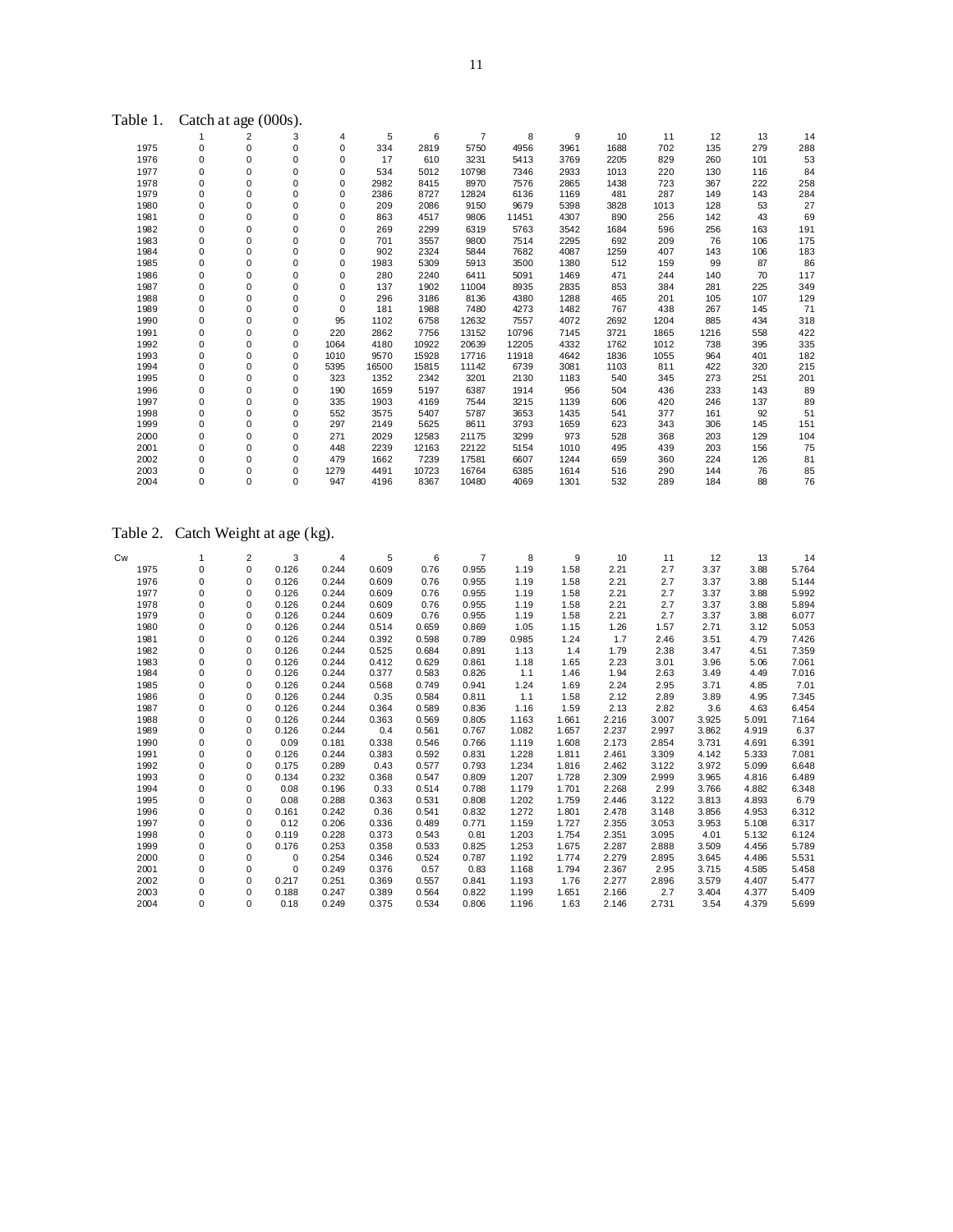| 2J3K Fal         | 1              | $\overline{2}$ | 3                | 4                       | 5              | 6                | $\boldsymbol{7}$ | 8                         | 9              | 10             | 11             | 12                   | 13             |
|------------------|----------------|----------------|------------------|-------------------------|----------------|------------------|------------------|---------------------------|----------------|----------------|----------------|----------------------|----------------|
| 1995.9           | 49.93          | 51.1           | 15.13            | 6.031                   | 6.629          | 1.993            | 0.387            | 0.116                     | 0.018          | 0.01           | 0.004          | 0.002                | 0.001          |
| 1996.9<br>1997.9 | 98.68<br>28.05 | 47.82<br>58.62 | 32.01<br>43.61   | 9.539<br>21.13          | 6.283<br>10.37 | 2.466<br>5.007   | 0.836<br>1.998   | 0.191<br>0.641            | 0.179<br>0.203 | 0.039<br>0.055 | 0.024<br>0.032 | 0.012<br>0.022       | 0.017<br>0.009 |
| 1998.9           | 23.35          | 25.07          | 31.19            | 21.87                   | 10.86          | 4.452            | 2.066            | 0.565                     | 0.132          | 0.059          | 0.028          | 0.021                | 0.013          |
| 1999.9           | 15.99          | 34.42          | 24.07            | 28.28                   | 20.04          | 10.53            | 3.811            | 0.703                     | 0.139          | 0.072          | 0.021          | 0.006                | 0.025          |
| 2000.9           | 38.57          | 21.94          | 16.43            | 13.2                    | 13.76          | 7.207            | 2.161            | 0.502                     | 0.063          | 0.03           | 0.015          | 0.004                | $\pmb{0}$      |
| 2001.9           | 43.9           | 22.72          | 17               | 14.07                   | 9.765          | 7.591            | 3.403            | 0.692                     | 0.112          | 0.023          | 0.014          | 0.004                | 0.011          |
| 2002.9<br>2003.9 | 40.67<br>45.7  | 24.08<br>26.67 | 12.5<br>11.69    | 9.679<br>9.49           | 6.027<br>6.389 | 1.974<br>2.271   | 0.719<br>0.893   | 0.19<br>0.268             | 0.039<br>0.04  | 0.013<br>0.017 | 0.004<br>0.01  | $\mathbf 0$<br>0.006 | 0.003<br>0.002 |
| 2004.9           | 32.49          | 32.93          | 13.89            | 12.31                   | 9.209          | 2.684            | 1.198            | 0.358                     | 0.083          | 0.032          | 0.006          | 0.004                | 0.008          |
|                  |                |                |                  |                         |                |                  |                  |                           |                |                |                |                      |                |
| 3LNO Sp          |                | 1              | $\boldsymbol{2}$ |                         | 3              | 4                |                  | 5                         | 6              |                | 7              | 8                    |                |
| 1996.4           |                | 1.621          | 4.241            | 4.599                   |                | 2.183            | 0.827            |                           | 0.284          | 0.057          |                | 0.001                |                |
| 1997.4           |                | 1.162          | 3.924            |                         | 5.16           | 3.227            | 1.461            |                           | 0.507          | 0.099          |                | 0.013                |                |
| 1998.4           |                | 0.22           | 0.814            | 3.847                   |                | 6.186            | 4.955            |                           | 1.238          | 0.326          |                | 0.072                |                |
| 1999.4           |                | 0.292          | 0.552            | 1.149                   |                | 1.982            | 3.388            |                           | 1.09           | 0.242          |                | 0.05                 |                |
| 2000.4           |                | 0.793          | 1.069            | 1.068                   |                | 1.506            | 1.954            |                           | 2.037          | 0.556          |                | 0.031                |                |
| 2001.4           |                | 0.565          | 0.714            | 0.739                   |                | 0.676            | 0.796            |                           | 0.716          | 0.279          |                | 0.023                |                |
| 2002.4           |                | 0.642          | 0.572            | 0.603                   |                | 0.581            | 0.608            |                           | 0.208          | 0.049          |                | 0.006                |                |
| 2003.4           |                | 0.926          | 2.137            | 1.663                   |                | 1.569            | 1.055            |                           | 0.206          | 0.051          |                | 0.008                |                |
| 2004.4           |                | 0.662          | 0.572            | 1.181                   |                | 1.184            | 1.161            |                           | 0.259          | 0.041          |                | 0.02                 |                |
|                  |                |                |                  |                         |                |                  |                  |                           |                |                |                |                      |                |
| EU_3M            | 1              | 2              | 3                | 4                       |                | 5                | 6                | $\overline{\mathfrak{c}}$ | 8              | 9              | 10             | 11                   | 12             |
| 1991.6<br>1992.6 | 1.619<br>2.085 | 0.257<br>1.566 | 0.433<br>0.556   | 1.311<br>1.272          | 2.869<br>2.303 | 1.605<br>2.797   | 2.751<br>2.421   |                           | 0.664<br>1.311 | 0.575<br>0.581 | 0.437<br>0.339 | 0.176<br>0.171       | 0.015<br>0.083 |
| 1993.6           | 1.769          | 1.548          | 0.966            | 0.861                   | 1.269          | 1.921            | 2.024            |                           | 1.574          | 0.965          | 0.264          | 0.129                | 0.048          |
| 1994.6           | 1.777          | 1.238          | 1.697            | 1.785                   | 1.921          | 2.966            | 2.659            |                           | 1.467          | 0.785          | 0.273          | 0.112                | 0.059          |
| 1995.6           | 12.407         | 2.543          | 2.23             | 1.909                   | 2.656          | 5.098            | 3.766            |                           | 2.122          | 1.308          | 0.26           | 0.066                | 0.022          |
| 1996.6           | 5.843          | 7.969          | 2.415            | 3.036                   | 4.203          | 5.82             | 2.488            |                           | 1.616          | 0.424          | 0.086          | 0.026                | 0.038          |
| 1997.6           | 3.325          | 3.775          | 5.996            | 6.497                   | 7.105          | 8.455            | 4.992            |                           | 2.152          | 0.657          | 0.22           | 0.028                | 0.021          |
| 1998.6           | 2.735          | 2.134          | 7.685            | 10.996                  | 12.334         | 11.297           |                  | 7.84                      | 2.621          | 0.746          | 0.195          | 0.034                | 0.007          |
| 1999.6<br>2000.6 | 1.059          | 0.7<br>0.292   | 3.008            | 10.468                  | 13.413         | 12.583<br>14.096 | 5.554<br>5.404   |                           | 1.823<br>2.32  | 0.348<br>0.449 | 0.102          | 0.008                | 0.003          |
| 2001.6           | 3.748<br>8.031 | 1.433          | 0.595<br>1.811   | 2.165<br>0.993          | 7.092<br>2.788 | 7.787            | 6.625            |                           | 3.213          | 0.183          | 0.114<br>0.045 | 0.054<br>0.006       | $\pmb{0}$<br>0 |
| 2002.6           | 4.081          | 2.939          | 2.795            | 1.668                   | 3.786          | 5.593            | 5.732            |                           | 1.275          | 0.129          | 0.06           | 0.019                | 0.007          |
| 2003.6           | 2.198          | 1              | 0.608            | 1.514                   | 2.476          | 2.937            |                  | 1.93                      | 0.466          | 0.131          | 0.099          | 0.019                | 0.005          |
| 2004.6           | 2.192          | 3.288          | 4.373            | 1.971                   | 6.965          | 7.797            | 2.537            |                           | 0.644          | 0.29           | 0.134          | 0.079                | 0.047          |
|                  |                |                |                  |                         |                |                  |                  |                           |                |                |                |                      |                |
| 3NO Spa          | $\mathbf{1}$   | $\mathbf 2$    | 3                | $\overline{\mathbf{4}}$ | 5              | 6                | $\overline{7}$   | 8                         | 9              | 10             | 11             | 12                   | 13             |
| 1997.5           | 4.958          | 3.379          | 1.835            | 1.432                   | 0.928          | 1.013            | 0.783            | 0.501                     | 0.135          | 0.292          | 0.238          | 0.152                | 0.07           |
| 1998.5<br>1999.5 | 1.149<br>1.689 | 4.556<br>2.945 | 6.932<br>4.367   | 5.536<br>5.402          | 3.285<br>3.657 | 1.855<br>1.763   | 0.802<br>0.51    | 0.556<br>0.385            | 0.23<br>0.214  | 0.188<br>0.098 | 0.146<br>0.135 | 0.233<br>0.317       | 0.188<br>0.306 |
| 2000.5           | 0.955          | 0.245          | 0.417            | 0.545                   | 1.507          | 1.82             | 1.151            | 0.403                     | 0.192          | 0.081          | 0.1            | 0.162                | 0.287          |
| 2001.5           | 4.337          | 3.516          | 0.725            | 0.5                     | 1.316          | 1.955            | 0.849            | 0.146                     | 0.048          | 0.035          | 0.094          | 0.263                | 0.28           |
| 2002.5           | 2.839          | 0.736          | 1.262            | 0.765                   | 1.158          | 0.906            | 0.427            | 0.217                     | 0.016          | 0.013          | 0.019          | 0.019                | 0.006          |
| 2003.5<br>2004.5 | 4.084<br>1.22  | 3.378<br>7.829 | 2.252<br>2.397   | 2.362<br>2.326          | 1.66           | 0.829            | 0.657            | 0.218                     | 0.049          | 0.035<br>0.02  | 0.014          | 0.049                | 0.007<br>0.018 |
|                  |                |                |                  |                         | 1.31           | 0.817            | 0.456            | 0.183                     | 0.039          |                | 0.01           | 0.018                |                |

Table 3. Index data used to calibrate the assessment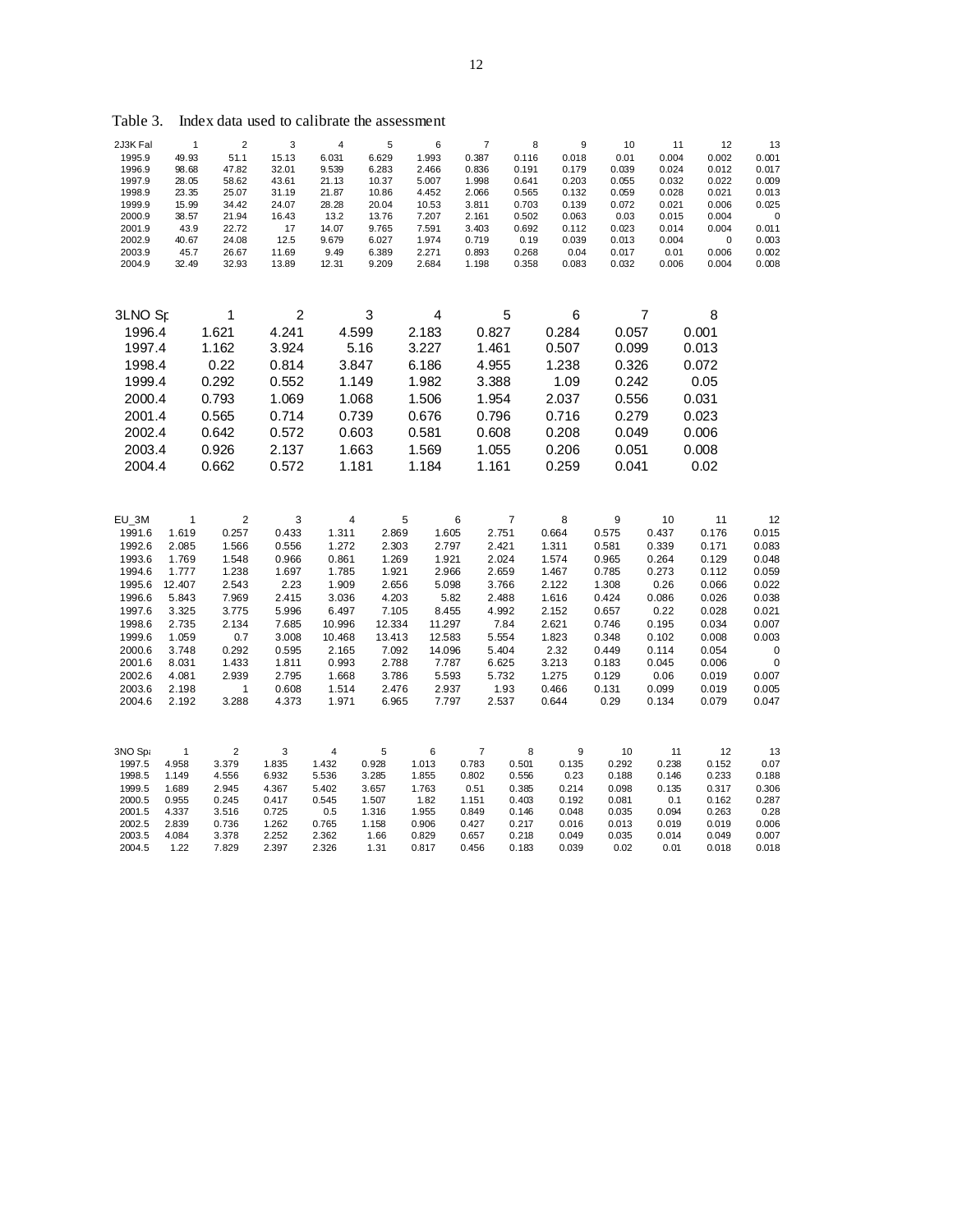Table 4a. Model structure for XSA (shrinkage=0.5, include 3NO Spain data).

## Extended Survivors Analysis

G. halibut SA2+3KLMNO Index file: (Combined sexes with plus group).

CPUE data from file GhalTUN2005\_Spain\_2.txt

Catch data for 30 years. 1975 to 2004. Ages 1 to 14.

| Fleet     | First | Last | First | Last | Alpha | <b>Beta</b> |
|-----------|-------|------|-------|------|-------|-------------|
|           | vear  | vear | age   | age  |       |             |
| EU Survey | 1995  | 2004 |       | 12   | 0.5   | 0.6         |
| CAN 2J3K  | 1995  | 2004 |       | 13   | 0.8   | 1           |
| CAN 3LNC  | 1996  | 2004 |       | 8    | 0.3   | 0.45        |
| Spain 3NC | 1997  | 2004 |       | 13   | 0.4   | 0.5         |

Time series weights :

Tapered time weighting not applied

## Catchability analysis :

Catchability independent of stock size for all ages

Catchability independent of age for ages >= 11

Terminal population estimation :

 Terminal year survivor estimates shrunk towards the mean F of the final 5 years. S.E. of the mean to which the estimates are shrunk = .500

 Oldest age survivor estimates for the years 1975 to 2004 shrunk towards1.000 \* the mean F of ages 10 - 12

S.E. of the mean to which the estimates are shrunk = .500

Minimum standard error for population estimates from each cohort age = .500

Individual fleet weighting not applied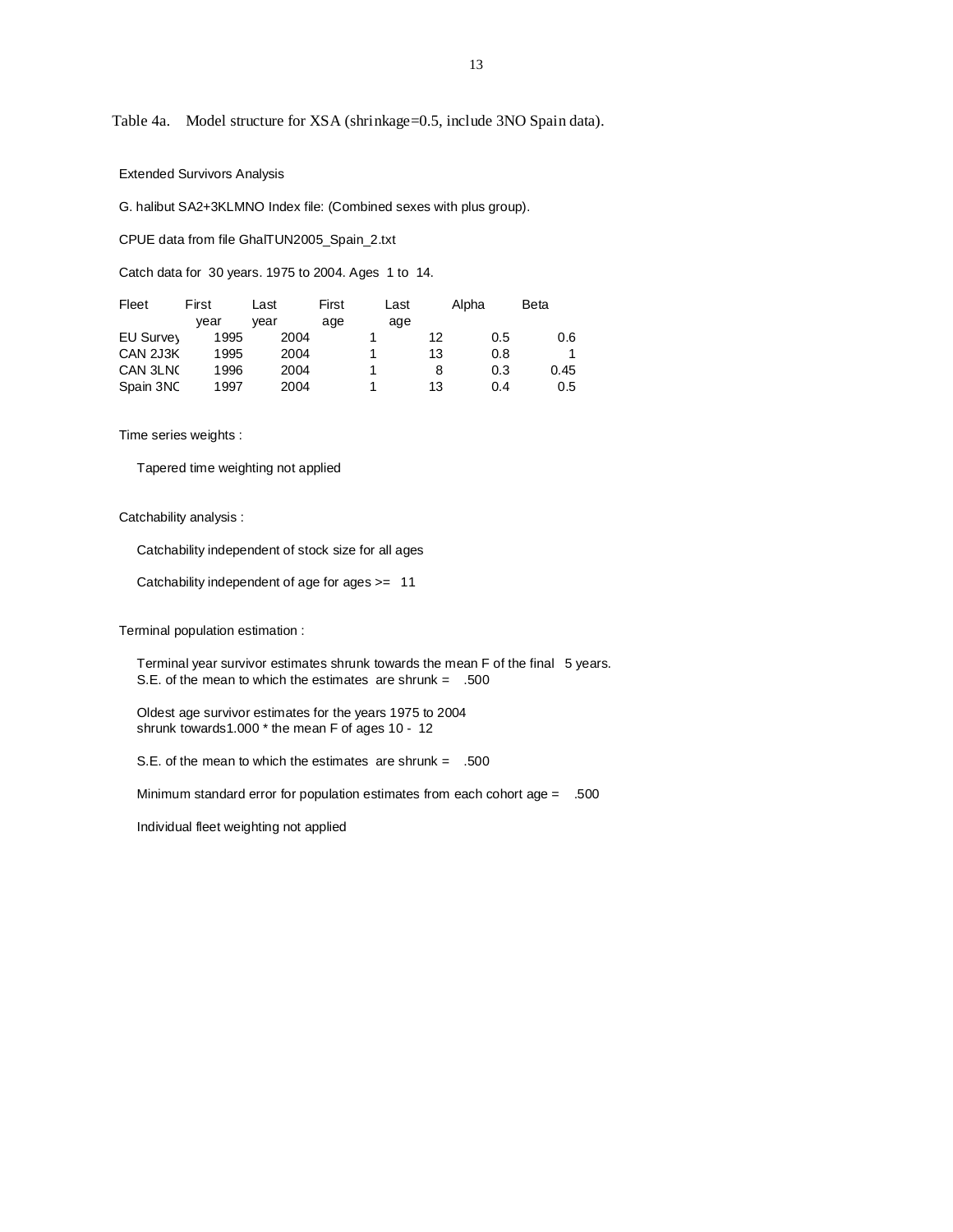# Table 4b. XSA Diagnostic Results (Shrinkage=0.5, Spanish data included.)

Fleet : EU Survey(MNPT)

| Age            | 1995    | 1996    | 1997    | 1998    | 1999    | 2000    | 2001    | 2002    | 2003    | 2004    |
|----------------|---------|---------|---------|---------|---------|---------|---------|---------|---------|---------|
|                | 0.73    | 0.12    | $-0.18$ | $-0.09$ | $-0.85$ | 0.17    | 0.84    | 0.1     | $-0.64$ | $-0.19$ |
| $\overline{2}$ | 0.08    | 1.03    | 0.42    | 0.12    | $-0.71$ | $-1.39$ | $-0.05$ | 0.57    | $-0.57$ | 0.51    |
| 3              | 0.18    | $-0.26$ | 0.45    | 0.84    | 0.17    | $-1.16$ | 0.14    | 0.32    | $-1.3$  | 0.62    |
| 4              | $-0.05$ | 0.24    | 0.48    | 0.81    | 0.9     | $-0.41$ | $-0.9$  | $-0.19$ | $-0.53$ | $-0.36$ |
| 5              | $-0.51$ | 0.13    | 0.47    | 0.51    | 0.38    | $-0.12$ | $-0.78$ | $-0.17$ | $-0.34$ | 0.43    |
| 6              | $-0.12$ | $-0.13$ | 0.43    | 0.55    | 0.09    | 0.05    | $-0.38$ | $-0.47$ | $-0.67$ | 0.65    |
| 7              | 0.15    | $-0.51$ | 0.12    | 0.72    | 0.32    | $-0.1$  | $-0.06$ | $-0.07$ | $-0.79$ | 0.22    |
| 8              | 0.2     | $-0.02$ | 0.19    | 0.38    | 0.22    | 0.43    | 0.69    | $-0.42$ | $-1.28$ | $-0.39$ |
| 9              | 1.04    | $-0.09$ | 0.44    | 0.63    | $-0.06$ | 0.38    | $-0.6$  | $-0.83$ | $-0.93$ | 0.04    |
| 10             | 0.52    | $-0.59$ | 0.34    | 0.35    | $-0.14$ | 0.08    | $-0.71$ | $-0.47$ | 0.2     | 0.41    |
| 11             | 0.74    | $-0.31$ | $-0.25$ | $-0.06$ | $-1.38$ | 0.8     | $-1.22$ | 0.06    | $-0.01$ | 1.61    |
| 12             | 0.13    | 0.68    | $-0.03$ | $-1.21$ | $-1.98$ | 99.99   | 99.99   | $-0.32$ | $-0.65$ | 1.5     |

13 No data for this fleet at this age

Mean log catchability and standard error of ages with catchability independent of year class strength and constant w.r.t. time

| Aae |  | 1 2 3 4 5 6 7 8 9 10 Age 11                                                                                            |  |  |  |  | 12 |
|-----|--|------------------------------------------------------------------------------------------------------------------------|--|--|--|--|----|
|     |  | Mean Log -10.1709 -10.7125 -10.2211 -9.7697 -8.9214 -8.1861 -7.9852 -8.1288 -8.9482 -9.5771 Mean Log -10.5804 -10.5804 |  |  |  |  |    |
|     |  | S.E(Log a) 0.5253 0.7152 0.7133 0.5934 0.4539 0.4432 0.4227 0.5666 0.6451 0.4491 S.E(Log a) 0.9016 1.1119              |  |  |  |  |    |

Regression statistics :

| Age |                | Slope   | t-value  | Intercept | RSquare  | No Pts | Reg s.e | Mean Q   |
|-----|----------------|---------|----------|-----------|----------|--------|---------|----------|
|     |                |         |          |           |          |        |         |          |
|     |                | 0.52    | 1.588    | 10.84     | 0.58     | 10     | 0.25    | $-10.17$ |
|     | $\overline{2}$ | 0.32    | 3.931    | 11.21     | 0.81     | 10     | 0.14    | $-10.71$ |
|     | 3              | 0.54    | 1.02     | 10.67     | 0.38     | 10     | 0.38    | $-10.22$ |
|     | 4              | 0.44    | 2.608    | 10.44     | 0.73     | 10     | 0.2     | $-9.77$  |
|     | 5              | 0.76    | 0.642    | 9.35      | 0.48     | 10     | 0.36    | $-8.92$  |
|     | 6              | 1.88    | $-1.175$ | 6.19      | 0.18     | 10     | 0.82    | $-8.19$  |
|     | 7              | 1.76    | $-1.229$ | 6.46      | 0.25     | 10     | 0.72    | $-7.99$  |
|     | 8              | 57.83   | $-0.943$ | $-46.21$  | $\Omega$ | 10     | 32.97   | $-8.13$  |
|     | 9              | 0.33    | 1.492    | 8.5       | 0.38     | 10     | 0.2     | $-8.95$  |
|     | 10             | 0.71    | 0.57     | 9.03      | 0.32     | 10     | 0.33    | $-9.58$  |
|     | 11             | $-3.77$ | $-1.188$ | $-5.43$   | 0.01     | 10     | 3.32    | $-10.58$ |
|     | 12             | $-7.64$ | $-0.961$ | $-24.41$  | 0        | 8      | 8.32    | $-10.81$ |
|     | 1              |         |          |           |          |        |         |          |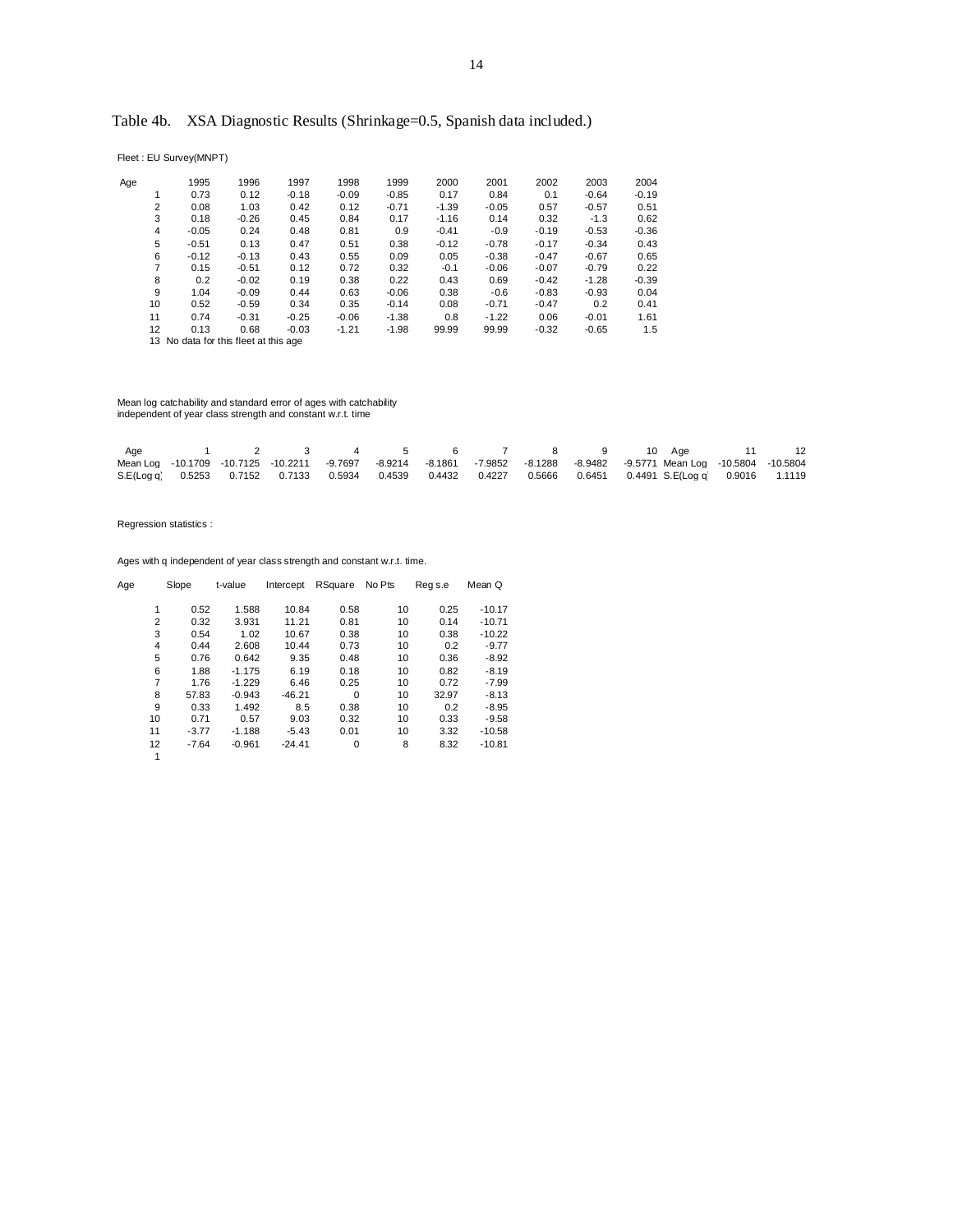Fleet : CAN 2J3K Fall(MNPT)

| Age |    | 1995    | 1996    | 1997    | 1998    | 1999    | 2000    | 2001     | 2002    | 2003    | 2004    |
|-----|----|---------|---------|---------|---------|---------|---------|----------|---------|---------|---------|
|     |    | $-0.21$ | 0.62    | $-0.38$ | $-0.27$ | $-0.46$ | 0.17    | 0.21     | 0.07    | 0.07    | 0.18    |
|     | 2  | 0.21    | $-0.05$ | 0.3     | $-0.29$ | 0.32    | 0.06    | $-0.16$  | $-0.19$ | $-0.15$ | $-0.06$ |
|     | 3  | $-0.02$ | 0.21    | 0.32    | 0.13    | 0.13    | 0.04    | 0.27     | $-0.29$ | $-0.45$ | $-0.34$ |
|     | 4  | $-0.4$  | $-0.12$ | 0.15    | $-0.01$ | 0.39    | $-0.11$ | 0.25     | 0.07    | $-0.19$ | $-0.03$ |
|     | 5  | $-0.17$ | $-0.03$ | 0.29    | $-0.18$ | 0.21    | $-0.02$ | $-0.09$  | $-0.27$ | 0.08    | 0.17    |
|     | 6  | $-0.47$ | $-0.36$ | 0.54    | 0.26    | 0.52    | 0.02    | 0.25     | $-0.88$ | $-0.2$  | 0.32    |
|     | 7  | $-1.17$ | $-0.6$  | 0.23    | 0.39    | 1.01    | 0.19    | 0.45     | -1      | $-0.31$ | 0.81    |
|     | 8  | $-1.34$ | $-0.8$  | 0.4     | 0.28    | 0.76    | 0.36    | 0.69     | $-0.76$ | $-0.24$ | 0.65    |
|     | 9  | $-1.78$ | 0.49    | 0.73    | 0.4     | 0.56    | $-0.09$ | 0.39     | $-0.5$  | $-0.55$ | 0.34    |
|     | 10 | $-1.4$  | $-0.05$ | 0.3     | 0.5     | 0.9     | 0.12    | $\Omega$ | $-0.59$ | $-0.16$ | 0.38    |
|     | 11 | $-1.37$ | 0.31    | 0.58    | 0.43    | 0.28    | 0.24    | 0.41     | $-0.73$ | 0.08    | $-0.22$ |
|     | 12 | $-1.55$ | 0.22    | 0.71    | 0.54    | $-0.58$ | $-0.93$ | $-0.52$  | 99.99   | 0.25    | $-0.22$ |
|     | 13 | $-2.1$  | 1.1     | 0.42    | 0.56    | 1.14    | 99.99   | 0.59     | $-0.21$ | $-0.18$ | 1.14    |
|     |    |         |         |         |         |         |         |          |         |         |         |

Mean log catchability and standard error of ages with catchability independent of year class strength and constant w.r.t. time

| Age                                                                                                                          |  |  |  |  |  | 1 2 3 4 5 6 7 8 9 10 Age 11 12 13 |  |  |
|------------------------------------------------------------------------------------------------------------------------------|--|--|--|--|--|-----------------------------------|--|--|
| Mean Log -7.774 -7.7758 -8.038 -8.1921 -8.2702 -8.6713 -8.7482 -9.2997 -10.2311 -10.7621 Mean Log -11.1039 -11.1039 -11.1039 |  |  |  |  |  |                                   |  |  |
| S.E(Log q 0.3269 0.2138 0.2707 0.2279 0.1857 0.465 0.7436 0.7396 0.7643 0.6356 S.E(Log q) 0.6136 0.7779 1.0695               |  |  |  |  |  |                                   |  |  |

Regression statistics :

|     |                |       |          | Ages with g independent of year class strength and constant w.r.t. time. |                 |        |         |          |
|-----|----------------|-------|----------|--------------------------------------------------------------------------|-----------------|--------|---------|----------|
| Age |                | Slope | t-value  | Intercept                                                                | <b>R</b> Square | No Pts | Reg s.e | Mean Q   |
|     | 1              | 0.75  | 0.846    | 8.72                                                                     | 0.59            | 10     | 0.25    | $-7.77$  |
|     | 2              | 0.92  | 0.298    | 8.05                                                                     | 0.66            | 10     | 0.21    | $-7.78$  |
|     | 3              | 0.76  | 0.994    | 8.8                                                                      | 0.68            | 10     | 0.21    | $-8.04$  |
|     | 4              | 0.74  | 1.529    | 8.9                                                                      | 0.82            | 10     | 0.16    | $-8.19$  |
|     | 5              | 0.99  | 0.075    | 8.31                                                                     | 0.76            | 10     | 0.19    | $-8.27$  |
|     | 6              | 0.97  | 0.071    | 8.73                                                                     | 0.39            | 10     | 0.48    | $-8.67$  |
|     | $\overline{7}$ | 0.95  | 0.075    | 8.81                                                                     | 0.23            | 10     | 0.75    | $-8.75$  |
|     | 8              | 3.31  | $-0.494$ | 9.8                                                                      | 0.01            | 10     | 2.56    | $-9.3$   |
|     | 9              | 1.98  | $-0.267$ | 12.14                                                                    | 0.01            | 10     | 1.6     | $-10.23$ |
|     | 10             | 1.6   | $-0.359$ | 12.59                                                                    | 0.04            | 10     | 1.07    | $-10.76$ |
|     | 11             | 0.61  | 0.845    | 9.59                                                                     | 0.37            | 10     | 0.38    | $-11.1$  |
|     | 12             | 1.24  | $-0.212$ | 12.43                                                                    | 0.1             | 9      | 0.98    | $-11.33$ |
|     | 13             | 2.19  | $-0.608$ | 16.23                                                                    | 0.04            | 9      | 2.35    | $-10.83$ |
|     | 1              |       |          |                                                                          |                 |        |         |          |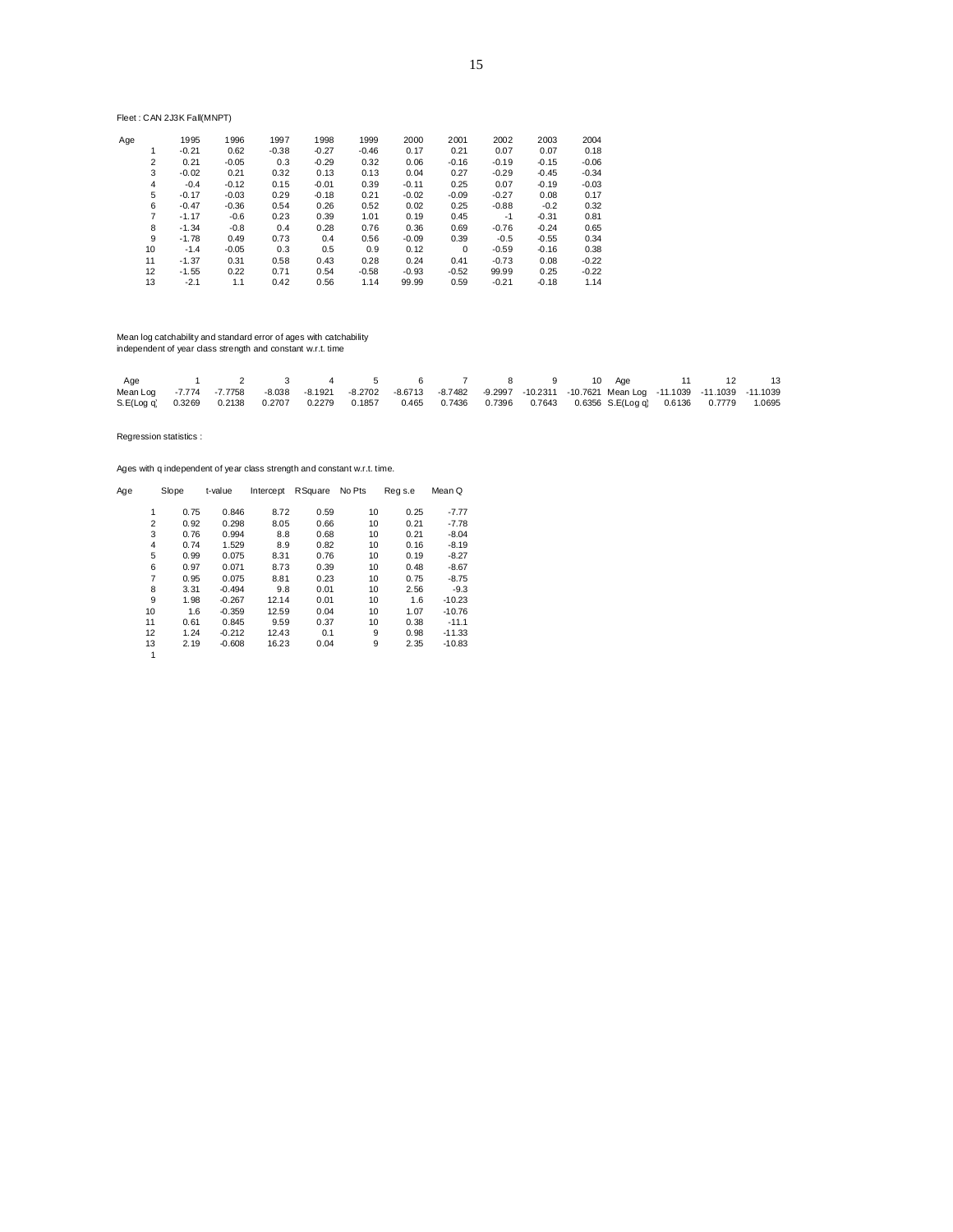# Fleet : CAN 3LNO Spr(MNPT)

| Age |   | 1995                                   | 1996    | 1997    | 1998    | 1999    | 2000    | 2001    | 2002    | 2003    | 2004    |
|-----|---|----------------------------------------|---------|---------|---------|---------|---------|---------|---------|---------|---------|
|     |   | 99.99                                  | 0.5     | 0.43    | $-0.94$ | $-0.47$ | 0.28    | $-0.15$ | $-0.08$ | 0.16    | 0.28    |
|     | 2 | 99.99                                  | 0.83    | 0.89    | $-0.41$ | $-0.51$ | 0.34    | $-0.32$ | $-0.63$ | 0.63    | $-0.81$ |
|     | 3 | 99.99                                  | 0.77    | 0.69    | 0.54    | $-0.41$ | $-0.19$ | $-0.37$ | $-0.82$ | 0.1     | $-0.3$  |
|     | 4 | 99.99                                  | 0.52    | 0.39    | 0.85    | $-0.15$ | $-0.16$ | $-0.67$ | $-0.63$ | 0.12    | $-0.26$ |
|     | 5 | 99.99                                  | $-0.16$ | 0.23    | 0.93    | 0.34    | $-0.07$ | $-0.69$ | $-0.67$ | 0.12    | $-0.04$ |
|     | 6 | 99.99                                  | $-0.46$ | 0.3     | 1.02    | 0.35    | 0.79    | $-0.1$  | $-1.08$ | $-0.69$ | $-0.13$ |
|     | 7 | 99.99                                  | $-0.65$ | $-0.18$ | 1.18    | 0.79    | 1.16    | 0.33    | $-1.27$ | $-0.91$ | $-0.44$ |
|     | 8 | 99.99                                  | $-2.66$ | $-0.21$ | 1.48    | 1.3     | 0.81    | 0.4     | $-1.14$ | $-0.72$ | 0.74    |
|     |   | 9 No data for this fleet at this age   |         |         |         |         |         |         |         |         |         |
|     |   | 10. No data for this float at this ago |         |         |         |         |         |         |         |         |         |

10 No data for this fleet at this age

11 No data for this fleet at this age

12 No data for this fleet at this age

13 No data for this fleet at this age

 Mean log catchability and standard error of ages with catchability independent of year class strength and constant w.r.t. time

| Aae                                                                              |  |  |  |  |
|----------------------------------------------------------------------------------|--|--|--|--|
| Mean Log -11.8715 -11.1805 -10.6437 -10.4173 -10.3019 -10.9433 -11.7427 -12.9646 |  |  |  |  |
| S.E(Log q 0.4685 0.6697 0.5557 0.5143 0.5005 0.687 0.9044 1.3324                 |  |  |  |  |

Regression statistics :

| Slope   | t-value  | Intercept | RSquare     | No Pts | Reg s.e | Mean Q   |
|---------|----------|-----------|-------------|--------|---------|----------|
| 0.47    |          |           |             |        |         | $-11.87$ |
| 0.49    | 1.273    | 11.3      | 0.47        | 9      | 0.31    | $-11.18$ |
| 0.39    | 3.476    | 11        | 0.82        | 9      | 0.14    | $-10.64$ |
| 0.5     | 1.927    | 10.71     | 0.68        | 9      | 0.22    | $-10.42$ |
| 0.66    | 0.998    | 10.46     | 0.54        | 9      | 0.33    | $-10.3$  |
| 0.77    | 0.435    | 10.84     | 0.33        | 9      | 0.55    | $-10.94$ |
| 1.08    | $-0.075$ | 11.87     | 0.12        | 9      | 1.04    | $-11.74$ |
| $-4.56$ | $-0.466$ | $-8.54$   | $\mathbf 0$ | 9      | 6.4     | $-12.96$ |
|         |          | 1.784     | 11.69       | 0.62   | 9       | 0.2      |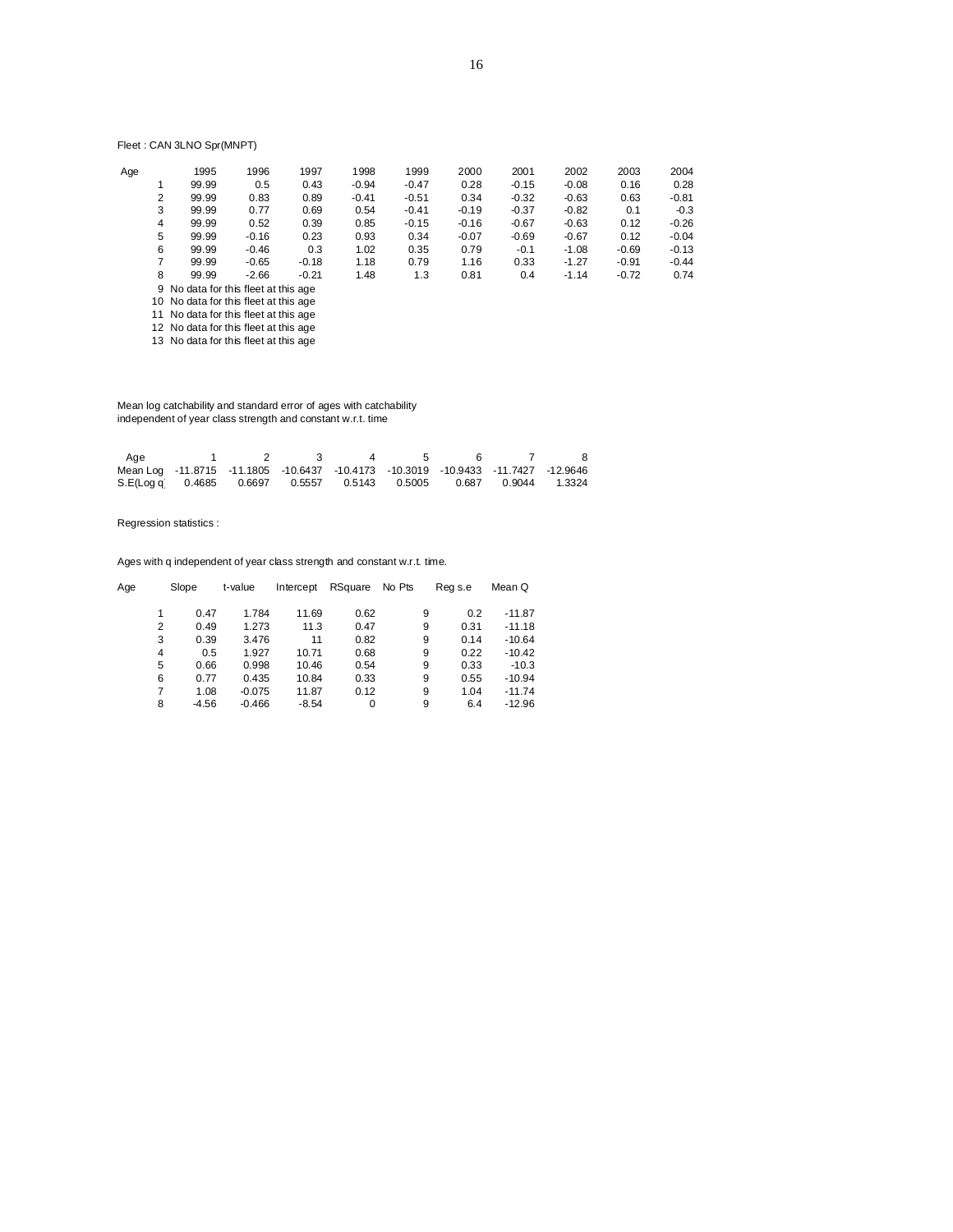Fleet : Spain 3NO(MNPT)

| Age |                | 1995  | 1996  | 1997    | 1998    | 1999    | 2000    | 2001    | 2002    | 2003     | 2004    |
|-----|----------------|-------|-------|---------|---------|---------|---------|---------|---------|----------|---------|
|     |                | 99.99 | 99.99 | 0.61    | $-0.56$ | 0.01    | $-0.81$ | 0.61    | 0.13    | 0.38     | $-0.38$ |
|     | $\overline{2}$ | 99.99 | 99.99 | 0.01    | 0.57    | 0.43    | $-1.87$ | 0.54    | $-1.11$ | 0.35     | 1.07    |
|     | 3              | 99.99 | 99.99 | $-0.46$ | 1.01    | 0.81    | $-1.24$ | $-0.5$  | $-0.2$  | 0.29     | 0.29    |
|     | 4              | 99.99 | 99.99 | $-0.37$ | 0.79    | 0.9     | $-1.13$ | $-0.92$ | $-0.31$ | 0.58     | 0.47    |
|     | 5              | 99.99 | 99.99 | $-0.33$ | 0.41    | 0.31    | $-0.43$ | $-0.3$  | $-0.13$ | 0.48     | $-0.02$ |
|     | 6              | 99.99 | 99.99 | 0.12    | 0.56    | $-0.05$ | $-0.19$ | 0.04    | $-0.48$ | $-0.15$  | 0.17    |
|     | 7              | 99.99 | 99.99 | 0.19    | 0.38    | $-0.15$ | 0.23    | $-0.22$ | $-0.77$ | $\Omega$ | 0.34    |
|     | 8              | 99.99 | 99.99 | 0.43    | 0.52    | 0.35    | 0.37    | $-0.74$ | $-0.53$ | $-0.39$  | $-0.01$ |
|     | 9              | 99.99 | 99.99 | 0.3     | 0.88    | 0.87    | 0.97    | $-0.5$  | $-1.49$ | $-0.49$  | $-0.55$ |
|     | 10             | 99.99 | 99.99 | 1.23    | 0.92    | 0.42    | 0.34    | $-0.36$ | $-1.41$ | $-0.25$  | $-0.89$ |
|     | 11             | 99.99 | 99.99 | 1.03    | 0.54    | 0.59    | 0.54    | 0.65    | $-0.82$ | $-1.18$  | $-1.34$ |
|     | 12             | 99.99 | 99.99 | 1.09    | 1.44    | 1.81    | 1.23    | 2.07    | $-0.21$ | 0.76     | $-0.33$ |
|     | 13             | 99.99 | 99.99 | 0.92    | 1.73    | 2.11    | 2.21    | 2.26    | $-1.13$ | $-0.53$  | 0.34    |
|     |                |       |       |         |         |         |         |         |         |          |         |

Mean log catchability and standard error of ages with catchability independent of year class strength and constant w.r.t. time

| Age                                                                                                                     |  |  |  |  | 1 2 3 4 5 6 7 8 9 10 11 12 13 |  |  |
|-------------------------------------------------------------------------------------------------------------------------|--|--|--|--|-------------------------------|--|--|
| Mean Log -10.586 -10.4324 -10.5145 -10.4515 -10.1771 -10.0378 -9.9909 -9.8996 -10.4481 -10.2317 -9.7656 -9.7656 -9.7656 |  |  |  |  |                               |  |  |
| S.E(Log q) 0.5375 0.9868 0.747 0.7869 0.3582 0.3044 0.3818 0.492 0.8946 0.8983 0.9462 1.3676 1.6874                     |  |  |  |  |                               |  |  |

Regression statistics :

| Age            | Slope   | t-value  | Intercept | RSquare | No Pts |   | Reg s.e | Mean Q   |
|----------------|---------|----------|-----------|---------|--------|---|---------|----------|
|                |         |          |           |         |        |   |         |          |
|                | 0.37    | 1.788    | 11.14     | 0.58    |        | 8 | 0.17    | $-10.59$ |
| $\overline{2}$ | 0.3     | 1.508    | 11.07     | 0.44    |        | 8 | 0.28    | $-10.43$ |
| 3              | 0.47    | 1.201    | 10.88     | 0.46    |        | 8 | 0.34    | $-10.51$ |
| $\overline{4}$ | 0.49    | 1.11     | 10.75     | 0.44    |        | 8 | 0.38    | $-10.45$ |
| 5              | 0.98    | 0.035    | 10.19     | 0.46    |        | 8 | 0.38    | $-10.18$ |
| 6              | 1.58    | $-1.277$ | 9.76      | 0.44    |        | 8 | 0.46    | $-10.04$ |
| 7              | 2.49    | $-1.742$ | 9.84      | 0.19    |        | 8 | 0.84    | $-9.99$  |
| 8              | $-2.24$ | $-1.651$ | 7.37      | 0.04    |        | 8 | 0.99    | $-9.9$   |
| 9              | 0.23    | 1.37     | 8.75      | 0.35    |        | 8 | 0.19    | $-10.45$ |
| 10             | 0.22    | 3.036    | 8.21      | 0.72    |        | 8 | 0.13    | $-10.23$ |
| 11             | 0.26    | 4.119    | 7.83      | 0.84    |        | 8 | 0.13    | $-9.77$  |
| 12             | 0.37    | 2.143    | 7.48      | 0.66    |        | 8 | 0.27    | $-8.78$  |
| 13             | 0.28    | 3.296    | 6.95      | 0.78    |        | 8 | 0.24    | $-8.78$  |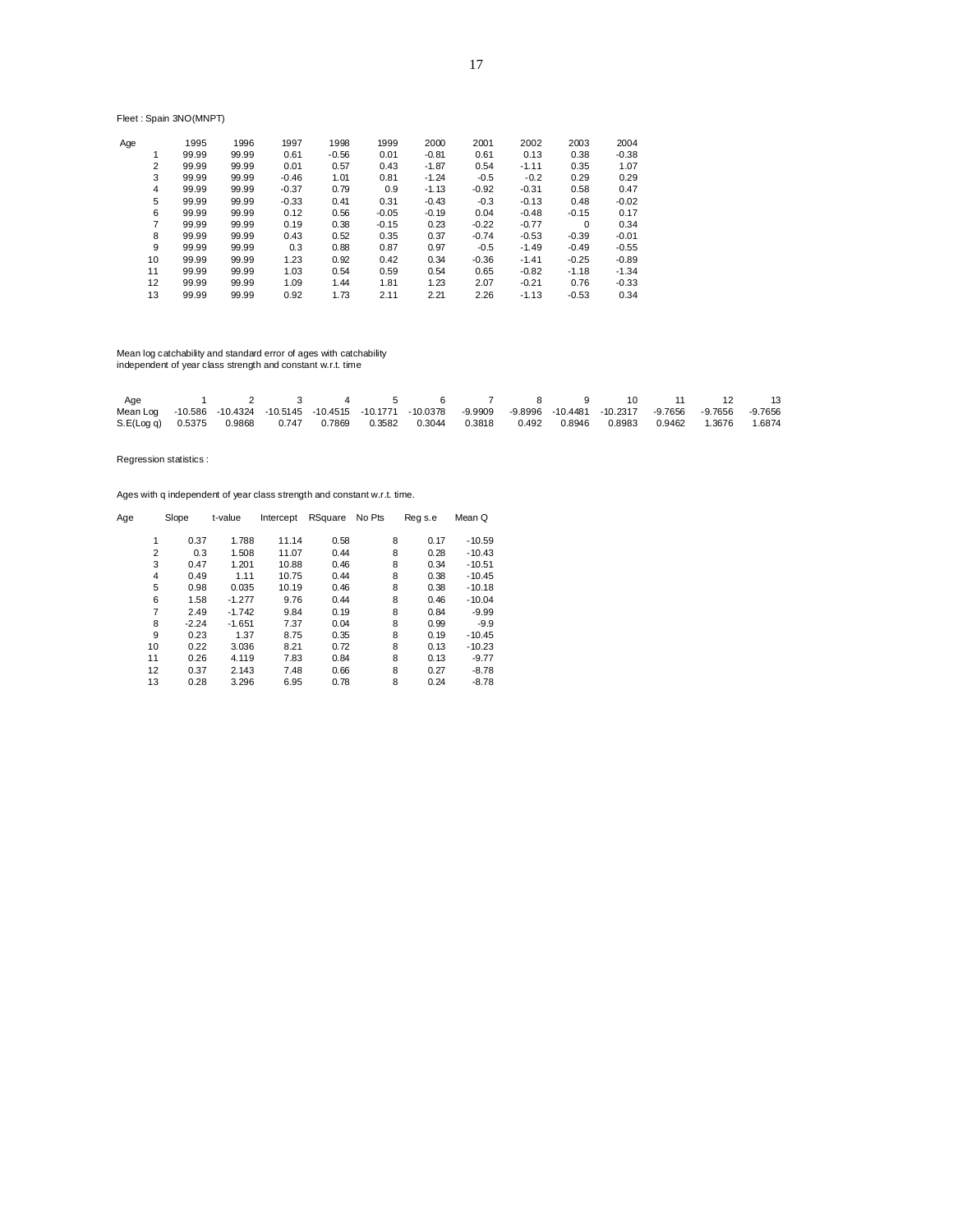Table 4c. Stock summary for XSA analysis with shrinkage parameters fixed at 0.5, including the Spanish 3NO survey.

Table 16 Summary (without SOP correction)

Terminal Fs derived using XSA with final year & oldest age shrinkage.

|         | <b>RE</b> | <b>TOTALE</b> | <b>TOTSPE</b> | LANDIN   | YIELD/S: | <b>FBAR 5-10</b> |
|---------|-----------|---------------|---------------|----------|----------|------------------|
|         | Age 1     |               |               |          |          |                  |
| 1975    | 112226    | 132737        | 21900         | 28814    | 1.3157   | 0.3652           |
| 1976    | 116593    | 134503        | 17669         | 24611    | 1.3929   | 0.422            |
| 1977    | 107441    | 156946        | 14816         | 32048    | 2.163    | 0.4237           |
| 1978    | 82280     | 167750        | 15903         | 39070    | 2.4568   | 0.4652           |
| 1979    | 98906     | 162519        | 15614         | 34104    | 2.1842   | 0.249            |
| 1980    | 129793    | 130892        | 12397         | 32867    | 2.6512   | 0.5384           |
| 1981    | 131562    | 115244        | 14011         | 30754    | 2.1949   | 0.4353           |
| 1982    | 130992    | 121240        | 19847         | 26278    | 1.324    | 0.379            |
| 1983    | 144909    | 122653        | 24102         | 27861    | 1.156    | 0.3158           |
| 1984    | 153327    | 115089        | 24216         | 26711    | 1.103    | 0.3872           |
| 1985    | 168315    | 147893        | 28905         | 20347    | 0.7039   | 0.2168           |
| 1986    | 189186    | 137876        | 33427         | 17976    | 0.5378   | 0.19             |
| 1987    | 158742    | 164145        | 42137         | 32442    | 0.7699   | 0.2881           |
| 1988    | 131811    | 168515        | 44097         | 19215    | 0.4357   | 0.1496           |
| 1989    | 115279    | 181850        | 43585         | 20034    | 0.4597   | 0.1291           |
| 1990    | 109209    | 206023        | 55526         | 47454    | 0.8546   | 0.2796           |
| 1991    | 95237     | 225054        | 62914         | 65008    | 1.0333   | 0.4365           |
| 1992    | 71716     | 193525        | 47763         | 63193    | 1.3231   | 0.4628           |
| 1993    | 85238     | 150333        | 36746         | 62455    | 1.6996   | 0.648            |
| 1994    | 143972    | 105771        | 28257         | 51029    | 1.8059   | 0.674            |
| 1995    | 174580    | 80109         | 25163         | 15272    | 0.6069   | 0.2312           |
| 1996    | 151534    | 82222         | 21862         | 18840    | 0.8618   | 0.2645           |
| 1997    | 116373    | 80396         | 22428         | 19858    | 0.8854   | 0.3204           |
| 1998    | 87063     | 94270         | 22062         | 19946    | 0.9041   | 0.3444           |
| 1999    | 72055     | 109780        | 22119         | 24226    | 1.0952   | 0.4123           |
| 2000    | 92656     | 117172        | 18092         | 34177    | 1.8891   | 0.4527           |
| 2001    | 101596    | 115760        | 15142         | 38232    | 2.5249   | 0.486            |
| 2002    | 107754    | 97951         | 12897         | 34062    | 2.6412   | 0.5092           |
| 2003    | 121446    | 82088         | 10897         | 35151    | 3.2259   | 0.6483           |
| 2004    | 77491     | 63416         | 10999         | 25486    | 2.3172   | 0.706            |
| Arith.  |           |               |               |          |          |                  |
| Mean    | 119309    | 132124        | 26183         | 32251    | 1.4839   | 0.3944           |
| 0 Units | (Thousar  | (Tonnes       | (Tonnes       | (Tonnes) |          |                  |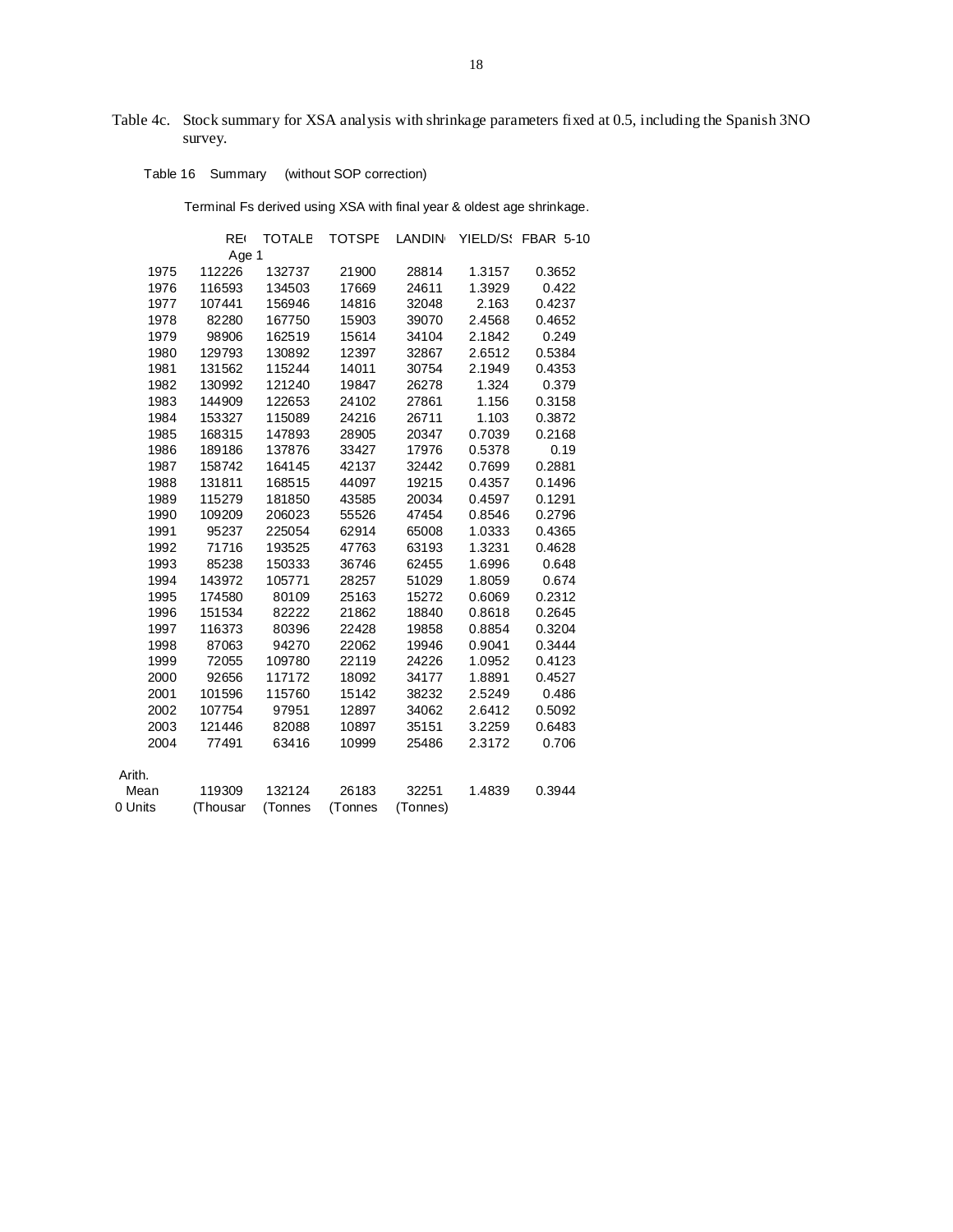# Table 5. ADAPT estimates of parameters. Analysis uses FRATIO plus group method, and includes the 3NO Spanish index.

APPROXIMATE STATISTICS ASSUMING LINEARITY NEAR SOLUTIC

ORTHOGONALITY OFFSET......... 0.006424 MEAN SQUARE RESIDUALS ....... 0.471085

| Parameter<br>--------- | Est.                 | Std. Err.<br>--------- | Rel. Err.      | Bias                 | Rel. Bias     |
|------------------------|----------------------|------------------------|----------------|----------------------|---------------|
| N[2005 2]              | 5.76E+04             | 2.13E+04               | 0.37           | $4.26E + 03$         | 0.074         |
| N[2005 3]              | $8.33E + 04$         | 2.20E+04               | 0.264          | $3.36E + 03$         | 0.04          |
| N[2005 4]              | 5.91E+04             | 1.28E+04               | 0.217          | 1.70E+03             | 0.029         |
| N[2005 5]              | 3.84E+04             | 7.34E+03               | 0.191          | 8.85E+02             | 0.023         |
| N[2005 6]              | 2.64E+04             | 5.08E+03               | 0.192          | 5.71E+02             | 0.022         |
| N[2005 7]              | 7.55E+03             | 2.26E+03               | 0.299          | 2.72E+02             | 0.036         |
| N[2005 8]              | $2.14E + 03$         | 1.04E+03               | 0.483          | 2.23E+02             | 0.104         |
| N[2005 9]              | 1.41E+03             | 6.63E+02               | 0.47           | $1.43E + 02$         | 0.101         |
| N[2005 10]             | 7.80E+02             | 3.68E+02               | 0.472          | 7.84E+01             | 0.101         |
| N[2005 11]             | $4.41E + 02$         | 1.96E+02               | 0.446          | 3.89E+01             | 0.088         |
| N[2005 12]             | 2.27E+02             | 9.95E+01               | 0.439          | $1.91E + 01$         | 0.084         |
| N[2005 13]             | $9.92E + 01$         | 4.73E+01               | 0.476          | $9.82E + 00$         | 0.099         |
| N[2005 14]             | $5.55E + 01$         | 3.45E+01               | 0.621          | $9.14E + 00$         | 0.165         |
| 2J3K_F_1               | 4.48E-04             | 1.02E-04               | 0.228          | 9.28E-06             | 0.021         |
| 2J3K_F_2               | 4.44E-04             | 9.94E-05               | 0.224          | 8.94E-06             | 0.02          |
| 2J3K_F_3               | 3.44E-04             | 7.61E-05               | 0.221          | 6.86E-06             | 0.02          |
| 2J3K_F_4               | 2.96E-04             | 6.50E-05               | 0.22           | 5.93E-06             | 0.02          |
| 2J3K_F_5               | 2.72E-04             | 5.94E-05               | 0.219          | 5.54E-06             | 0.02          |
| 2J3K_F_6               | 1.85E-04             | 4.05E-05               | 0.219          | 3.94E-06             | 0.021         |
| 2J3K_F_7               | 1.76E-04             | 3.90E-05               | 0.222          | 3.72E-06             | 0.021         |
| 2J3K_F_8               | 1.09E-04             | 2.43E-05               | 0.223          | 2.15E-06             | 0.02          |
| 2J3K_F_9               | 4.84E-05             | 1.08E-05               | 0.223          | 9.75E-07             | 0.02          |
| 2J3K_F_10              | 3.10E-05             | 6.91E-06               | 0.223          | 6.32E-07             | 0.02          |
| 2J3K_F_11              | 2.53E-05             | 5.63E-06               | 0.223          | 5.11E-07             | 0.02          |
| 2J3K_F_12              | 2.66E-05             | 6.27E-06               | 0.236          | 6.42E-07             | 0.024         |
| 2J3K_F_13              | 6.66E-05             | 1.65E-05               | 0.248          | 1.80E-06             | 0.027         |
| 3LNO_Spr_1             | 7.50E-06             | 1.82E-06               | 0.242          | 1.76E-07             | 0.024         |
| 3LNO_Spr_2             | 1.49E-05             | 3.52E-06               | 0.237          | 3.37E-07             | 0.023         |
| 3LNO_Spr_3             | 2.56E-05             | 5.98E-06               | 0.234          | 5.74E-07             | 0.022         |
| 3LNO_Spr_4             | 3.22E-05             | 7.47E-06               | 0.232          | 7.23E-07             | 0.022         |
| 3LNO_Spr_5             | 3.59E-05             | 8.27E-06               | 0.231          | 8.12E-07             | 0.023         |
| 3LNO_Spr_6             | 1.91E-05             | 4.40E-06               | 0.23           | 4.44E-07             | 0.023         |
| 3LNO_Spr_7             | 8.76E-06             | 2.02E-06               | 0.231          | 1.99E-07             | 0.023         |
| 3LNO_Spr_8             | 2.71E-06             | 6.28E-07               | 0.231          | 5.78E-08             | 0.021         |
| EU_3M_1                | 4.12E-05             | 9.41E-06               | 0.228          | 8.54E-07             | 0.021         |
| $EU_3M_2$              | 2.38E-05             | 5.32E-06               | 0.224          | 4.78E-07             | 0.02          |
| $EU_3M_3$              | 3.92E-05             | 8.66E-06               | 0.221          | 7.81E-07             | 0.02          |
| EU_3M_4                | 6.17E-05             | 1.35E-05               | 0.22           | 1.24E-06             | 0.02          |
| EU_3M_5<br>$EU_3M_6$   | 1.43E-04<br>3.05E-04 | 3.13E-05<br>6.67E-05   | 0.219<br>0.219 | 2.92E-06<br>6.41E-06 | 0.02<br>0.021 |
| EU_3M_7                | 3.90E-04             | 8.57E-05               | 0.22           | 8.05E-06             | 0.021         |
| EU_3M_8                | 3.58E-04             | 7.89E-05               | 0.221          | 6.91E-06             | 0.019         |
| EU_3M_9                | 1.74E-04             | 3.85E-05               | 0.221          | 3.35E-06             | 0.019         |
| EU_3M_10               | 9.90E-05             | 2.19E-05               | 0.221          | 1.94E-06             | 0.02          |
| EU_3M_11               | 4.55E-05             | 1.00E-05               | 0.221          | 8.90E-07             | 0.02          |
| EU_3M_12               | 6.75E-05             | 1.94E-05               | 0.287          | 2.62E-06             | 0.039         |
| 3NO Spain 1            | 2.74E-05             | 7.07E-06               | 0.259          | 7.47E-07             | 0.027         |
| 3NO_Spain_2            | 3.18E-05             | 8.01E-06               | 0.252          | 8.26E-07             | 0.026         |
| 3NO_Spain_3            | 2.94E-05             | 7.32E-06               | 0.248          | 7.52E-07             | 0.026         |
| 3NO_Spain_4            | 3.15E-05             | 7.76E-06               | 0.246          | 8.03E-07             | 0.025         |
| 3NO_Spain_5            | 4.11E-05             | 1.01E-05               | 0.245          | 1.06E-06             | 0.026         |
| 3NO_Spain_6            | 4.82E-05             | 1.18E-05               | 0.245          | 1.27E-06             | 0.026         |
| 3NO_Spain_7            | 5.25E-05             | 1.29E-05               | 0.246          | 1.36E-06             | 0.026         |
| 3NO_Spain_8            | 6.02E-05             | 1.49E-05               | 0.247          | 1.47E-06             | 0.024         |
| 3NO_Spain_9            | 3.93E-05             | 9.74E-06               | 0.248          | 9.45E-07             | 0.024         |
| 3NO_Spain_1            | 5.09E-05             | 1.26E-05               | 0.248          | 1.24E-06             | 0.024         |
| 3NO_Spain_1            | 8.93E-05             | 2.21E-05               | 0.248          | 2.19E-06             | 0.024         |
| 3NO_Spain_1            | 3.13E-04             | 7.78E-05               | 0.248          | 7.60E-06             | 0.024         |
| 3NO_Spain_1            | 5.03E-04             | 1.28E-04               | 0.255          | 1.33E-05             | 0.026         |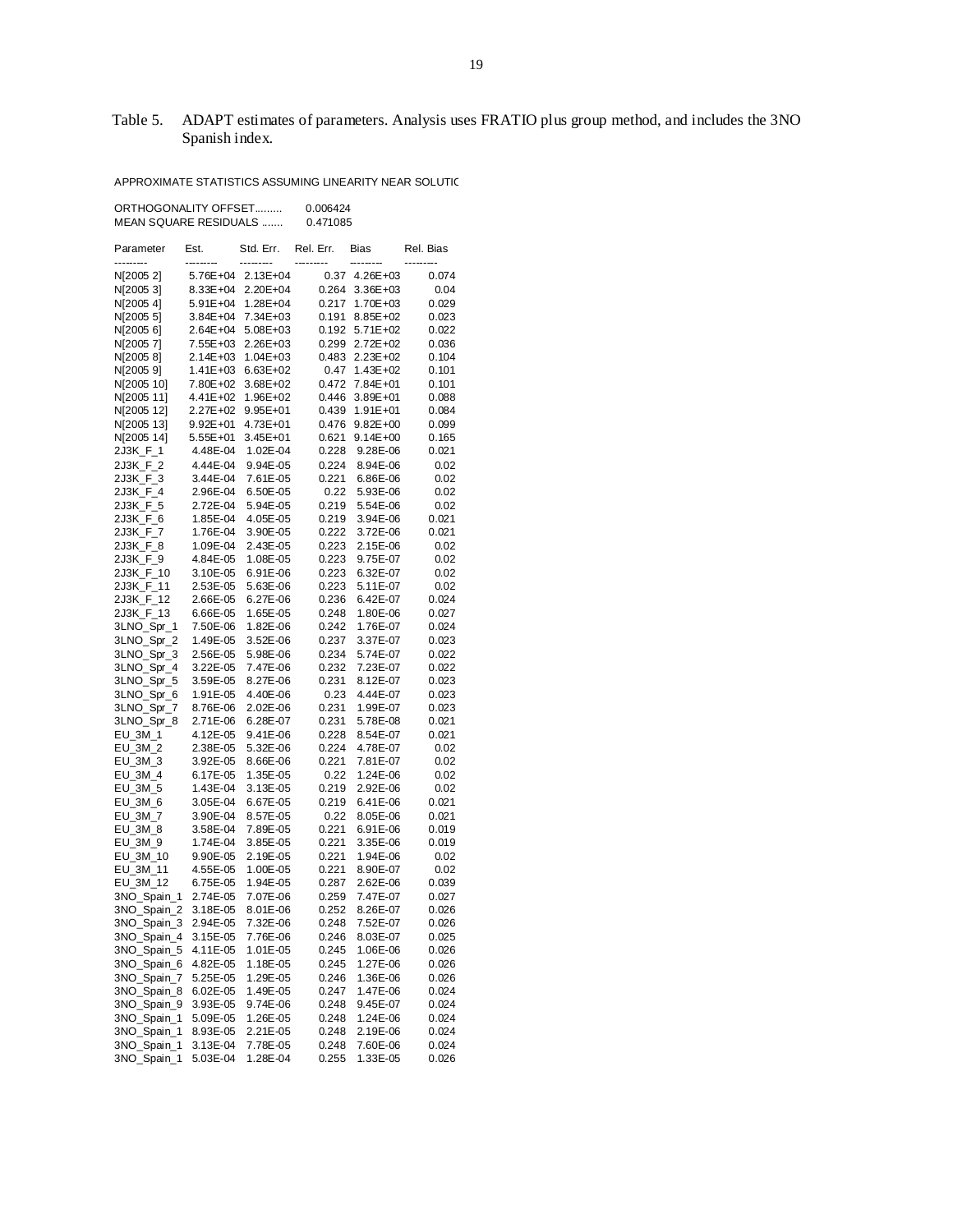# Table 6a. XSA Settings for Final Run

| Fleet         | First | Last | First | Last |    | Alpha | Beta |
|---------------|-------|------|-------|------|----|-------|------|
|               | vear  | vear | age   | age  |    |       |      |
| EU 3M July    | 1995  | 2004 |       |      | 12 | 0.5   | 0.6  |
| CAN 2J3K Fall | 1996  | 2004 |       |      | 13 | 0.8   |      |
| CAN 3LNO Spr  | 1996  | 2004 |       |      | 8  | 0.3   | 0.45 |

Catch data for 30 years. 1975 to 2004. Ages 1 to 14.

Time series weights :

Tapered time weighting not applied

Catchability analysis :

Catchability independent of stock size for all ages

Catchability independent of age for ages >= 11

Terminal population estimation :

Terminal year survivor estimates shrunk towards the mean F of the final 5 years. S.E. of the mean to which the estimates are shrunk = .500

 Oldest age survivor estimates for the years 1975 to 2004 shrunk towards1.000 \* the mean F of ages 10 - 12

S.E. of the mean to which the estimates are shrunk = .500

Minimum standard error for population estimates from each cohort age = .500

Individual fleet weighting not applied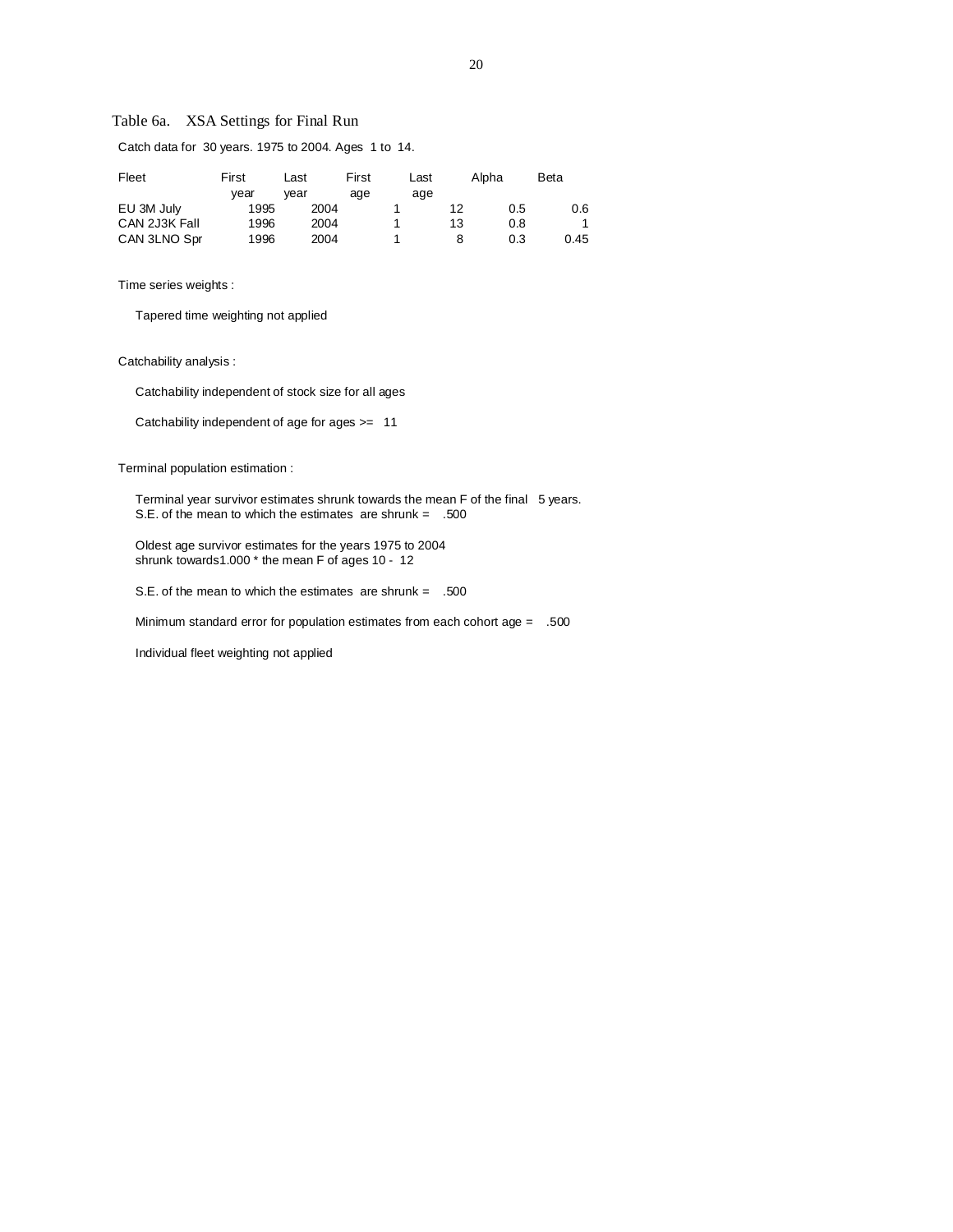| Table 6b. |  | XSA Diagnostic Results, Final Run. |  |  |  |
|-----------|--|------------------------------------|--|--|--|
|-----------|--|------------------------------------|--|--|--|

Fleet : EU Survey(MNPT)

| Age |                  | 1995    | 1996    | 1997    | 1998    | 1999    | 2000    | 2001    | 2002    | 2003     | 2004    |
|-----|------------------|---------|---------|---------|---------|---------|---------|---------|---------|----------|---------|
|     |                  | 0.71    | 0.1     | $-0.2$  | $-0.11$ | $-0.86$ | 0.14    | 0.89    | 0.14    | $-0.52$  | $-0.29$ |
|     | 2                | 0.05    |         | 0.39    | 0.09    | $-0.74$ | $-1.41$ | $-0.09$ | 0.62    | $-0.53$  | 0.62    |
|     | 3                | 0.17    | $-0.28$ | 0.44    | 0.83    | 0.15    | $-1.18$ | 0.14    | 0.3     | $-1.24$  | 0.66    |
|     | 4                | $-0.05$ | 0.24    | 0.47    | 0.8     | 0.89    | $-0.42$ | $-0.91$ | $-0.18$ | $-0.54$  | $-0.3$  |
|     | 5                | $-0.51$ | 0.13    | 0.48    | 0.51    | 0.38    | $-0.12$ | $-0.78$ | $-0.18$ | $-0.33$  | 0.42    |
|     | 6                | $-0.11$ | $-0.13$ | 0.43    | 0.56    | 0.09    | 0.05    | $-0.39$ | $-0.48$ | $-0.68$  | 0.66    |
|     | 7                | 0.19    | $-0.5$  | 0.12    | 0.72    | 0.32    | $-0.1$  | $-0.06$ | $-0.09$ | $-0.8$   | 0.19    |
|     | 8                | 0.26    | 0.02    | 0.2     | 0.36    | 0.21    | 0.43    | 0.68    | $-0.43$ | $-1.32$  | $-0.41$ |
|     | 9                | 1.05    | $-0.02$ | 0.49    | 0.64    | $-0.08$ | 0.36    | $-0.61$ | $-0.85$ | $-0.95$  | $-0.03$ |
|     | 10 <sup>10</sup> | 0.47    | $-0.59$ | 0.43    | 0.41    | $-0.12$ | 0.05    | $-0.74$ | $-0.47$ | 0.18     | 0.38    |
|     | 11               | 0.62    | $-0.37$ | $-0.25$ | 0.05    | $-1.29$ | 0.84    | $-1.24$ | 0.03    | $\Omega$ | 1.61    |
|     | 12               | $-0.17$ | 0.55    | $-0.08$ | $-1.18$ | $-1.78$ | 99.99   | 99.99   | $-0.28$ | $-0.65$  | 1.57    |
|     |                  |         |         |         |         |         |         |         |         |          |         |

13 No data for this fleet at this age

 Mean log catchability and standard error of ages with catchability independent of year class strength and constant w.r.t. time

| Aae |                                                                                         | $\sim$ 4 |  |  | - 9 | -10 |
|-----|-----------------------------------------------------------------------------------------|----------|--|--|-----|-----|
|     | Mean Log -10.1511 -10.6848 -10.207 -9.7611 -8.9194 -8.1807 -7.9753 -8.1 -8.8999 -9.5023 |          |  |  |     |     |
|     | S.E(Log q) 0.5244 0.7278 0.7055 0.5907 0.4529 0.4484 0.4235 0.5801 0.6561 0.4581        |          |  |  |     |     |

| Age        | 11         | 12         |
|------------|------------|------------|
| Mean Log   | $-10.4829$ | $-10.4829$ |
| S.E(Log q) | 0.8862     | 1.0606     |

Regression statistics :

| Slope    | t-value  | Intercept | RSquare  | No Pts | Reg s.e | Mean Q   |
|----------|----------|-----------|----------|--------|---------|----------|
|          |          |           |          |        |         |          |
| 0.49     | 1.762    | 10.86     | 0.6      | 10     | 0.23    | $-10.15$ |
| 0.34     | 3.038    | 11.16     | 0.73     | 10     | 0.18    | $-10.68$ |
| 0.53     | 1.085    | 10.66     | 0.4      | 10     | 0.37    | $-10.21$ |
| 0.44     | 2.608    | 10.43     | 0.73     | 10     | 0.2     | $-9.76$  |
| 0.77     | 0.636    | 9.34      | 0.48     | 10     | 0.36    | $-8.92$  |
| 1.94     | $-1.22$  | 6.06      | 0.17     | 10     | 0.85    | $-8.18$  |
| 1.78     | $-1.276$ | 6.41      | 0.25     | 10     | 0.73    | $-7.98$  |
| $-12.34$ | $-1.097$ | 20.95     | $\Omega$ | 10     | 7.08    | $-8.1$   |
| 0.28     | 1.632    | 8.42      | 0.39     | 10     | 0.17    | $-8.9$   |
| 0.67     | 0.615    | 8.89      | 0.3      | 10     | 0.32    | $-9.5$   |
| $-7.7$   | $-1.047$ | $-18.57$  | $\Omega$ | 10     | 6.79    | $-10.48$ |
| 3.41     | $-0.674$ | 20.51     | 0.01     | 8      | 3.64    | $-10.74$ |
|          |          |           |          |        |         |          |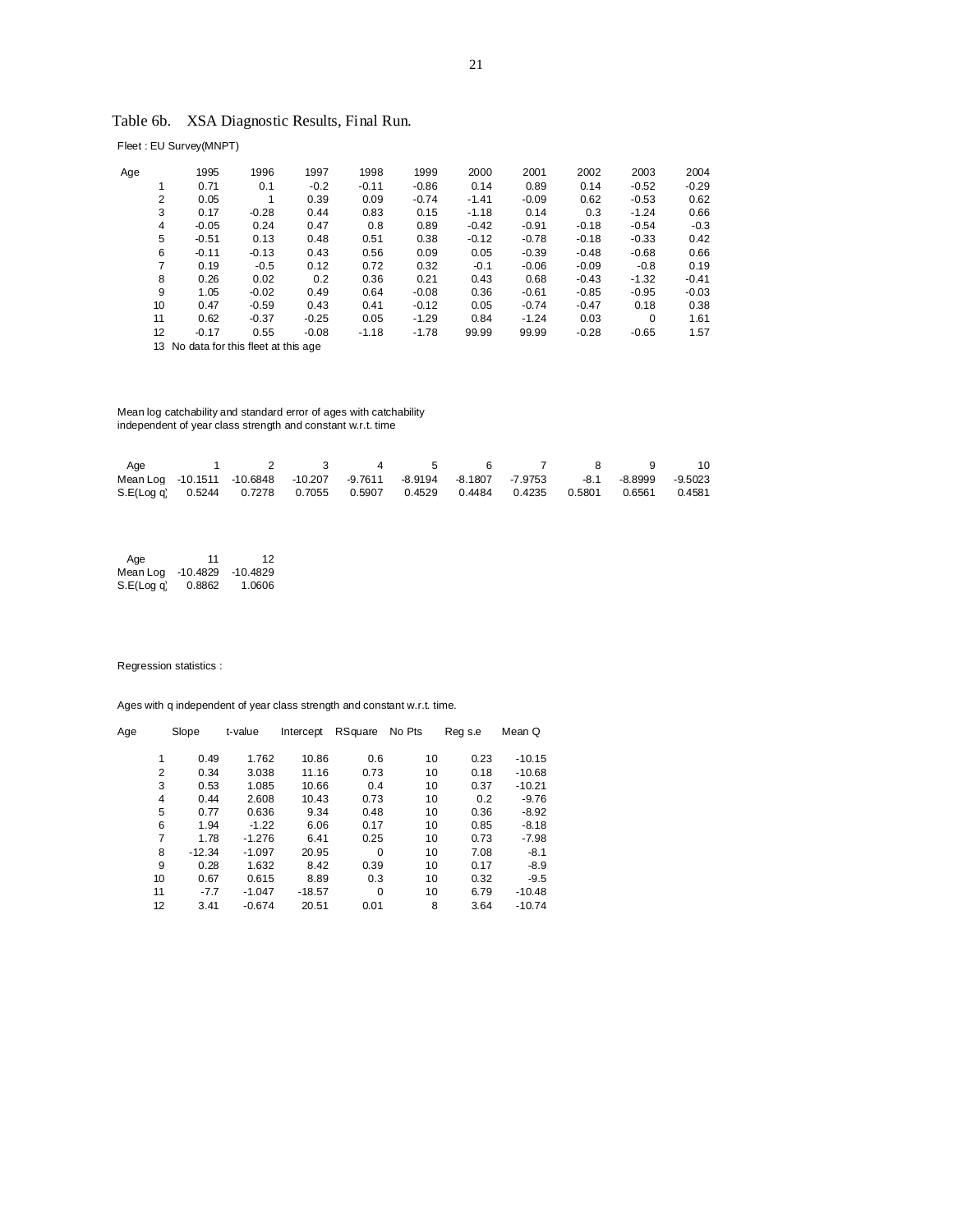# Fleet : CAN 2J3K Fall(MNPT)

| Age |    | 1995  | 1996    | 1997    | 1998    | 1999    | 2000    | 2001    | 2002    | 2003    | 2004    |
|-----|----|-------|---------|---------|---------|---------|---------|---------|---------|---------|---------|
|     |    | 99.99 | 0.57    | $-0.42$ | $-0.32$ | $-0.49$ | 0.12    | 0.23    | 0.09    | 0.17    | 0.06    |
|     | 2  | 99.99 | $-0.05$ | 0.29    | $-0.29$ | 0.31    | 0.06    | $-0.17$ | $-0.13$ | $-0.1$  | 0.08    |
|     | 3  | 99.99 | 0.19    | 0.31    | 0.11    | 0.12    | 0.02    | 0.26    | $-0.32$ | $-0.4$  | $-0.3$  |
|     | 4  | 99.99 | $-0.17$ | 0.1     | $-0.06$ | 0.33    | $-0.16$ | 0.19    | 0.03    | $-0.25$ | $-0.01$ |
|     | 5  | 99.99 | $-0.04$ | 0.28    | $-0.2$  | 0.19    | $-0.04$ | $-0.11$ | $-0.3$  | 0.08    | 0.14    |
|     | 6  | 99.99 | $-0.41$ | 0.49    | 0.21    | 0.46    | $-0.03$ | 0.19    | $-0.94$ | $-0.26$ | 0.29    |
|     | 7  | 99.99 | $-0.71$ | 0.1     | 0.27    | 0.89    | 0.07    | 0.32    | $-1.15$ | $-0.45$ | 0.65    |
|     | 8  | 99.99 | $-0.89$ | 0.27    | 0.12    | 0.61    | 0.21    | 0.54    | $-0.92$ | $-0.43$ | 0.49    |
|     | 9  | 99.99 | 0.37    | 0.59    | 0.22    | 0.35    | $-0.31$ | 0.19    | $-0.7$  | $-0.77$ | 0.06    |
|     | 10 | 99.99 | $-0.21$ | 0.23    | 0.41    | 0.76    | $-0.07$ | $-0.2$  | $-0.75$ | $-0.34$ | 0.18    |
|     | 11 | 99.99 | 0.07    | 0.41    | 0.38    | 0.2     | 0.12    | 0.22    | $-0.93$ | $-0.08$ | $-0.39$ |
|     | 12 | 99.99 | $-0.09$ | 0.48    | 0.4     | $-0.51$ | $-0.94$ | $-0.56$ | 99.99   | 0.09    | $-0.3$  |
|     | 13 | 99.99 | 0.53    | 0.09    | 0.34    | 1.03    | 99.99   | 0.7     | $-0.12$ | $-0.22$ | 1.05    |

 Mean log catchability and standard error of ages with catchability independent of year class strength and constant w.r.t. time

| Age                                                                                                |  | $\sim$ 4 |  |  | 10 |
|----------------------------------------------------------------------------------------------------|--|----------|--|--|----|
| Mean Log  -7.7293  -7.7689  -8.0211  -8.1381  -8.2501  -8.6149  -8.6116  -9.124  -9.9796  -10.5168 |  |          |  |  |    |
| S.E(Log q) 0.3455 0.2042 0.2676 0.1872 0.1885 0.4645 0.6543 0.5973 0.4856 0.4455                   |  |          |  |  |    |

| Age        | 11     | 12                         | 13     |
|------------|--------|----------------------------|--------|
| Mean Log   |        | -10.8264 -10.8264 -10.8264 |        |
| S.E(Log q) | 0.4252 | 0.5288                     | 0.6671 |

Regression statistics :

| Age |    | Slope   | t-value  | Intercept | RSquare  | No Pts | Reg s.e | Mean Q   |
|-----|----|---------|----------|-----------|----------|--------|---------|----------|
|     |    |         |          |           |          |        |         |          |
|     | 1  | 0.5     | 2.04     | 9.59      | 0.71     | 9      | 0.15    | $-7.73$  |
|     | 2  | 0.99    | 0.038    | 7.81      | 0.65     | 9      | 0.22    | $-7.77$  |
|     | 3  | 0.73    | 1.17     | 8.88      | 0.73     | 9      | 0.19    | $-8.02$  |
|     | 4  | 0.85    | 0.776    | 8.56      | 0.8      | 9      | 0.16    | $-8.14$  |
|     | 5  | 1.03    | $-0.143$ | 8.17      | 0.75     | 9      | 0.21    | $-8.25$  |
|     | 6  | 1.17    | $-0.309$ | 8.29      | 0.31     | 9      | 0.58    | $-8.61$  |
|     | 7  | 2.6     | $-0.957$ | 6.3       | 0.05     | 9      | 1.71    | $-8.61$  |
|     | 8  | $-9.39$ | $-1.044$ | 8.67      | $\Omega$ | 9      | 5.57    | $-9.12$  |
|     | 9  | 0.31    | 1.636    | 8.77      | 0.45     | 9      | 0.14    | $-9.98$  |
|     | 10 | 0.53    | 0.992    | 9.16      | 0.39     | 9      | 0.24    | $-10.52$ |
|     | 11 | 0.48    | 2.468    | 8.91      | 0.77     | 9      | 0.16    | $-10.83$ |
|     | 12 | 0.72    | 0.654    | 9.78      | 0.47     | 8      | 0.37    | $-11.01$ |
|     | 13 | 0.77    | 0.713    | 9.44      | 0.63     | 8      | 0.39    | $-10.4$  |
|     |    |         |          |           |          |        |         |          |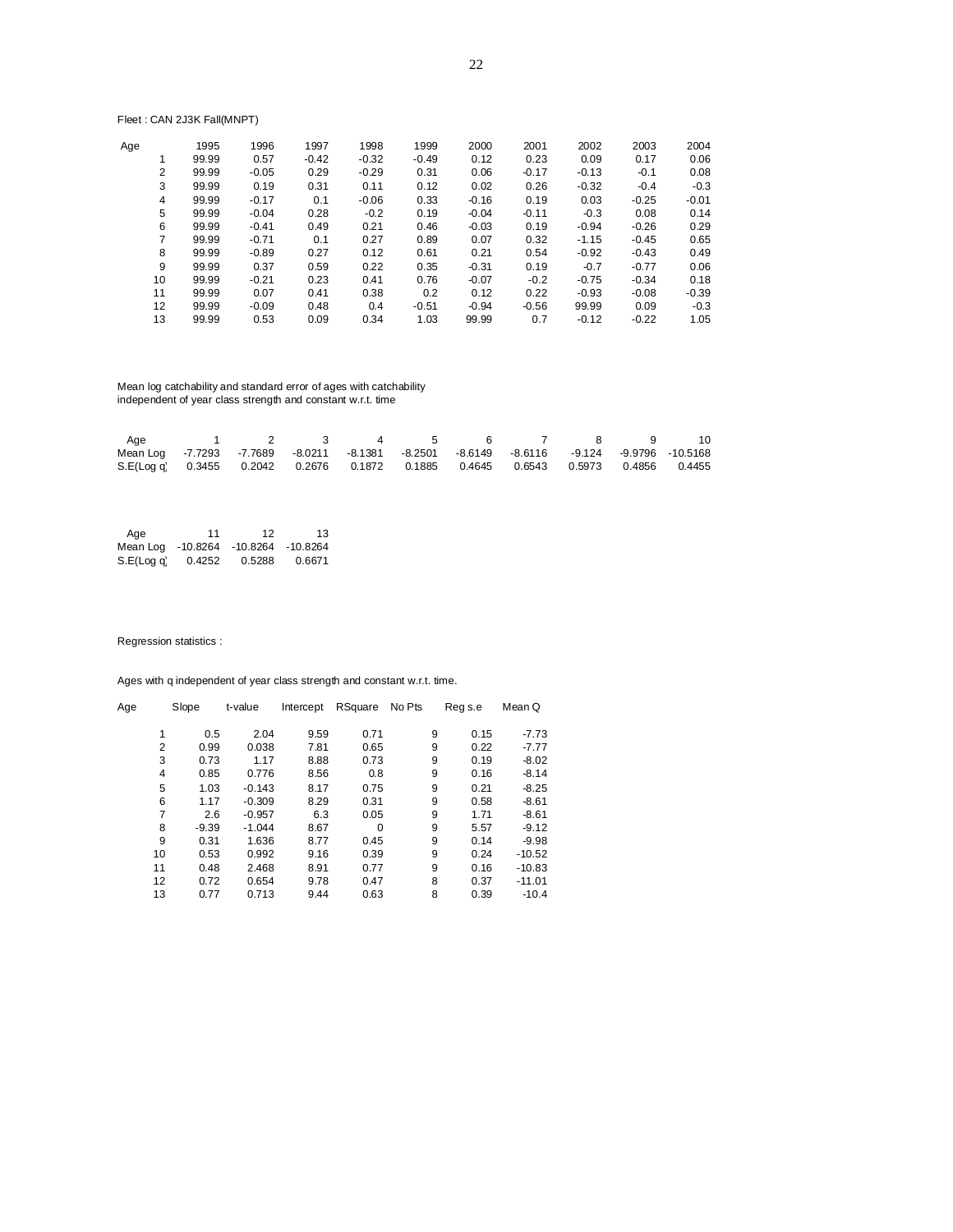# Fleet : CAN 3LNO Spr(MNPT)

| Age |   | 1995                                  | 1996    | 1997    | 1998    | 1999    | 2000    | 2001    | 2002    | 2003    | 2004    |  |
|-----|---|---------------------------------------|---------|---------|---------|---------|---------|---------|---------|---------|---------|--|
|     |   | 99.99                                 | 0.48    | 0.41    | $-0.97$ | $-0.48$ | 0.25    | $-0.1$  | $-0.05$ | 0.28    | 0.18    |  |
|     | 2 | 99.99                                 | 0.8     | 0.86    | $-0.44$ | $-0.55$ | 0.32    | $-0.36$ | $-0.59$ | 0.66    | $-0.7$  |  |
|     | 3 | 99.99                                 | 0.76    | 0.68    | 0.52    | $-0.42$ | $-0.21$ | $-0.37$ | $-0.85$ | 0.16    | $-0.26$ |  |
|     | 4 | 99.99                                 | 0.52    | 0.38    | 0.84    | $-0.16$ | $-0.17$ | $-0.68$ | $-0.63$ | 0.1     | $-0.2$  |  |
|     | 5 | 99.99                                 | $-0.16$ | 0.23    | 0.93    | 0.35    | $-0.07$ | $-0.69$ | $-0.67$ | 0.13    | $-0.05$ |  |
|     | 6 | 99.99                                 | $-0.46$ | 0.31    | 1.03    | 0.34    | 0.79    | $-0.1$  | $-1.08$ | $-0.7$  | $-0.12$ |  |
|     | 7 | 99.99                                 | $-0.64$ | $-0.17$ | 1.18    | 0.8     | 1.16    | 0.33    | $-1.28$ | $-0.91$ | $-0.46$ |  |
|     | 8 | 99.99                                 | $-2.62$ | $-0.19$ | 1.48    | 1.3     | 0.82    | 0.39    | $-1.15$ | $-0.75$ | 0.73    |  |
|     |   | 9 No data for this fleet at this age  |         |         |         |         |         |         |         |         |         |  |
|     |   | 10 No data for this fleet at this age |         |         |         |         |         |         |         |         |         |  |

11 No data for this fleet at this age 12 No data for this fleet at this age

13 No data for this fleet at this age

 Mean log catchability and standard error of ages with catchability independent of year class strength and constant w.r.t. time

| Aae                                                                              |  | $\overline{a}$ |  | -8 |
|----------------------------------------------------------------------------------|--|----------------|--|----|
| Mean Log -11.8496 -11.1501 -10.6289 -10.4082 -10.3003 -10.9393 -11.7376 -12.9442 |  |                |  |    |
| S.E(Log q 0.4679 0.6497 0.5556 0.5108 0.5027 0.6892 0.9077 1.3216                |  |                |  |    |

## Regression statistics :

| Age | Slope | t-value  | Intercept | RSquare | No Pts | Reg s.e | Mean Q   |
|-----|-------|----------|-----------|---------|--------|---------|----------|
|     | 0.41  | 2.273    | 11.64     | 0.68    | 9      | 0.16    | $-11.85$ |
| 2   | 0.45  | 1.582    | 11.28     | 0.54    | 9      | 0.27    | $-11.15$ |
| 3   | 0.41  | 3.189    | 10.98     | 0.8     | 9      | 0.15    | $-10.63$ |
| 4   | 0.5   | 1.924    | 10.7      | 0.68    | 9      | 0.22    | $-10.41$ |
| 5   | 0.66  | 0.958    | 10.45     | 0.54    | 9      | 0.34    | $-10.3$  |
| 6   | 0.78  | 0.402    | 10.84     | 0.32    | 9      | 0.57    | $-10.94$ |
| 7   | 1.09  | $-0.09$  | 11.9      | 0.12    | 9      | 1.06    | $-11.74$ |
| 8   | 5.59  | $-0.328$ | 30.67     | 0       | 9      | 7.83    | $-12.94$ |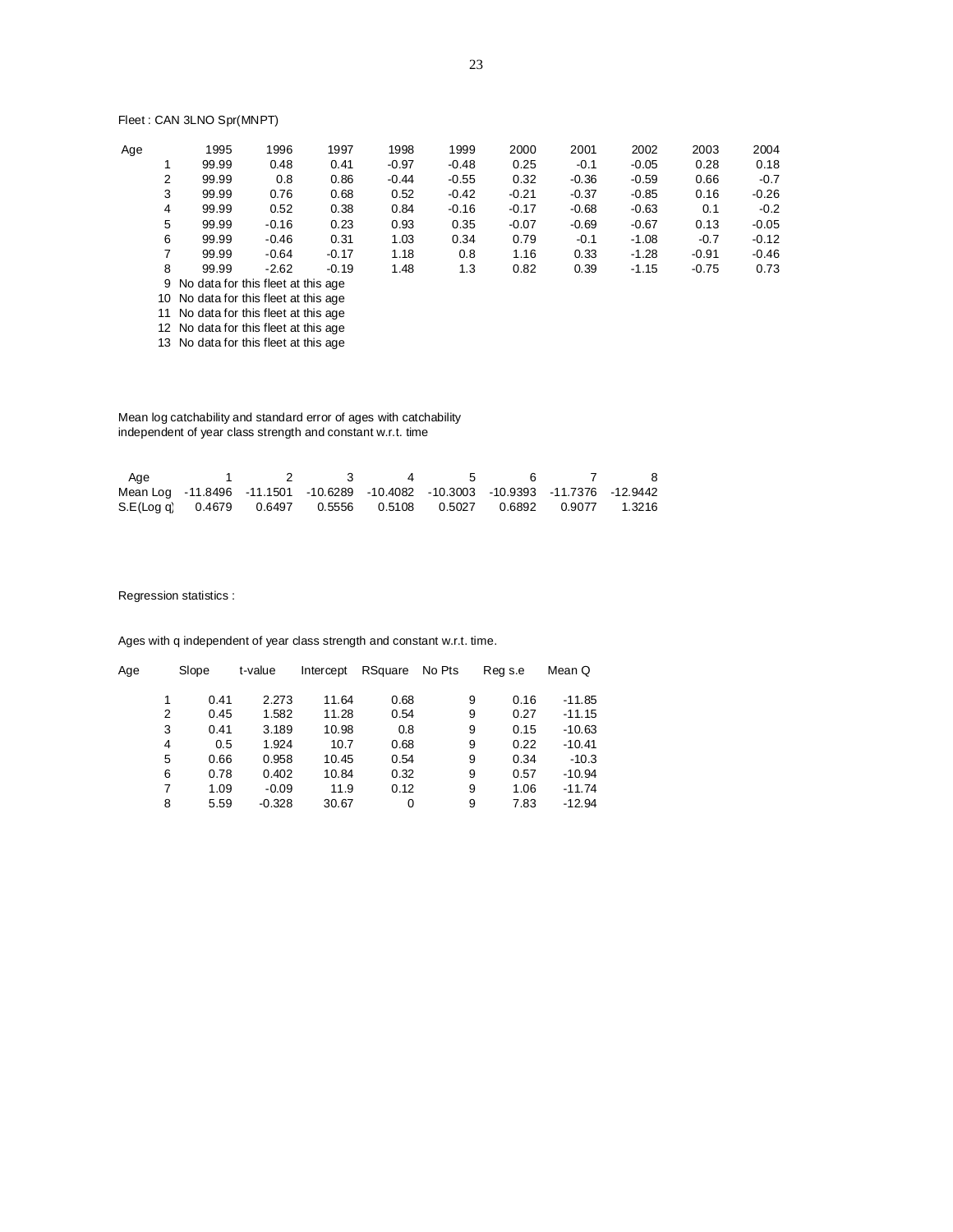# Table 6c. XSA Estimates of survivors at age, Final Run.

Age 1 Catchability constant w.r.t. time and dependent on age

Year class = 2003

| Fleet     | Estimated Int        |  |      | Ext | Var      | N        |  | Scaled  | Estimated |  |
|-----------|----------------------|--|------|-----|----------|----------|--|---------|-----------|--|
|           | Survivors s.e        |  |      | s.e | Ratio    |          |  | Weights | F         |  |
| EU Survey | 51321                |  | 0.55 |     | 0        | $\Omega$ |  | 0.292   | 0         |  |
| CAN 2J3K  | 72411                |  | 0.5  |     | $\Omega$ | 0        |  | 0.354   | 0         |  |
| CAN 3LN   | 81806                |  | 0.5  |     | 0        | $\Omega$ |  | 0.354   | 0         |  |
| F shrinka |                      |  | 0.5  |     |          |          |  | 0       | 0         |  |
|           | Weighted prediction: |  |      |     |          |          |  |         |           |  |

| Survivors       | Int | Ext  | N | Var   |  |
|-----------------|-----|------|---|-------|--|
| at end of v s.e |     | s.e  |   | Ratio |  |
| 68365           | 0.3 | 0.14 |   | 0.455 |  |

1

Age 2 Catchability constant w.r.t. time and dependent on age

Year class = 2002

| Fleet            | Estimated Int<br>Survivors s.e |       | Ext<br>s.e |       | Var<br>Ratio |      | N |   | Scaled<br>Weights | Estimated<br>F |
|------------------|--------------------------------|-------|------------|-------|--------------|------|---|---|-------------------|----------------|
| <b>EU Survey</b> | 62131                          | 0.446 |            | 0.539 |              | 1.21 |   |   | 0.262             | 0              |
| CAN 2J3K         | 79799                          | 0.354 |            | 0.044 |              | 0.12 |   | 2 | 0418              | 0              |
| CAN 3LNC         | 66604                          | 0.404 |            | 0.467 |              | 1.16 |   |   | 0.32              | 0              |
| F shrinka        |                                | 0.5   |            |       |              |      |   |   |                   |                |

Weighted prediction :

| Survivors       | Int  | Ext  | N | Var   |  |
|-----------------|------|------|---|-------|--|
| at end of v s.e |      | s.e  |   | Ratio |  |
| 70529           | 0.23 | 0.18 |   | 0.779 |  |

Age 3 Catchability constant w.r.t. time and dependent on age

Year class = 2001

| Fleet            | Estimated Int |       | Ext |       | Var   |      | N |   | Scaled  | Estimated |  |
|------------------|---------------|-------|-----|-------|-------|------|---|---|---------|-----------|--|
|                  | Survivors s.e |       | s.e |       | Ratio |      |   |   | Weights |           |  |
| <b>EU Survey</b> | 62246         | 0.382 |     | 0.305 |       | 0.8  |   | 3 | 0.246   |           |  |
| CAN 2J3K         | 50334         | 0.289 |     | 0.11  |       | 0.38 |   | 3 | 0.43    |           |  |
| CAN 3LNC         | 58632         | 0.332 |     | 0.246 |       | 0.74 |   | 3 | 0.324   | 0         |  |
| F shrinka        |               | 0.5   |     |       |       |      |   |   |         |           |  |

Weighted prediction :

| Survivors         | Int  | Ext  |   | Var   |  |
|-------------------|------|------|---|-------|--|
| at end of $y$ s.e |      | s.e  |   | Ratio |  |
| 55719             | 0.19 | 0.11 | 9 | 0.602 |  |

1

Age 4 Catchability constant w.r.t. time and dependent on age

Year class = 2000

| Fleet            | Estimated Int |       | Ext |       | Var   |      | N |   | Scaled  | Estimated |
|------------------|---------------|-------|-----|-------|-------|------|---|---|---------|-----------|
|                  | Survivors s.e |       | s.e |       | Ratio |      |   |   | Weights | F         |
| <b>EU Survey</b> | 46073         | 0.325 |     | 0.467 |       | 1.44 |   | 4 | 0.225   | 0.018     |
| CAN 2J3K         | 38623         | 0.25  |     | 0.131 |       | 0.52 |   | 4 | 0.381   | 0.022     |
| CAN 3LNO         | 35761         | 0.283 |     | 0.137 |       | 0.48 |   | 4 | 0.297   | 0.024     |
| F shrinka        | 70162         | 0.5   |     |       |       |      |   |   | 0.097   | 0.012     |

Weighted prediction :

| Survivors       | Int  | Ext  | N |                  | Var   |      |
|-----------------|------|------|---|------------------|-------|------|
| at end of v s.e |      | s.e  |   |                  | Ratio |      |
| 41621           | 0.15 | 0.14 |   | 13 <sup>13</sup> | 0.886 | 0.02 |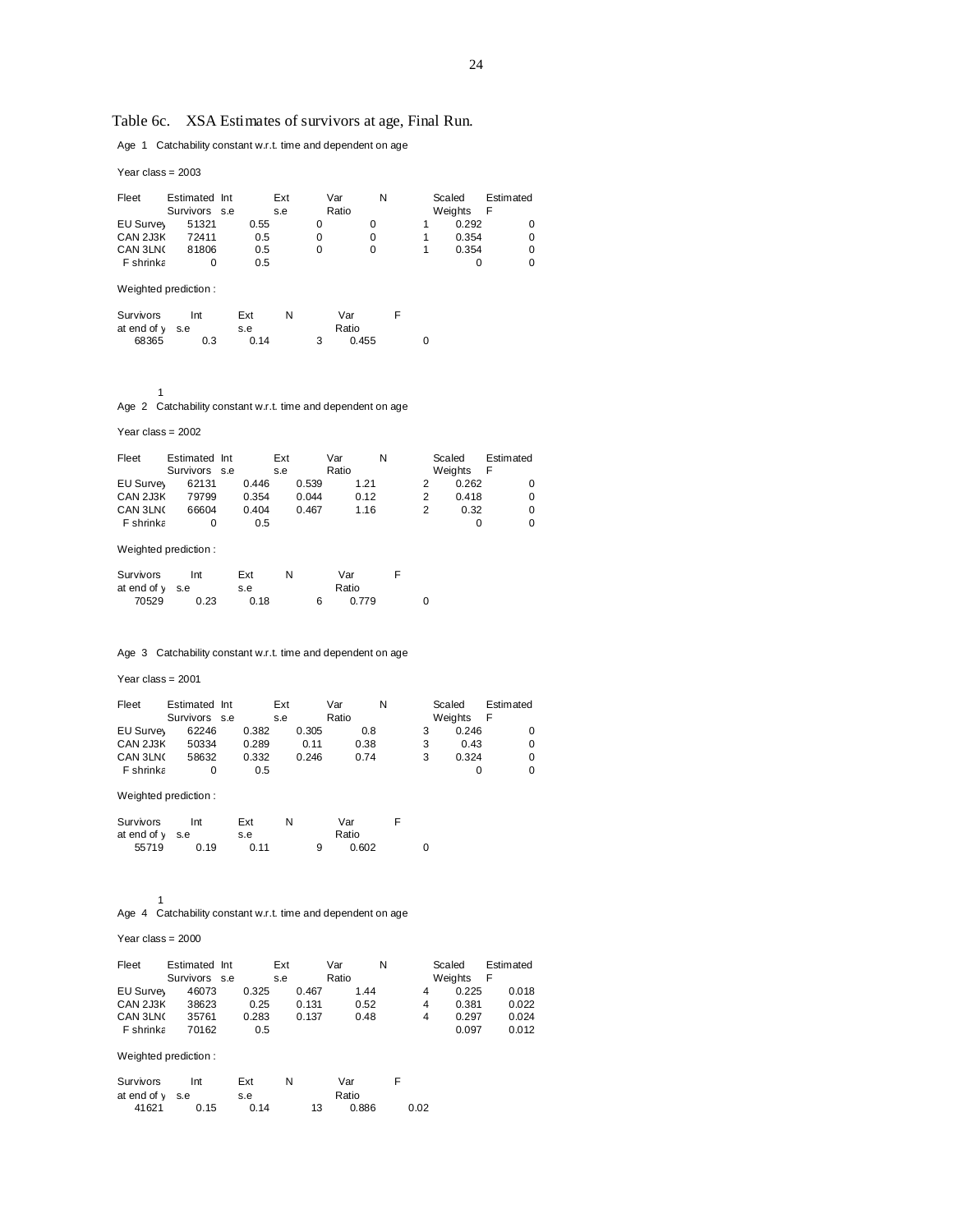Age 5 Catchability constant w.r.t. time and dependent on age

Year class = 1999

| Fleet       | Estimated Int                                          |       | Ext |       | Var   |       | N |      | Scaled  | Estimated |
|-------------|--------------------------------------------------------|-------|-----|-------|-------|-------|---|------|---------|-----------|
|             | Survivors s.e                                          |       | s.e |       | Ratio |       |   |      | Weights | F         |
| EU Survey   | 32262                                                  | 0.273 |     | 0.174 |       | 0.64  |   | 5    | 0.249   | 0.111     |
| CAN 2J3K    | 26931                                                  | 0.224 |     | 0.095 |       | 0.43  |   | 5    | 0.369   | 0.132     |
| CAN 3LNO    | 26066                                                  | 0.25  |     | 0.192 |       | 0.77  |   | 5    | 0.297   | 0.136     |
| F shrinka   | 55053                                                  | 0.5   |     |       |       |       |   |      | 0.085   | 0.067     |
|             | Weighted prediction:                                   |       |     |       |       |       |   |      |         |           |
| Survivors   | Int                                                    | Ext   | N   |       | Var   |       | F |      |         |           |
| at end of v | s.e                                                    | s.e   |     |       | Ratio |       |   |      |         |           |
| 29650       | 0.14                                                   | 0.09  |     | 16    |       | 0.689 |   | 0.12 |         |           |
|             |                                                        |       |     |       |       |       |   |      |         |           |
|             |                                                        |       |     |       |       |       |   |      |         |           |
| 1           |                                                        |       |     |       |       |       |   |      |         |           |
| Age 6       | Catchability constant w.r.t. time and dependent on age |       |     |       |       |       |   |      |         |           |
|             |                                                        |       |     |       |       |       |   |      |         |           |

Year class = 1998

| Fleet            | Estimated Int | Ext   |       | Var   |      | N |   | Scaled  | Estimated |
|------------------|---------------|-------|-------|-------|------|---|---|---------|-----------|
|                  | Survivors s.e | s.e   |       | Ratio |      |   |   | Weights | F         |
| <b>EU Survey</b> | 8423          | 0.24  | 0.291 |       | 1.21 |   | 6 | 0.262   | 0.641     |
| CAN 2J3K         | 10759         | 0.205 | 0.115 |       | 0.56 |   | 6 | 0.356   | 0.533     |
| CAN 3LNO         | 8140          | 0.236 | 0.147 |       | 0.62 |   | 6 | 0.263   | 0.658     |
| F shrinka        | 23417         | 0.5   |       |       |      |   |   | 0.119   | 0.28      |

# Weighted prediction :

| Survivors       | Int  | Ext  | N |    | Var   |       |
|-----------------|------|------|---|----|-------|-------|
| at end of v s.e |      | s.e  |   |    | Ratio |       |
| 10289           | 0.13 | 0.13 |   | 19 | 0.968 | 0.551 |

Age 7 Catchability constant w.r.t. time and dependent on age

#### Year class = 1997

| Fleet     | Estimated Int | Ext   |       | Var   | N | Scaled |         | Estimated |
|-----------|---------------|-------|-------|-------|---|--------|---------|-----------|
|           | Survivors s.e | s.e   |       | Ratio |   |        | Weights |           |
| EU Survey | 2058          | 0.222 | 0.186 | 0.84  |   |        | 0.241   | 1.724     |
| CAN 2J3K  | 2992          | 0.199 | 0.136 | 0.68  |   |        | 0.273   | 1.428     |
| CAN 3LNO  | 1535          | 0.232 | 0.094 | 0.41  |   |        | 0.195   | 1.971     |
| F shrinka | 5719          | 0.5   |       |       |   |        | 0.291   | 0.978     |

# Weighted prediction :

| Survivors         | Int  | Ext  |    | Var   |       |
|-------------------|------|------|----|-------|-------|
| at end of $y$ s.e |      | s.e  |    | Ratio |       |
| 2896              | 0.17 | 0.14 | 22 | 0.821 | 1.453 |

Age 8 Catchability constant w.r.t. time and dependent on age

#### Year class = 1996

1

| Fleet            | Estimated Int | Ext   |       | Var   | N |   | Scaled  | Estimated |
|------------------|---------------|-------|-------|-------|---|---|---------|-----------|
|                  | Survivors s.e | s.e   |       | Ratio |   |   | Weights |           |
| <b>EU Survey</b> | 1128          | 0.25  | 0.101 | 0.4   |   | 8 | 0.235   | 1.45      |
| CAN 2J3K         | 1614          | 0.229 | 0.171 | 0.75  |   | 8 | 0.257   | 1.188     |
| CAN 3LNO         | 1372          | 0.251 | 0.211 | 0.84  |   | 8 | 0.147   | 1.304     |
| F shrinka        | 2782          | 0.5   |       |       |   |   | 0.361   | 0.843     |

## Weighted prediction :

| Survivors       | Int | Ext  |    | Var   |       |
|-----------------|-----|------|----|-------|-------|
| at end of v s.e |     | s.e  |    | Ratio |       |
| 1764            | 0.2 | 0.11 | 25 | 0.567 | 1.127 |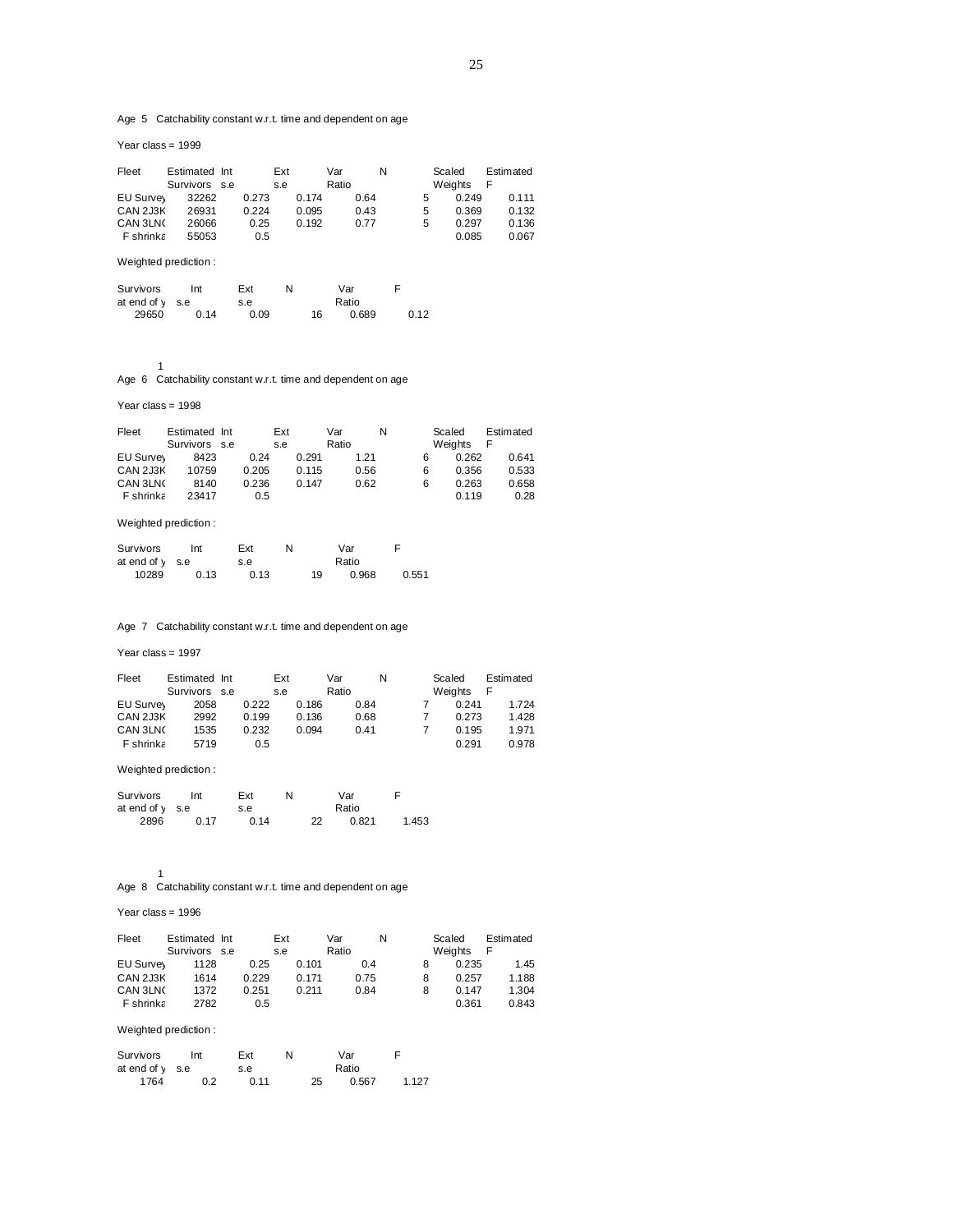Age 9 Catchability constant w.r.t. time and dependent on age

Year class = 1995

| Fleet           | Estimated Int |       | Ext   | Var   |      | N |   | Scaled  | Estimated |
|-----------------|---------------|-------|-------|-------|------|---|---|---------|-----------|
|                 | Survivors s.e |       | s.e   | Ratio |      |   |   | Weights |           |
| EU Survey       | 1274          | 0.296 | 0.209 |       | 0.71 |   | 9 | 0.248   | 0.654     |
| <b>CAN 2J3K</b> | 1581          | 0.276 | 0.118 |       | 0.43 |   | 9 | 0.339   | 0.557     |
| CAN 3LNO        | 1635          | 0.24  | 0.214 |       | 0.89 |   | 8 | 0.102   | 0.542     |
| F shrinka       | 1773          | 0.5   |       |       |      |   |   | 0.31    | 0.509     |
|                 |               |       |       |       |      |   |   |         |           |

#### Weighted prediction :

| Survivors       | Int | Ext  | Ν |    | Var   |       |
|-----------------|-----|------|---|----|-------|-------|
| at end of v s.e |     | s.e  |   |    | Ratio |       |
| 1558            | 0.2 | 0.08 |   | 27 | 0.418 | 0.563 |

1 Age 10 Catchability constant w.r.t. time and dependent on age

## Year class = 1994

| Estimated |
|-----------|
|           |
| 0.386     |
| 0.473     |
| 0.287     |
| 0.415     |
|           |

# Weighted prediction :

| Survivors      | Int | Ext  | Ν |    | Var   |       |
|----------------|-----|------|---|----|-------|-------|
| atend of v s.e |     | s.e  |   |    | Ratio |       |
| 927            | 0.2 | 0.09 |   | 27 | 0.444 | 0.418 |

## Age 11 Catchability constant w.r.t. time and dependent on age

## Year class = 1993

| Fleet           | Estimated Int | Ext   |       | Var   |      | N |    | Scaled  | Estimated |
|-----------------|---------------|-------|-------|-------|------|---|----|---------|-----------|
|                 | Survivors s.e | s.e   |       | Ratio |      |   |    | Weights |           |
| EU Survey       | 594           | 0.311 | 0.248 |       | 0.8  |   | 10 | 0.26    | 0.365     |
| <b>CAN 2J3K</b> | 296           | 0.273 | 0.099 |       | 0.36 |   | 9  | 0.415   | 0.633     |
| CAN 3LNO        | 794           | 0.299 | 0.127 |       | 0.42 |   | 6  | 0.029   | 0.285     |
| F shrinka       | 458           | 0.5   |       |       |      |   |    | 0.295   | 0.452     |

#### Weighted prediction :

| Survivors      | Int | Ext  | N |    | Var   |       |
|----------------|-----|------|---|----|-------|-------|
| atend of v s.e |     | s.e  |   |    | Ratio |       |
| 415            | 0.2 | 0.11 |   | 26 | 0.518 | 0.488 |

1 Age 12 Catchability constant w.r.t. time and age (fixed at the value for age) 11

Year class = 1992

| Fleet     | Estimated Int | Ext   |       | Var   |      | N |    | Scaled  | Estimated |
|-----------|---------------|-------|-------|-------|------|---|----|---------|-----------|
|           | Survivors s.e | s.e   |       | Ratio |      |   |    | Weights | F         |
| EU Survey | 289           | 0.291 | 0.241 |       | 0.83 |   | 10 | 0.233   | 0.455     |
| CAN 2J3K  | 208           | 0.252 | 0.117 |       | 0.46 |   | 9  | 0.438   | 0.588     |
| CAN 3LNO  | 456           | 0.324 | 0.144 |       | 0.45 |   | 5  | 0.029   | 0.311     |
| F shrinka | 288           | 0.5   |       |       |      |   |    | 0.3     | 0.457     |

#### Weighted prediction :

| Survivors       | Int | Ext  | N |    | Var   |       |
|-----------------|-----|------|---|----|-------|-------|
| at end of v s.e |     | s.e  |   |    | Ratio |       |
| 253             | 0.2 | 0.09 |   | 25 | 0.472 | 0.505 |

#### Age 13 Catchability constant w.r.t. time and age (fixed at the value for age) 11

## Year class = 1991

| Fleet           | Estimated Int |       | Ext |       | Var   |      | Ν |   | Scaled         | Estimated |
|-----------------|---------------|-------|-----|-------|-------|------|---|---|----------------|-----------|
|                 | Survivors s.e |       | s.e |       | Ratio |      |   |   | <b>Weights</b> | F         |
| EU Survey       | 107           | 0.292 |     | 0.181 |       | 0.62 |   | 9 | 0.183          | 0.556     |
| <b>CAN 2J3K</b> | 143           | 0.261 |     | 0.241 |       | 0.92 |   | 9 | 0.447          | 0.443     |
| CAN 3LNO        | 196           | 0.389 |     | 0.344 |       | 0.89 |   | 4 | 0.018          | 0.342     |
| F shrinka       | 131           | 0.5   |     |       |       |      |   |   | 0.352          | 0.474     |

#### Weighted prediction :

| Survivors       | Int  | Ext  | N |    | Var   |       |
|-----------------|------|------|---|----|-------|-------|
| at end of v s.e |      | s.e  |   |    | Ratio |       |
| 132             | 0.22 | 0.11 |   | 23 | 0.513 | 0.471 |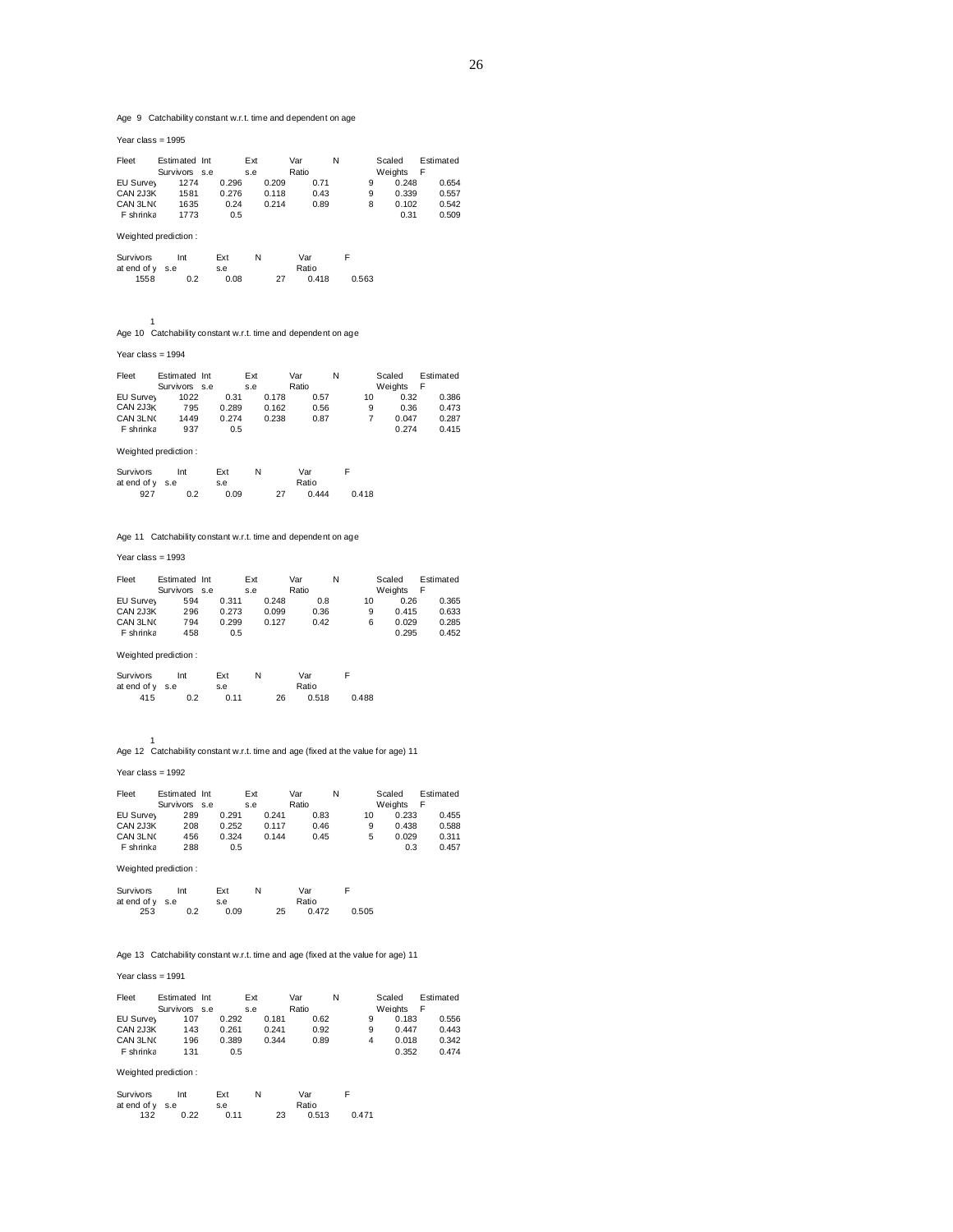| F @ AGE(XSA) | 1     | $\mathbf{2}$ | 3     | 4     | 5     | 6     | 7     | 8     | 9     | 10    | 11    | 12    | 13    | 14    |
|--------------|-------|--------------|-------|-------|-------|-------|-------|-------|-------|-------|-------|-------|-------|-------|
| 1975         | 0.000 | 0.000        | 0.000 | 0.000 | 0.007 | 0.103 | 0.322 | 0.481 | 0.635 | 0.643 | 0.576 | 0.446 | 0.560 | 0.560 |
| 1976         | 0.000 | 0.000        | 0.000 | 0.000 | 0.000 | 0.016 | 0.164 | 0.574 | 0.854 | 0.924 | 0.780 | 0.434 | 0.720 | 0.720 |
| 1977         | 0.000 | 0.000        | 0.000 | 0.000 | 0.008 | 0.132 | 0.413 | 0.685 | 0.719 | 0.585 | 0.205 | 0.257 | 0.351 | 0.351 |
| 1978         | 0.000 | 0.000        | 0.000 | 0.000 | 0.049 | 0.169 | 0.369 | 0.576 | 0.632 | 0.995 | 1.179 | 0.622 | 0.942 | 0.942 |
| 1979         | 0.000 | 0.000        | 0.000 | 0.000 | 0.054 | 0.197 | 0.418 | 0.467 | 0.159 | 0.200 | 0.537 | 0.837 | 0.529 | 0.529 |
| 1980         | 0.000 | 0.000        | 0.000 | 0.000 | 0.004 | 0.061 | 0.326 | 0.650 | 1.018 | 1.166 | 0.839 | 0.489 | 0.840 | 0.840 |
| 1981         | 0.000 | 0.000        | 0.000 | 0.000 | 0.020 | 0.124 | 0.445 | 0.889 | 0.689 | 0.440 | 0.199 | 0.255 | 0.300 | 0.300 |
| 1982         | 0.000 | 0.000        | 0.000 | 0.000 | 0.008 | 0.068 | 0.256 | 0.514 | 0.779 | 0.642 | 0.602 | 0.313 | 0.523 | 0.523 |
| 1983         | 0.000 | 0.000        | 0.000 | 0.000 | 0.018 | 0.140 | 0.454 | 0.551 | 0.396 | 0.330 | 0.147 | 0.138 | 0.206 | 0.206 |
| 1984         | 0.000 | 0.000        | 0.000 | 0.000 | 0.017 | 0.074 | 0.358 | 0.797 | 0.669 | 0.393 | 0.330 | 0.142 | 0.290 | 0.290 |
| 1985         | 0.000 | 0.000        | 0.000 | 0.000 | 0.038 | 0.133 | 0.274 | 0.379 | 0.311 | 0.158 | 0.077 | 0.124 | 0.120 | 0.120 |
| 1986         | 0.000 | 0.000        | 0.000 | 0.000 | 0.005 | 0.054 | 0.235 | 0.402 | 0.269 | 0.165 | 0.105 | 0.090 | 0.121 | 0.121 |
| 1987         | 0.000 | 0.000        | 0.000 | 0.000 | 0.002 | 0.045 | 0.407 | 0.599 | 0.411 | 0.247 | 0.197 | 0.169 | 0.205 | 0.205 |
| 1988         | 0.000 | 0.000        | 0.000 | 0.000 | 0.005 | 0.067 | 0.271 | 0.280 | 0.156 | 0.107 | 0.084 | 0.076 | 0.089 | 0.089 |
| 1989         | 0.000 | 0.000        | 0.000 | 0.000 | 0.003 | 0.040 | 0.222 | 0.223 | 0.143 | 0.131 | 0.140 | 0.154 | 0.142 | 0.142 |
| 1990         | 0.000 | 0.000        | 0.000 | 0.001 | 0.015 | 0.129 | 0.375 | 0.365 | 0.344 | 0.418 | 0.312 | 0.462 | 0.400 | 0.400 |
| 1991         | 0.000 | 0.000        | 0.000 | 0.003 | 0.046 | 0.134 | 0.395 | 0.644 | 0.712 | 0.613 | 0.578 | 0.601 | 0.603 | 0.603 |
| 1992         | 0.000 | 0.000        | 0.000 | 0.019 | 0.083 | 0.246 | 0.626 | 0.797 | 0.585 | 0.375 | 0.330 | 0.475 | 0.396 | 0.396 |
| 1993         | 0.000 | 0.000        | 0.000 | 0.019 | 0.237 | 0.515 | 0.805 | 0.950 | 0.835 | 0.530 | 0.404 | 0.606 | 0.518 | 0.518 |
| 1994         | 0.000 | 0.000        | 0.000 | 0.122 | 0.482 | 0.778 | 0.857 | 0.853 | 0.695 | 0.476 | 0.473 | 0.279 | 0.412 | 0.412 |
| 1995         | 0.000 | 0.000        | 0.000 | 0.009 | 0.040 | 0.114 | 0.344 | 0.381 | 0.341 | 0.242 | 0.265 | 0.286 | 0.266 | 0.266 |
| 1996         | 0.000 | 0.000        | 0.000 | 0.005 | 0.059 | 0.215 | 0.511 | 0.356 | 0.293 | 0.238 | 0.315 | 0.288 | 0.238 | 0.238 |
| 1997         | 0.000 | 0.000        | 0.000 | 0.005 | 0.057 | 0.208 | 0.555 | 0.528 | 0.372 | 0.306 | 0.319 | 0.294 | 0.274 | 0.274 |
| 1998         | 0.000 | 0.000        | 0.000 | 0.006 | 0.064 | 0.228 | 0.498 | 0.578 | 0.477 | 0.304 | 0.317 | 0.193 | 0.170 | 0.170 |
| 1999         | 0.000 | 0.000        | 0.000 | 0.004 | 0.031 | 0.135 | 0.691 | 0.728 | 0.569 | 0.392 | 0.321 | 0.462 | 0.267 | 0.267 |
| 2000         | 0.000 | 0.000        | 0.000 | 0.005 | 0.034 | 0.255 | 1.088 | 0.628 | 0.409 | 0.353 | 0.424 | 0.320 | 0.360 | 0.360 |
| 2001         | 0.000 | 0.000        | 0.000 | 0.010 | 0.049 | 0.288 | 0.979 | 0.880 | 0.395 | 0.377 | 0.563 | 0.440 | 0.436 | 0.436 |
| 2002         | 0.000 | 0.000        | 0.000 | 0.014 | 0.048 | 0.220 | 0.887 | 0.932 | 0.538 | 0.488 | 0.522 | 0.637 | 0.544 | 0.544 |
| 2003         | 0.000 | 0.000        | 0.000 | 0.028 | 0.171 | 0.496 | 1.188 | 1.004 | 0.615 | 0.448 | 0.413 | 0.408 | 0.460 | 0.460 |
| 2004         | 0.000 | 0.000        | 0.000 | 0.020 | 0.121 | 0.552 | 1.453 | 1.127 | 0.563 | 0.418 | 0.488 | 0.505 | 0.471 | 0.471 |

Table 6d. XSA Estimate of fishing mortality at age, Final Run.

Table 6e. XSA Estimate of population numbers at age, Final Run.

| N@A (XSA) |        | $\overline{2}$ | 3      | 4      | 5     | 6     | 7     | 8     | 9     | 10   | 11   | 12   | 13   | 14   |
|-----------|--------|----------------|--------|--------|-------|-------|-------|-------|-------|------|------|------|------|------|
| 1975      | 112392 | 126318         | 110187 | 66827  | 53833 | 31898 | 23092 | 14338 | 9313  | 3931 | 1773 | 415  | 720  | 735  |
| 1976      | 116795 | 92019          | 103421 | 90213  | 54714 | 43772 | 23565 | 13704 | 7254  | 4040 | 1691 | 816  | 218  | 113  |
| 1977      | 107650 | 95624          | 75339  | 84674  | 73860 | 44780 | 35286 | 16370 | 6322  | 2529 | 1313 | 635  | 433  | 311  |
| 1978      | 82557  | 88136          | 78290  | 61682  | 69325 | 59988 | 32128 | 19119 | 6756  | 2522 | 1154 | 876  | 402  | 459  |
| 1979      | 99270  | 67592          | 72160  | 64099  | 50501 | 54060 | 41500 | 18188 | 8798  | 2939 | 764  | 291  | 385  | 757  |
| 1980      | 130592 | 81275          | 55340  | 59080  | 52479 | 39188 | 36364 | 22374 | 9339  | 6146 | 1971 | 366  | 103  | 52   |
| 1981      | 132408 | 106920         | 66542  | 45308  | 48370 | 42777 | 30197 | 21493 | 9560  | 2762 | 1568 | 697  | 183  | 292  |
| 1982      | 131994 | 108407         | 87539  | 54480  | 37095 | 38821 | 30936 | 15850 | 7236  | 3930 | 1456 | 1052 | 442  | 513  |
| 1983      | 148037 | 108068         | 88756  | 71671  | 44605 | 30128 | 29704 | 19611 | 7762  | 2719 | 1694 | 653  | 630  | 1034 |
| 1984      | 154985 | 121202         | 88478  | 72667  | 58679 | 35885 | 21448 | 15452 | 9257  | 4279 | 1600 | 1198 | 466  | 798  |
| 1985      | 168588 | 126891         | 99232  | 72440  | 59495 | 47226 | 27277 | 12272 | 5700  | 3881 | 2364 | 942  | 851  | 838  |
| 1986      | 188816 | 138028         | 103890 | 81244  | 59309 | 46916 | 33862 | 16982 | 6881  | 3418 | 2714 | 1792 | 682  | 1135 |
| 1987      | 157663 | 154589         | 113008 | 85058  | 66517 | 48305 | 36385 | 21923 | 9298  | 4304 | 2372 | 2001 | 1340 | 2068 |
| 1988      | 129621 | 129084         | 126567 | 92523  | 69639 | 54336 | 37827 | 19832 | 9864  | 5047 | 2752 | 1595 | 1384 | 1664 |
| 1989      | 113567 | 106124         | 105685 | 103624 | 75752 | 56748 | 41603 | 23609 | 12274 | 6911 | 3711 | 2071 | 1211 | 591  |
| 1990      | 108208 | 92981          | 86887  | 86527  | 84840 | 61856 | 44662 | 27294 | 15463 | 8708 | 4964 | 2642 | 1454 | 1057 |
| 1991      | 94795  | 88593          | 76127  | 71137  | 70757 | 68464 | 44529 | 25137 | 15508 | 8975 | 4694 | 2975 | 1363 | 1019 |
| 1992      | 71353  | 77611          | 72534  | 62327  | 58043 | 55341 | 49036 | 24557 | 10812 | 6232 | 3982 | 2156 | 1335 | 1123 |
| 1993      | 84619  | 58419          | 63543  | 59386  | 50066 | 43740 | 35427 | 21472 | 9062  | 4932 | 3508 | 2344 | 1097 | 493  |
| 1994      | 143529 | 69280          | 47829  | 52025  | 47707 | 32332 | 21399 | 12975 | 6796  | 3219 | 2377 | 1918 | 1047 | 697  |
| 1995      | 174222 | 117512         | 56722  | 39159  | 37712 | 24129 | 12161 | 7438  | 4525  | 2776 | 1637 | 1212 | 1188 | 946  |
| 1996      | 151801 | 142641         | 96210  | 46440  | 31769 | 29653 | 17636 | 7060  | 4162  | 2635 | 1785 | 1028 | 745  | 461  |
| 1997      | 116283 | 124284         | 116785 | 78770  | 37850 | 24509 | 19575 | 8660  | 4048  | 2543 | 1701 | 1067 | 631  | 407  |
| 1998      | 87403  | 95204          | 101755 | 95615  | 64189 | 29267 | 16294 | 9201  | 4181  | 2284 | 1534 | 1013 | 651  | 359  |
| 1999      | 71308  | 71560          | 77947  | 83310  | 77784 | 49318 | 19069 | 8104  | 4228  | 2125 | 1380 | 915  | 683  | 707  |
| 2000      | 93493  | 58382          | 58588  | 63817  | 67940 | 61739 | 35289 | 7821  | 3203  | 1960 | 1176 | 820  | 472  | 378  |
| 2001      | 94537  | 76546          | 47799  | 47968  | 52004 | 53788 | 39162 | 9732  | 3418  | 1742 | 1127 | 630  | 488  | 232  |
| 2002      | 101527 | 77400          | 62670  | 39135  | 38868 | 40551 | 33033 | 12047 | 3304  | 1885 | 978  | 526  | 332  | 211  |
| 2003      | 105217 | 83123          | 63370  | 51310  | 31607 | 30318 | 26650 | 11137 | 3885  | 1580 | 947  | 475  | 228  | 252  |
| 2004      | 83501  | 86144          | 68056  | 51883  | 40852 | 21814 | 15120 | 6651  | 3341  | 1720 | 827  | 513  | 259  | 221  |
| 2005      |        | 68365          | 70529  | 55719  | 41621 | 29650 | 10289 | 2896  | 1764  | 1558 | 927  | 415  | 253  | 245  |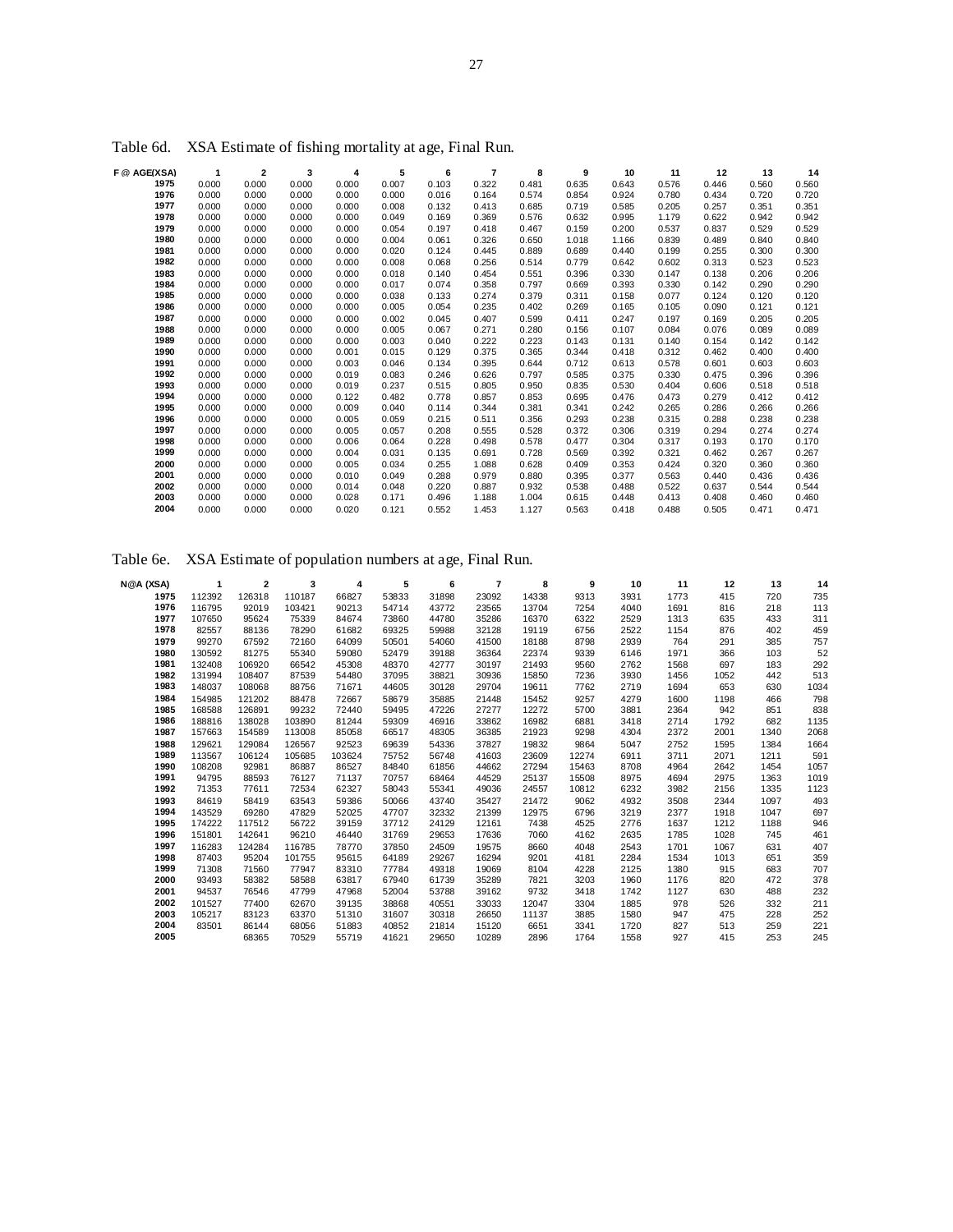# Table 6f. Stock summary for Final XSA analysis.

Table 16 Summary (without SOP correction)

Terminal Fs derived using XSA with final year & oldest age shrinkage

|      | RE     | <b>TOTALE</b> | <b>TOTSPE</b> | <b>LANDIN</b> |        | YIELD/S: FBAR 5-1 |
|------|--------|---------------|---------------|---------------|--------|-------------------|
|      | Age 1  |               |               |               |        |                   |
| 1975 | 112392 | 132757        | 21901         | 28814         | 1.3156 | 0.3652            |
| 1976 | 116795 | 134533        | 17671         | 24611         | 1.3927 | 0.422             |
| 1977 | 107650 | 157000        | 14819         | 32048         | 2.1626 | 0.4236            |
| 1978 | 82557  | 167826        | 15908         | 39070         | 2.456  | 0.4649            |
| 1979 | 99270  | 162646        | 15628         | 34104         | 2.1823 | 0.2488            |
| 1980 | 130592 | 131043        | 12411         | 32867         | 2.6482 | 0.5376            |
| 1981 | 132408 | 115442        | 14049         | 30754         | 2.1891 | 0.4344            |
| 1982 | 131994 | 121553        | 19919         | 26278         | 1.3193 | 0.3776            |
| 1983 | 148037 | 123090        | 24238         | 27861         | 1.1495 | 0.3146            |
| 1984 | 154985 | 115653        | 24382         | 26711         | 1.0955 | 0.3849            |
| 1985 | 168588 | 148852        | 29167         | 20347         | 0.6976 | 0.2153            |
| 1986 | 188816 | 138942        | 33771         | 17976         | 0.5323 | 0.1885            |
| 1987 | 157663 | 165911        | 42616         | 32442         | 0.7613 | 0.2851            |
| 1988 | 129621 | 170782        | 44686         | 19215         | 0.43   | 0.1477            |
| 1989 | 113567 | 184229        | 44299         | 20034         | 0.4522 | 0.1268            |
| 1990 | 108208 | 208592        | 56525         | 47454         | 0.8395 | 0.2742            |
| 1991 | 94795  | 228008        | 64420         | 65008         | 1.0091 | 0.4238            |
| 1992 | 71353  | 196322        | 50610         | 63193         | 1.2486 | 0.4519            |
| 1993 | 84619  | 152271        | 39685         | 62455         | 1.5738 | 0.6454            |
| 1994 | 143529 | 107248        | 31167         | 51029         | 1.6373 | 0.6901            |
| 1995 | 174222 | 81988         | 28760         | 15272         | 0.531  | 0.2435            |
| 1996 | 151801 | 81344         | 22714         | 18840         | 0.8294 | 0.2787            |
| 1997 | 116283 | 78019         | 21195         | 19858         | 0.9369 | 0.3378            |
| 1998 | 87403  | 91149         | 19714         | 19946         | 1.0117 | 0.3581            |
| 1999 | 71308  | 106296        | 19195         | 24226         | 1.2621 | 0.4242            |
| 2000 | 93493  | 113701        | 15065         | 34177         | 2.2686 | 0.4612            |
| 2001 | 94537  | 113509        | 13292         | 38232         | 2.8764 | 0.4946            |
| 2002 | 101527 | 96523         | 11626         | 34062         | 2.9299 | 0.5189            |
| 2003 | 105217 | 81025         | 9957          | 35151         | 3.5304 | 0.6535            |
| 2004 | 83501  | 62714         | 10159         | 25486         | 2.5087 | 0.7055            |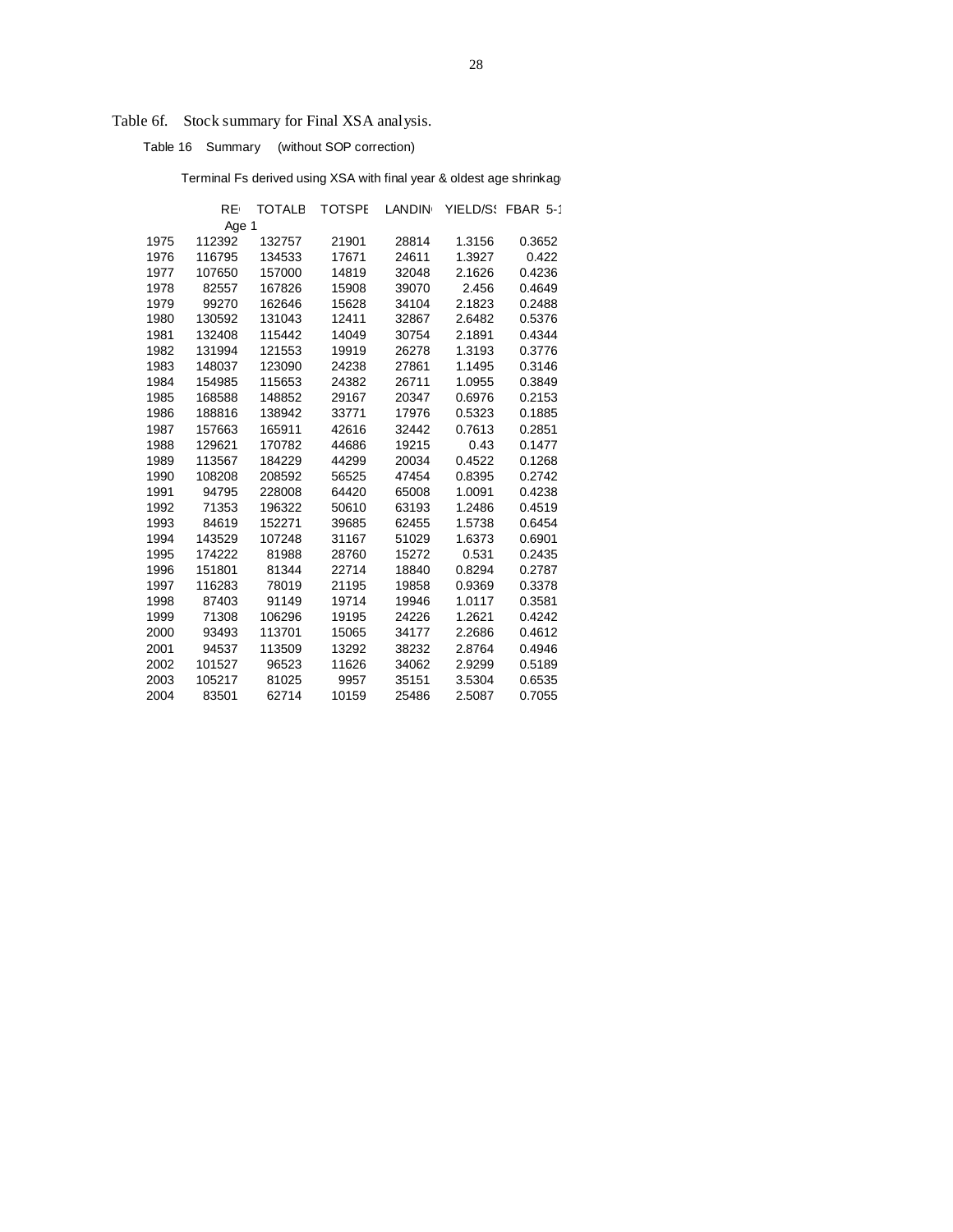| Name            | Value                     | <b>Uncertainty</b>              | Name             | Value               | Incertainty     |
|-----------------|---------------------------|---------------------------------|------------------|---------------------|-----------------|
|                 |                           | (CV)                            |                  |                     | (CV)            |
|                 | Population at age in 2005 |                                 |                  | Selection pattern   | $(2002 - 2004)$ |
|                 |                           |                                 |                  |                     |                 |
| N1              |                           | Bootstrap (1975-2001)           | sH1              | 0.000               | 0.00            |
| N2              | 68365                     | 0.30                            | sH <sub>2</sub>  | 0.000               | 0.00            |
| N <sub>3</sub>  | 70529                     | 0.23                            | sH <sub>3</sub>  | 0.000               | 0.00            |
| N <sub>4</sub>  | 55719                     | 0.19                            | sH4              | 0.033               | 0.27            |
| N <sub>5</sub>  | 41621                     | 0.15                            | sH <sub>5</sub>  | 0.175               | 0.48            |
| N <sub>6</sub>  | 29650                     | 0.14                            | sH6              | 0.655               | 0.31            |
| N7              | 10289                     | 0.13                            | sH7              | 1.862               | 0.10            |
| ${\bf N8}$      | 2896                      | 0.17                            | sH8              | 1.643               | 0.08            |
| N <sub>9</sub>  | 1764                      | 0.20                            | sH <sub>9</sub>  | 0.925               | 0.13            |
| N10             | 1558                      | 0.20                            | sH10             | 0.740               | 0.24            |
| N11             | 927                       | 0.20                            | sH11             | 0.777               | 0.26            |
| N12             | 415                       | 0.20                            | sH12             | 0.856               | 0.38            |
| N13             | 253                       | 0.20                            | sH <sub>13</sub> | 0.807               | 0.26            |
| N14             | 245                       | 0.22                            | sH14             | 0.807               | 0.260           |
|                 |                           | Weight in the catch (2002-2004) |                  | Weight in the stock | $(2002 - 2004)$ |
| WH1             | 0.000                     | 0.00                            | WS1              | 0.000               | 0.00            |
| WH <sub>2</sub> | 0.000                     | 0.00                            | WS <sub>2</sub>  | 0.000               | 0.00            |
| WH <sub>3</sub> | 0.195                     | 0.10                            | WS3              | 0.000               | 0.00            |
| WH4             | 0.249                     | 0.01                            | WS4              | 0.000               | 0.00            |
| WH <sub>5</sub> | 0.378                     | 0.03                            | WS5              | 0.378               | 0.03            |
| WH <sub>6</sub> | 0.552                     | 0.03                            | WS6              | 0.552               | 0.03            |
| WH7             | 0.823                     | 0.02                            | WS7              | 0.823               | 0.02            |
| WH <sub>8</sub> | 1.196                     | 0.00                            | WS8              | 1.196               | 0.00            |
| WH <sub>9</sub> | 1.680                     | 0.04                            | WS9              | 1.680               | 0.04            |
| <b>WH10</b>     | 2.196                     | 0.03                            | <b>WS10</b>      | 2.196               | 0.03            |
| WH11            | 2.776                     | 0.04                            | <b>WS11</b>      | 2.776               | 0.04            |
| WH12            | 3.508                     | 0.03                            | <b>WS12</b>      | 3.508               | 0.03            |
| WH13            | 4.388                     | 0.00                            | <b>WS13</b>      | 4.388               | 0.00            |
| WH14            | 6                         | 0.03                            | <b>WS14</b>      | 5.528               | 0.027           |
| <b>TAC</b>      |                           |                                 |                  |                     |                 |
| 2005            | 19000                     | 0.05                            |                  |                     |                 |
| 2006            | 18500                     | 0.05                            |                  |                     |                 |
| 2007            | 16000                     | 0.05                            |                  |                     |                 |

Table 7a. Input data for deterministic and stochastic projections.

Table 7b. Deterministic and stochastic projection results, assuming the catches over 2005-2007 follow the rebuilding plan TACs.

| Deterministic | 2005  | 2006  | 2007  | 2008  |
|---------------|-------|-------|-------|-------|
| Catch (t)     | 19000 | 18500 | 16000 |       |
| $5+B(t)$      | 56900 | 59000 | 63000 | 67600 |
| $F(5-10)$     | 0.641 | 0.55  | 0.40  |       |

| Stochastic<br>(median |       |       |       |       |
|-----------------------|-------|-------|-------|-------|
| values)               | 2005  | 2006  | 2007  | 2008  |
| $F(5-10)$             | 0.64  | 0.54  | 0.38  |       |
| $5 + B(t)$            | 56800 | 59400 | 63600 | 68900 |
| $10 + B(t)$           | 9900  | 7900  | 6100  | 5500  |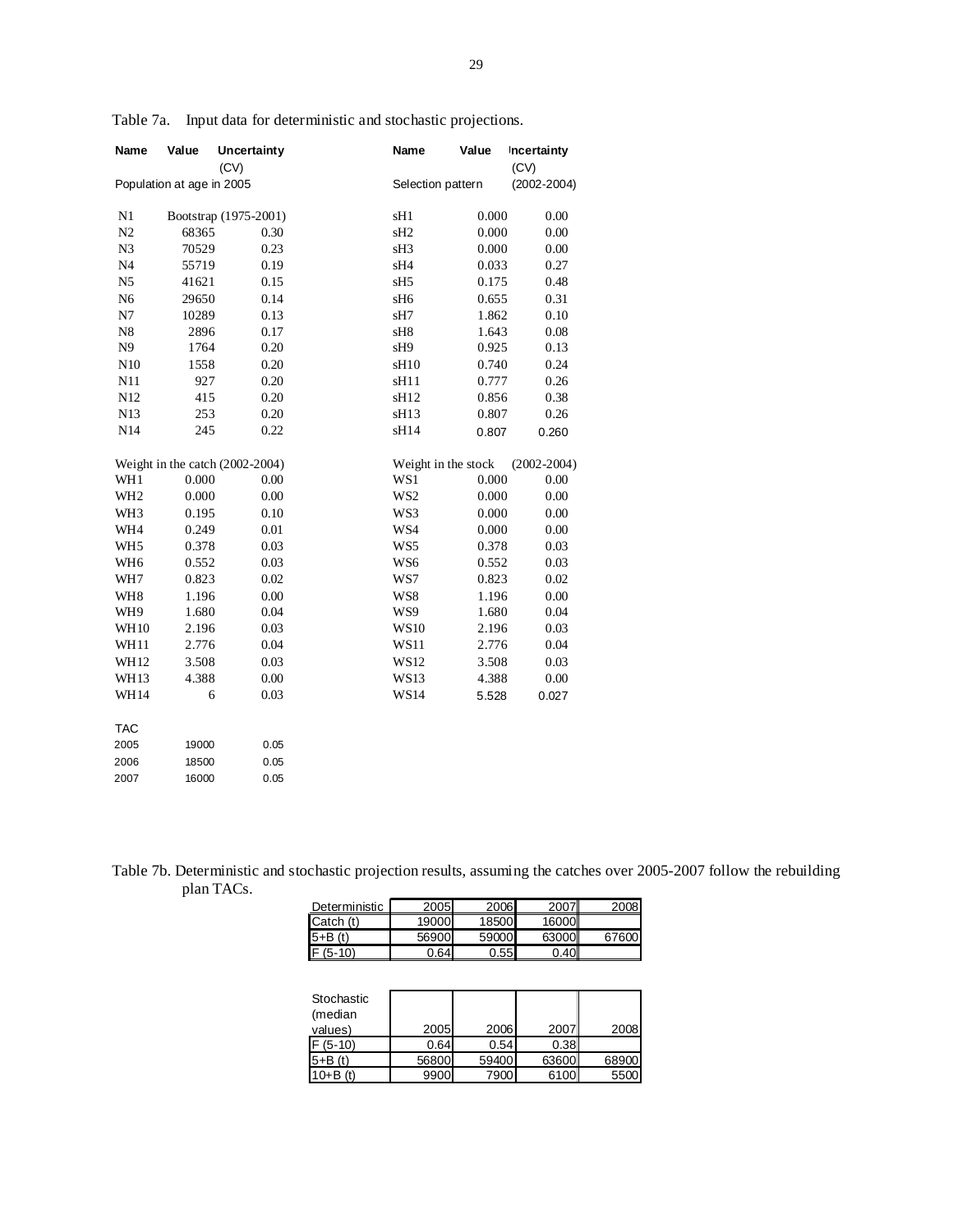

Fig. 1. Catches and TAC for Greenland Halibut in Sub-area 2 and Div. 3KLMNO. The triangles represent TACs established by the Fisheries Commission re-building plan.



Fig. 2a. Recruitment from 2004 assessment (solid line), and run replacing 2J3KL MNPT index with 2J3K MNPT index.



Fig. 2b. 5+ Biomass (t) from 2004 assessment (solid line), and run replacing 2J3KL MNPT index with 2J3K MNPT index.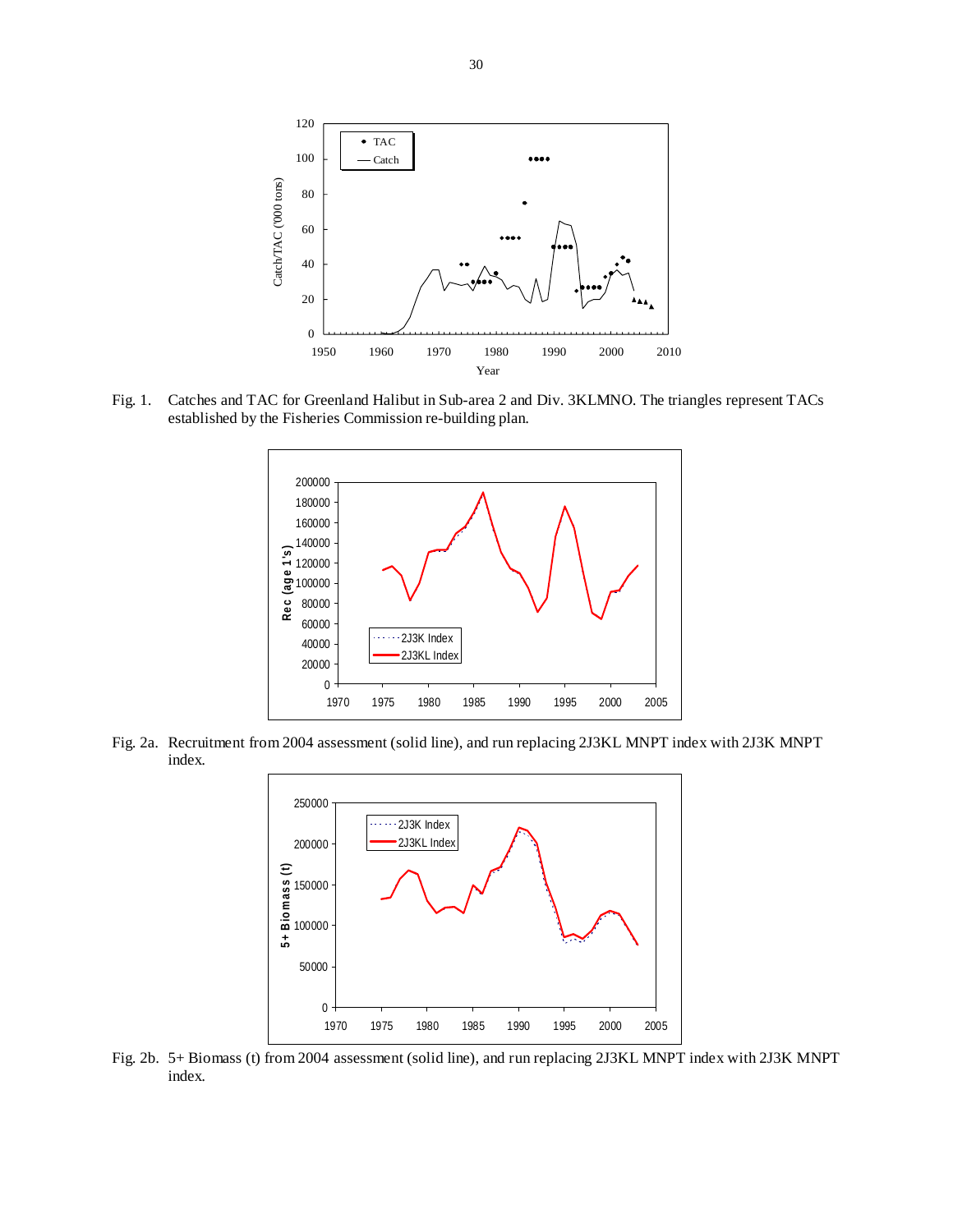

Fig. 2c. 10+ Biomass (t) from 2004 assessment (solid line), and run replacing 2J3KL MNPT index with 2J3K MNPT index.



Fig. 2d. Average fishing mortality (5-10) from 2004 assessment (solid line), and run replacing 2J3KL MNPT index with 2J3K MNPT index.



Fig. 3a. XSA estimate of Recruitment using most recent data.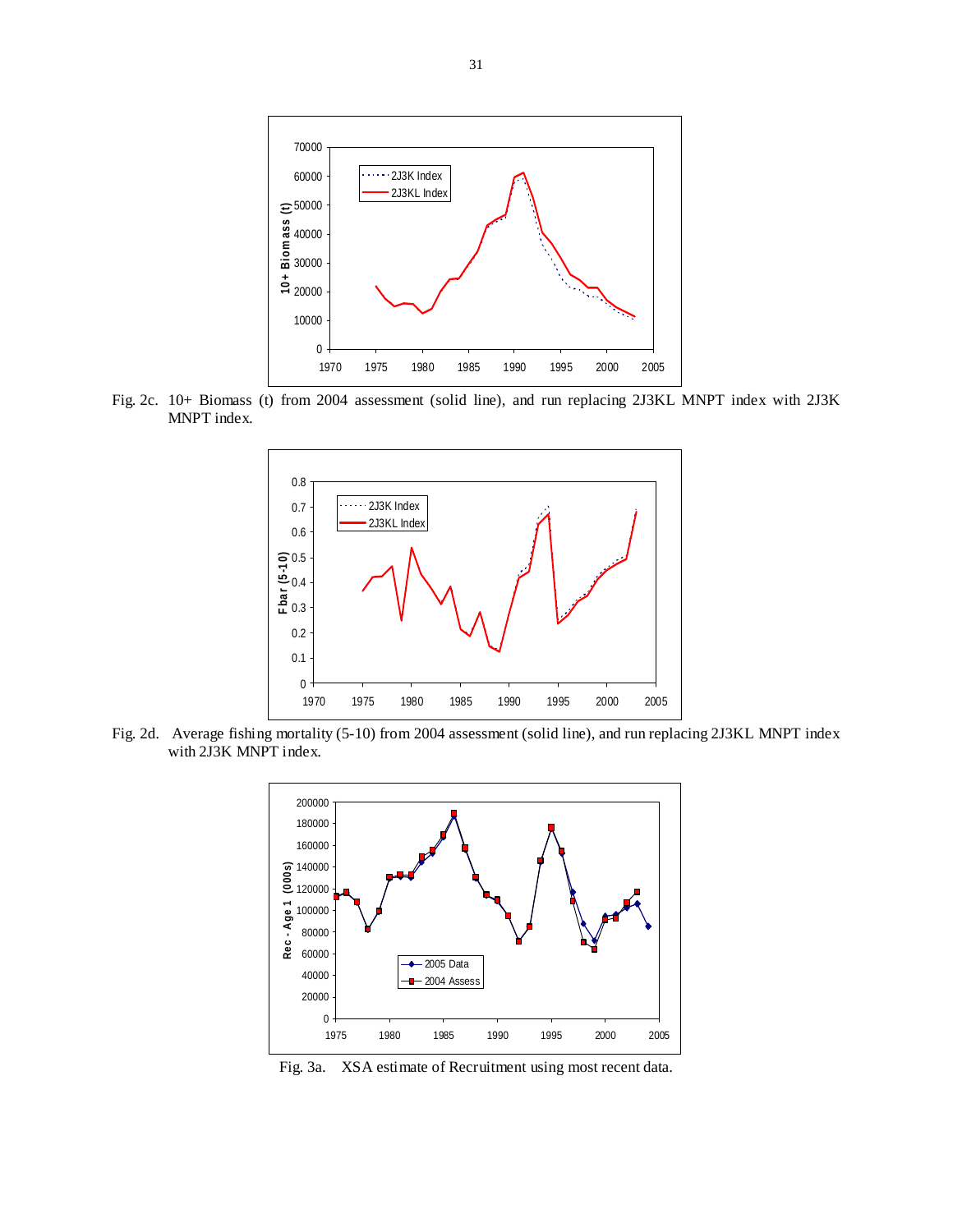

Fig. 3b. Estimated 5+ Biomass (t) using most recent data.







Fig. 3d. Estimated average fishing mortality, ages 5-10, using most recent data.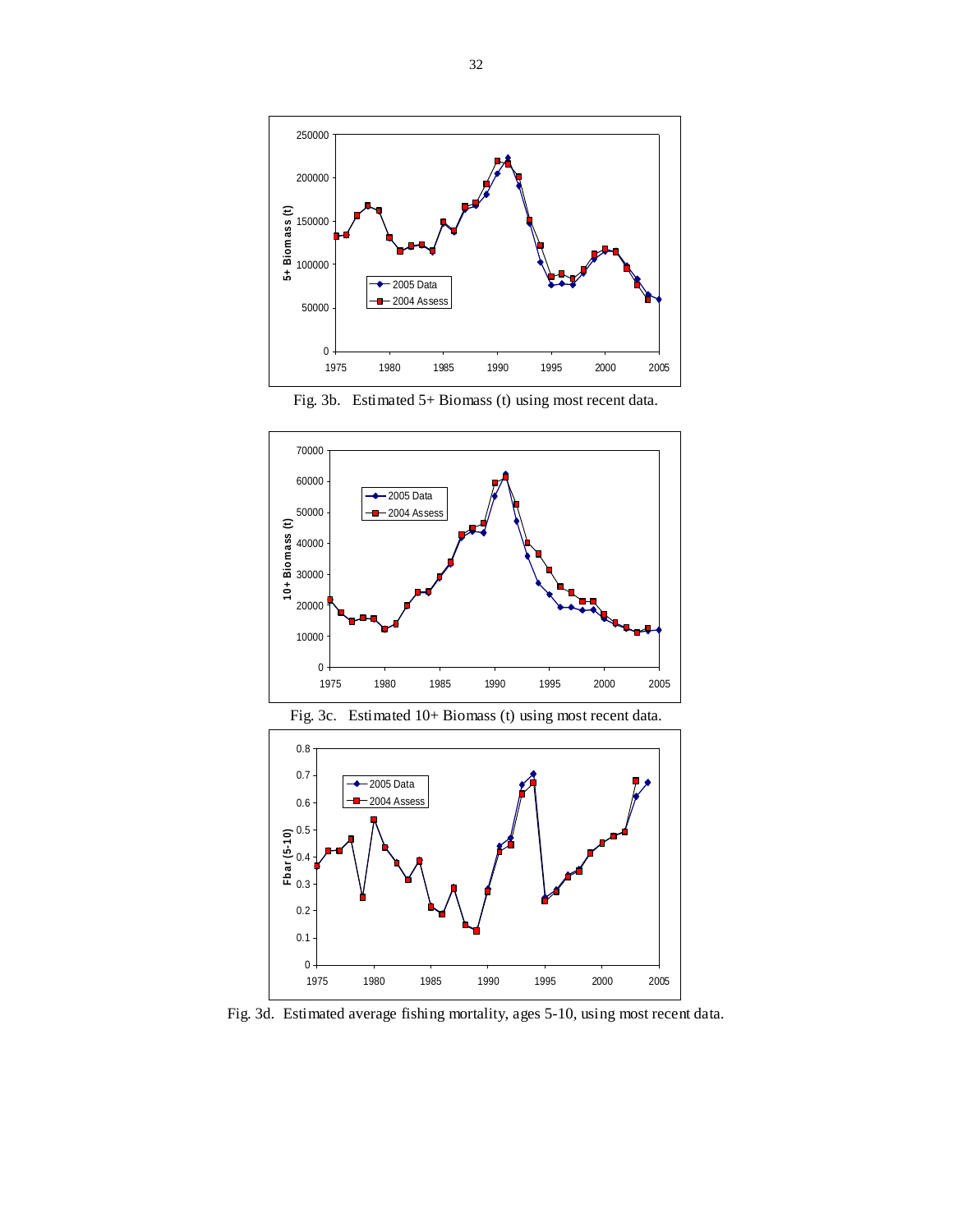

Fig. 3e. Population age composition. Bubbles are scaled to mean of each age class.



Fig. 3f. Mean catchability from XSA.



Fig. 3g. Standard Error estimates of Log(Q) from XSA.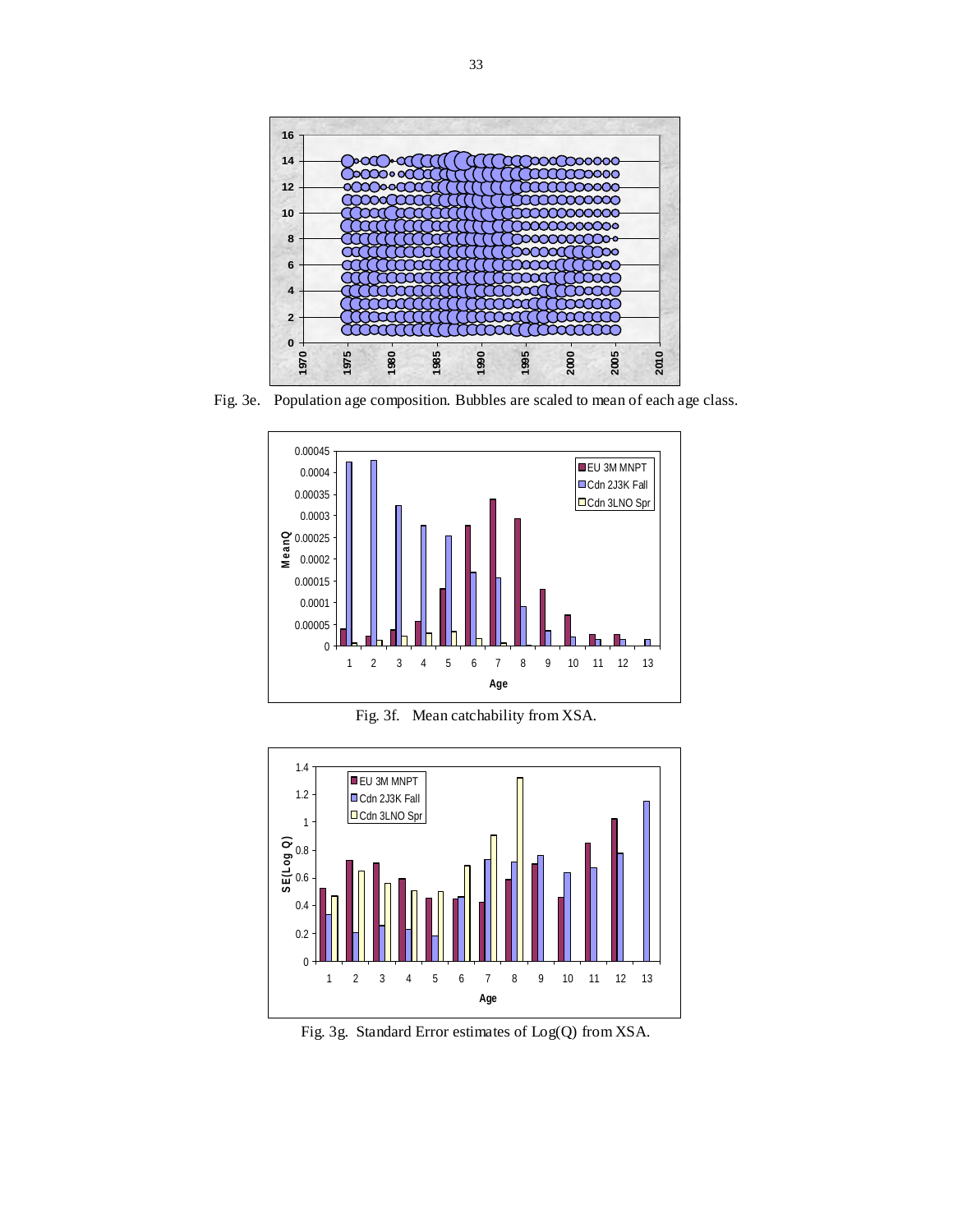

Fig. 3h. XSA scaled weights for computing estimates of survivors.



Fig. 4a. Residual bubble plots (by survey) for 2005 XSA run using the same settings as the 2004 agreed assessment.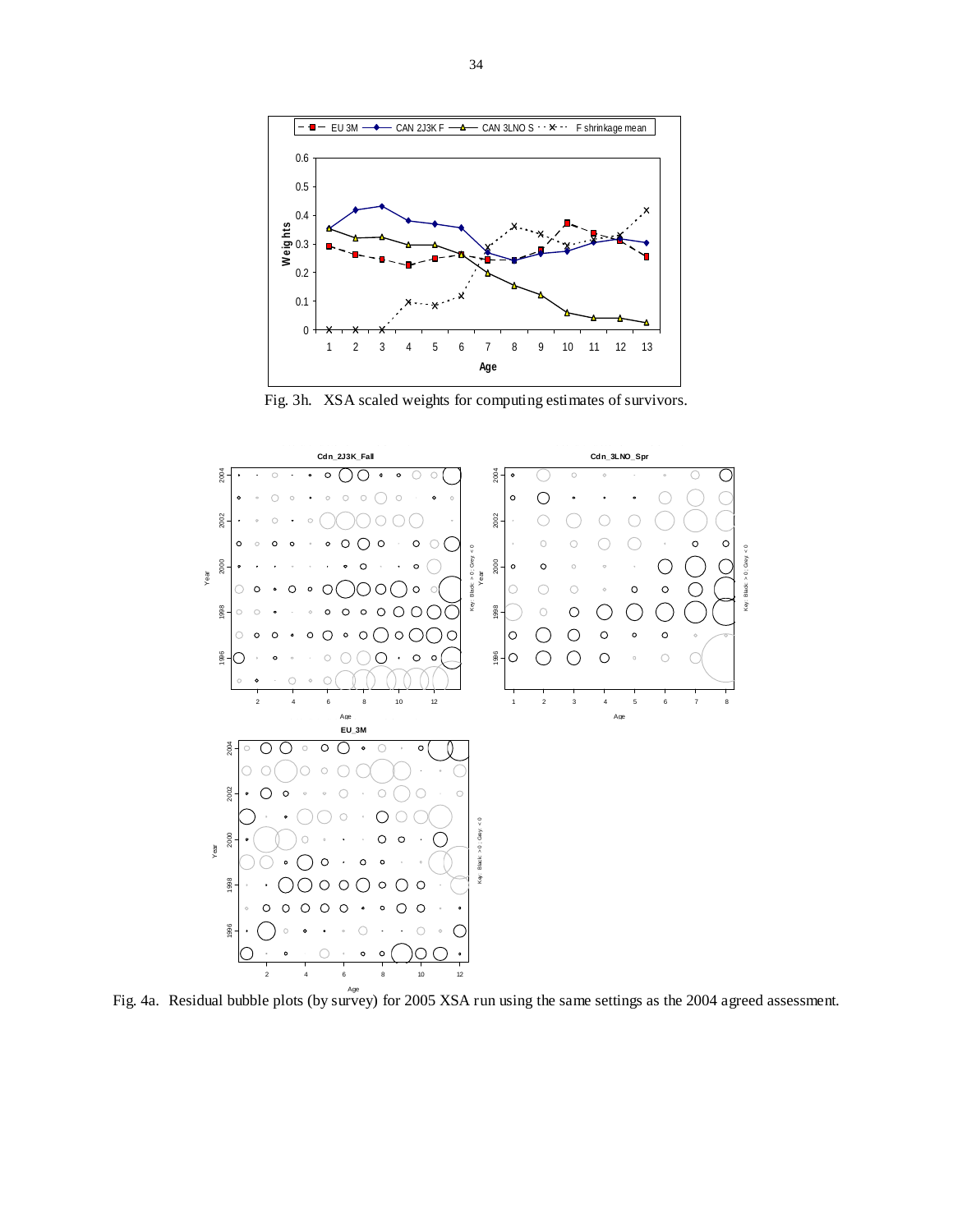

Fig. 4b. Annual residual (by survey) for 2005 XSA run using the same settings as the 2004 agreed assessment. Line connects the annual means; symbol = age.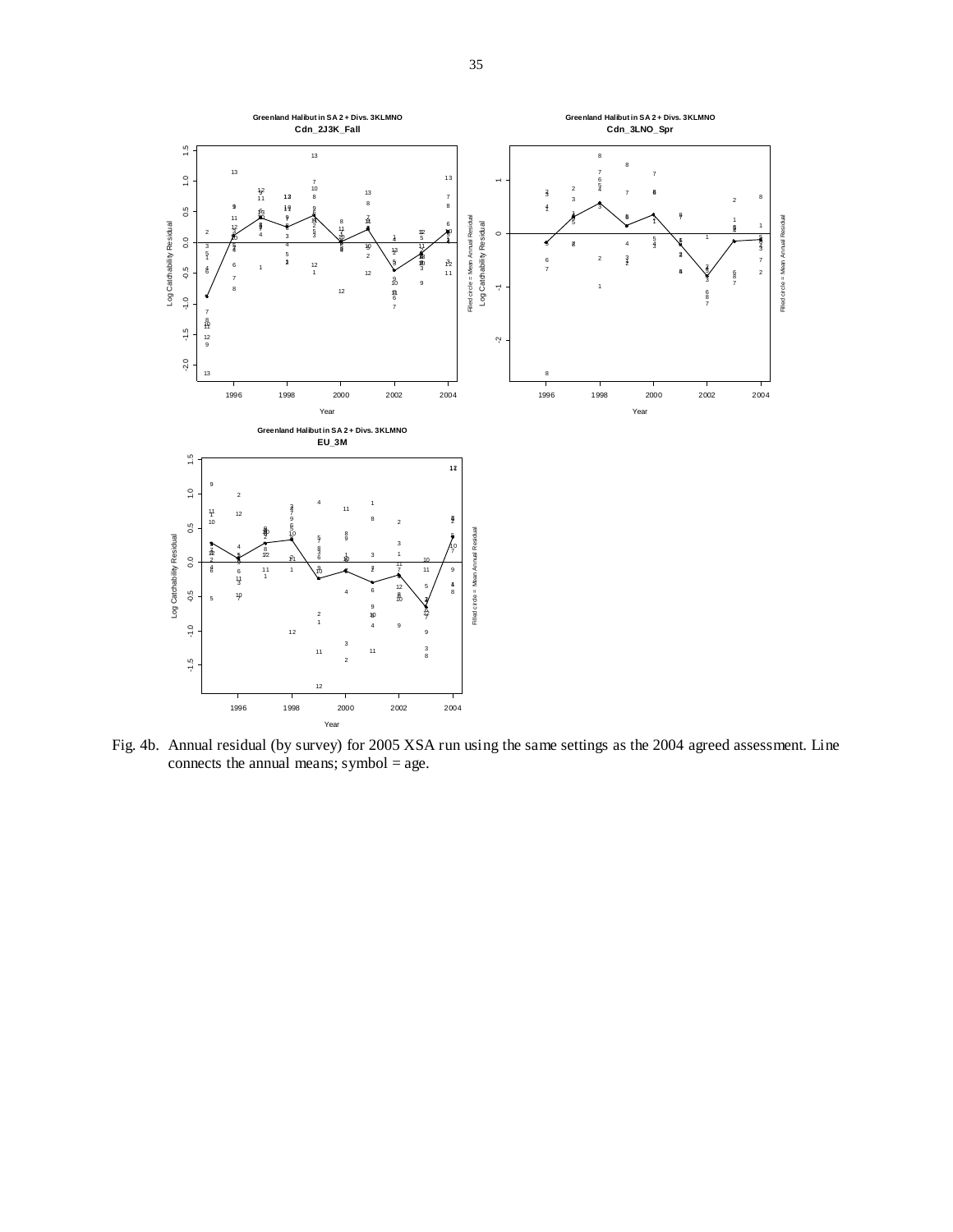

Fig. 4c. Mean Squared Residual) for 2005 XSA run using the same settings as the 2004 agreed assessment.



Fig. 5a. Mean Squared Residual from XSA diagnostic analysis with Spain 3NO index only.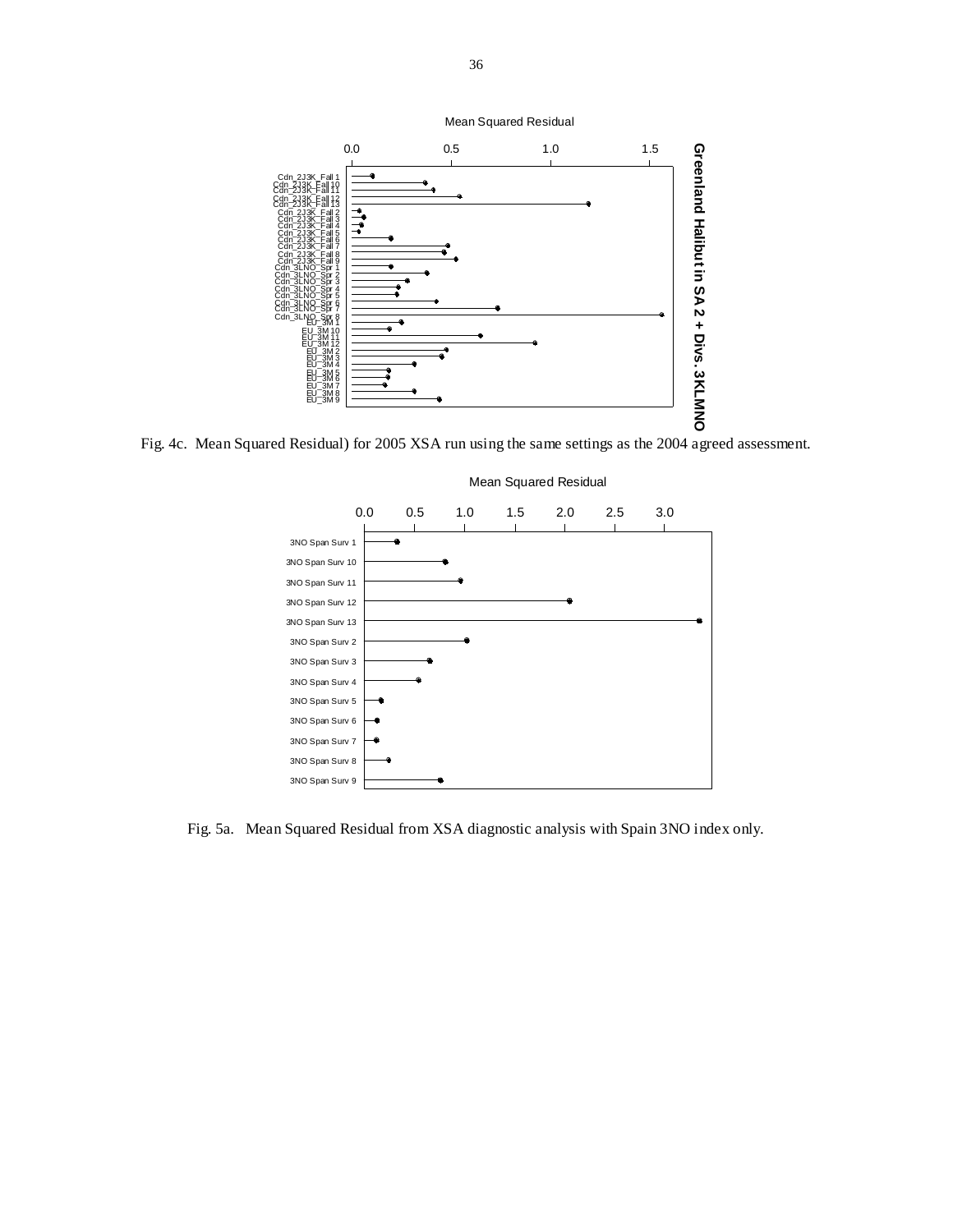

Fig. 5b. Residual bubble plot from XSA diagnostic analysis with Spain 3NO index only.

![](_page_36_Figure_2.jpeg)

Fig. 5c. Annual residuals from XSA diagnostic analysis with Spain 3NO index only. The solid line indicates the mean annual residual.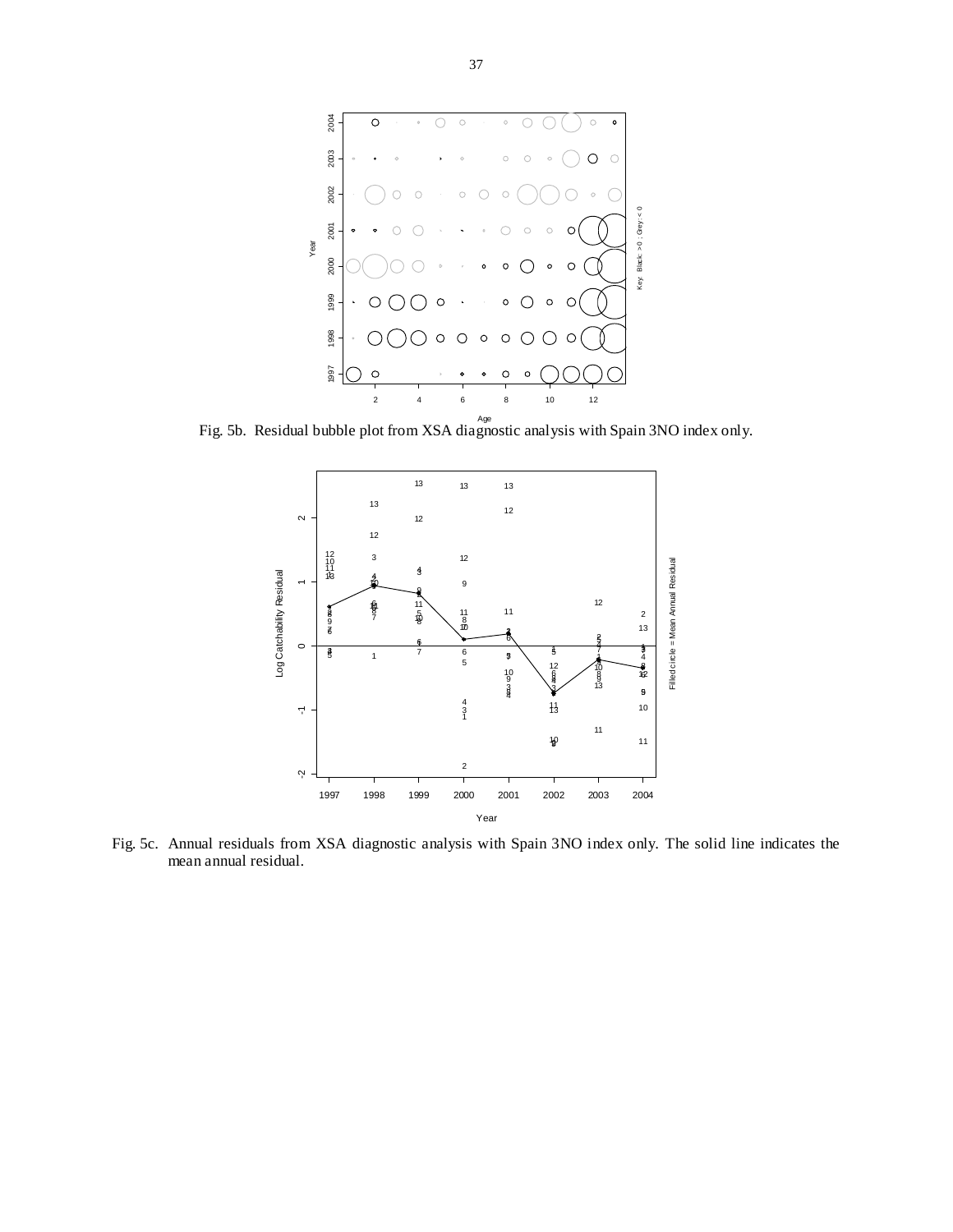![](_page_37_Figure_0.jpeg)

Fig. 6a. Estimated recruitment, Age 1. XSA analysis includes the Spanish 3NO index.

![](_page_37_Figure_2.jpeg)

Fig. 6b. Estimated 5+ Biomass (t). XSA analysis includes the Spanish 3NO index.

![](_page_37_Figure_4.jpeg)

Fig. 6c. Estimated 10+ Biomass (t). XSA analysis includes the Spanish 3NO index.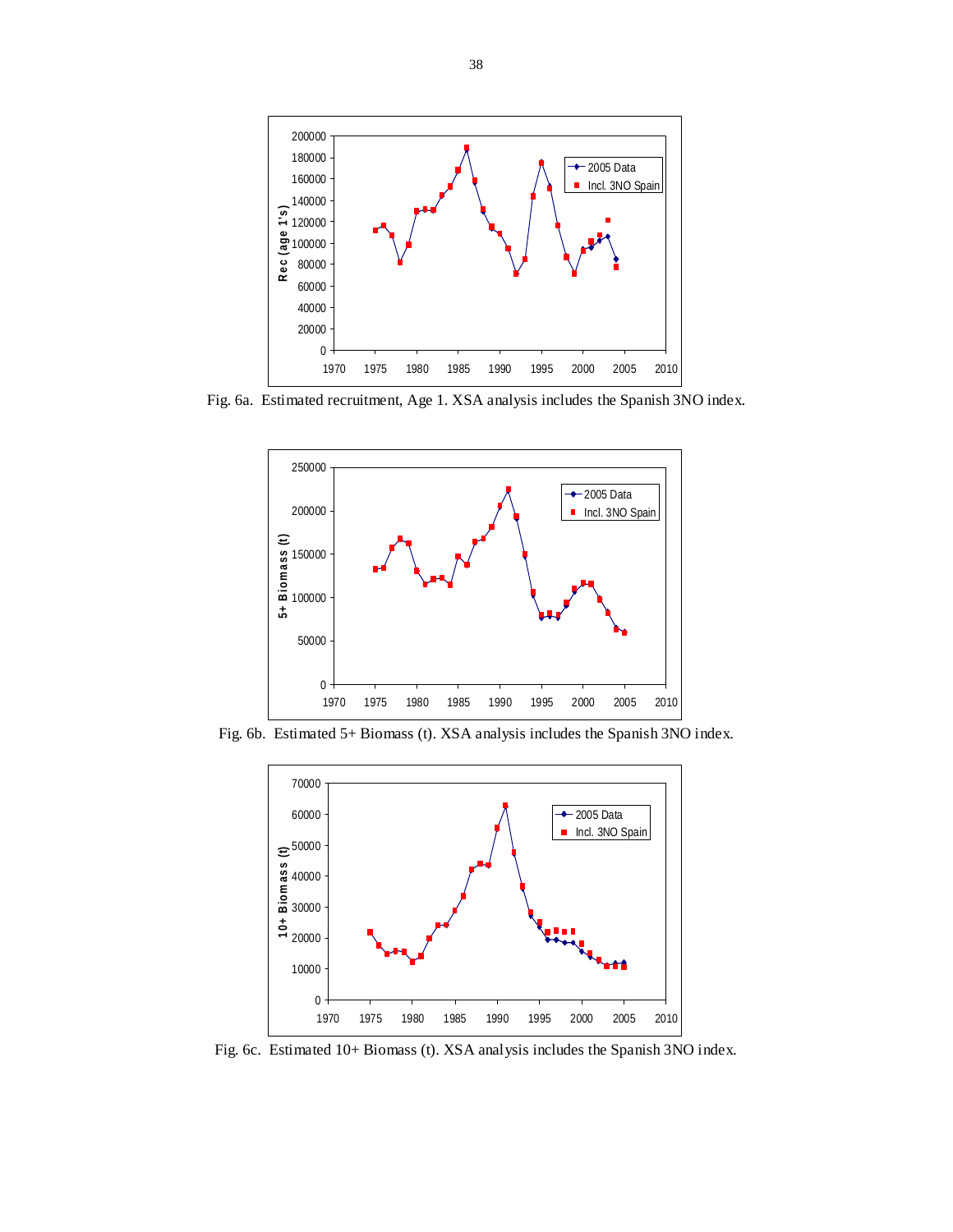![](_page_38_Figure_0.jpeg)

Fig. 6d. Estimated average fishing mortality, ages 5-10. XSA analysis includes the Spanish 3NO index.

![](_page_38_Figure_2.jpeg)

Fig. 6e. Population age composition. Bubbles are scaled to mean of each age class.

![](_page_38_Figure_4.jpeg)

Fig. 6f. Mean catchability from XSA.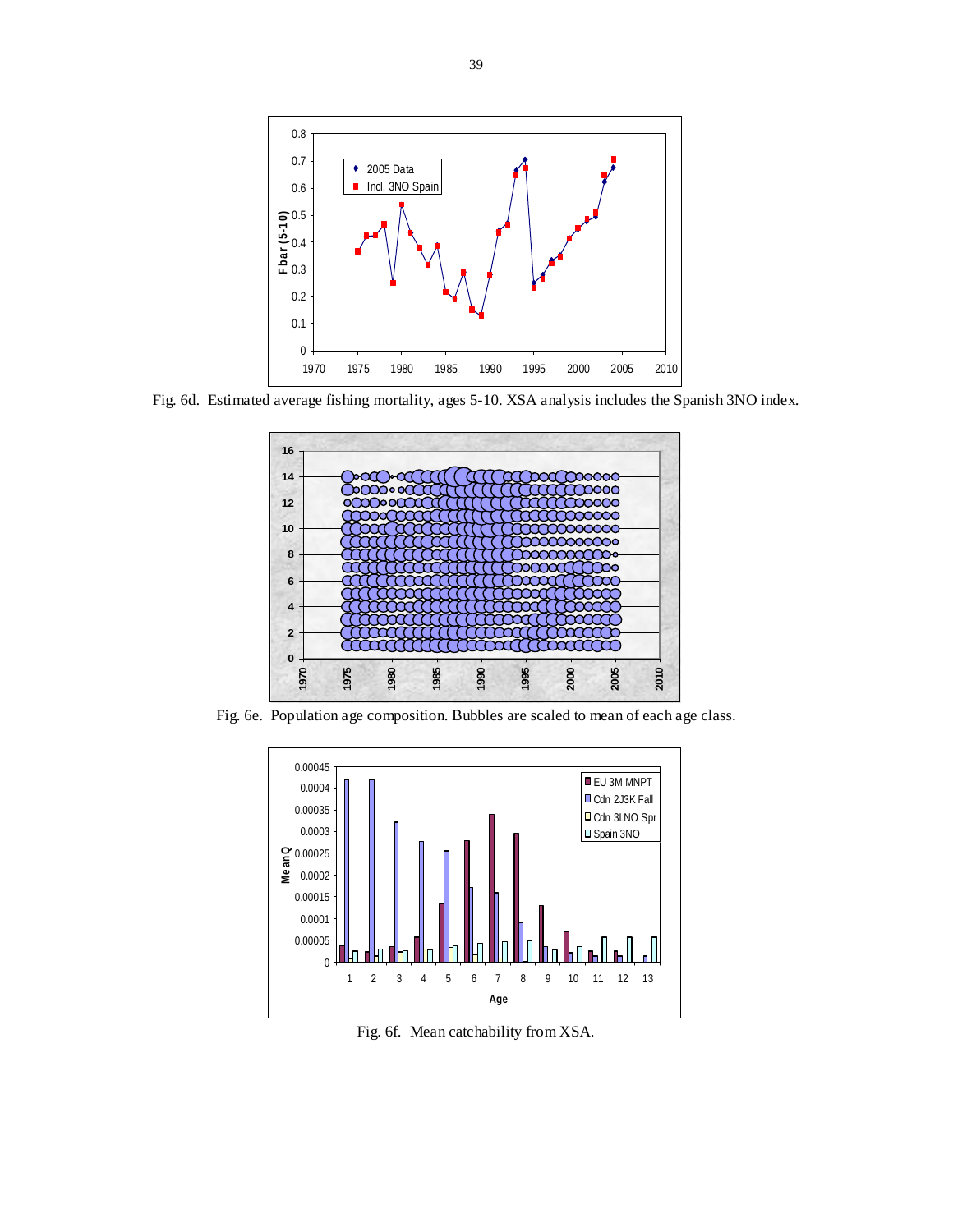![](_page_39_Figure_0.jpeg)

Fig. 6g. Standard Error estimates of Log(Q) from XSA.

![](_page_39_Figure_2.jpeg)

Fig. 6h. XSA scaled weights for computing estimates of survivors.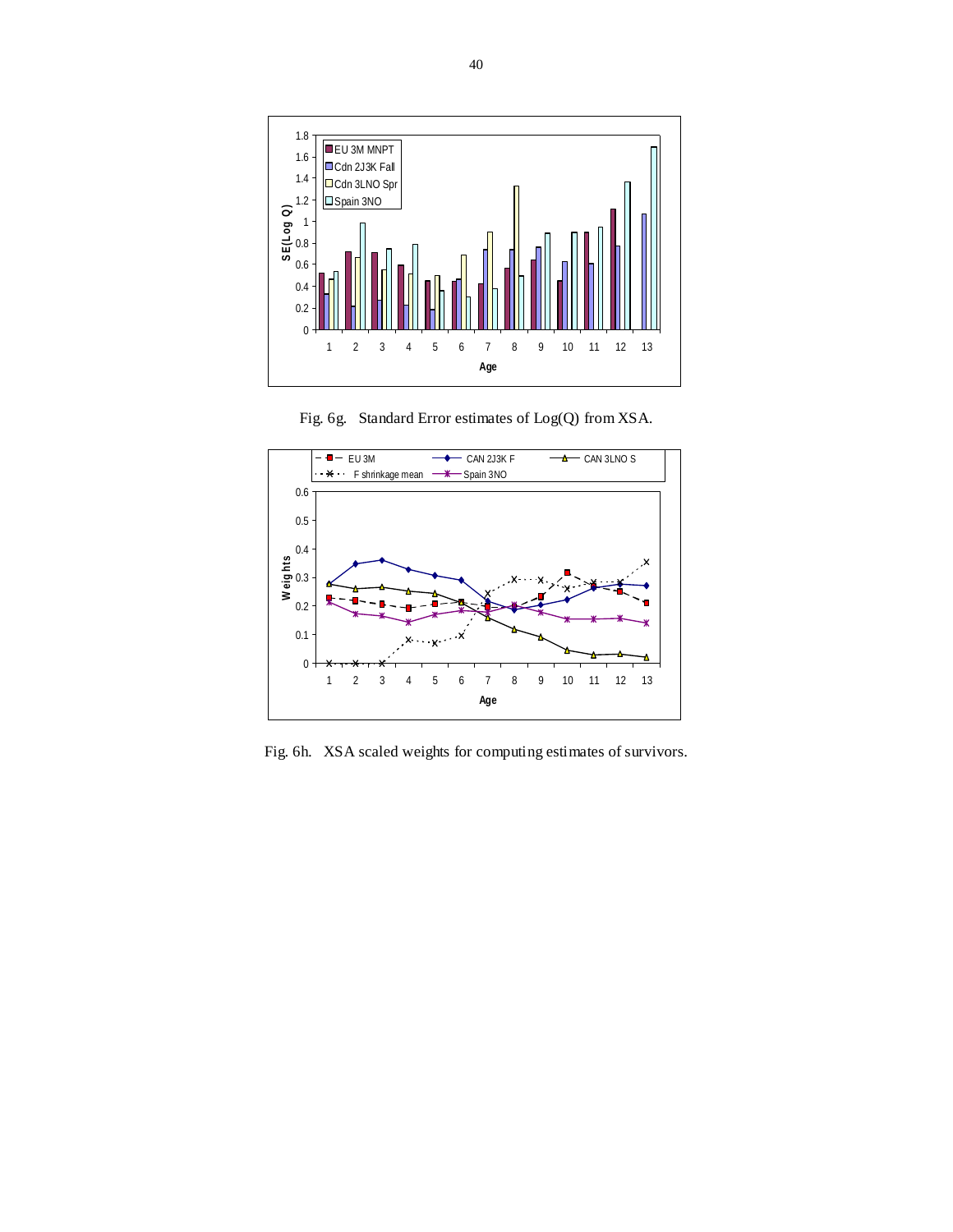![](_page_40_Figure_0.jpeg)

Fig. 7a. Residual bubble plots (by survey) for 2005 XSA run using the same settings as the 2004 agreed assessment, adding the Spanish 3NO data.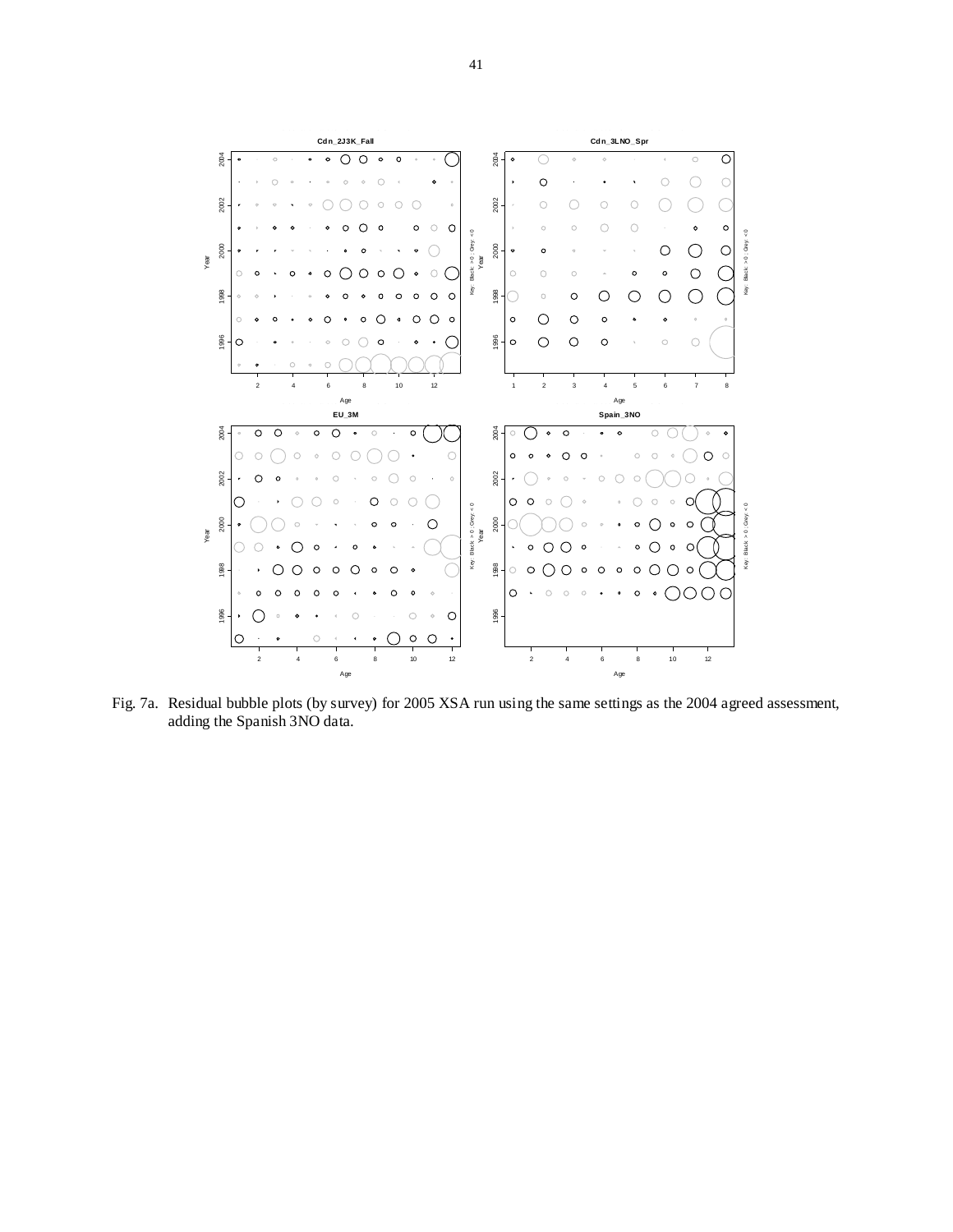![](_page_41_Figure_0.jpeg)

Fig. 7b. Annual residual (by survey) for 2005 XSA run using the same settings as the 2004 agreed assessment, adding the Spanish 3NO data. Line connects the annual means; symbol=age.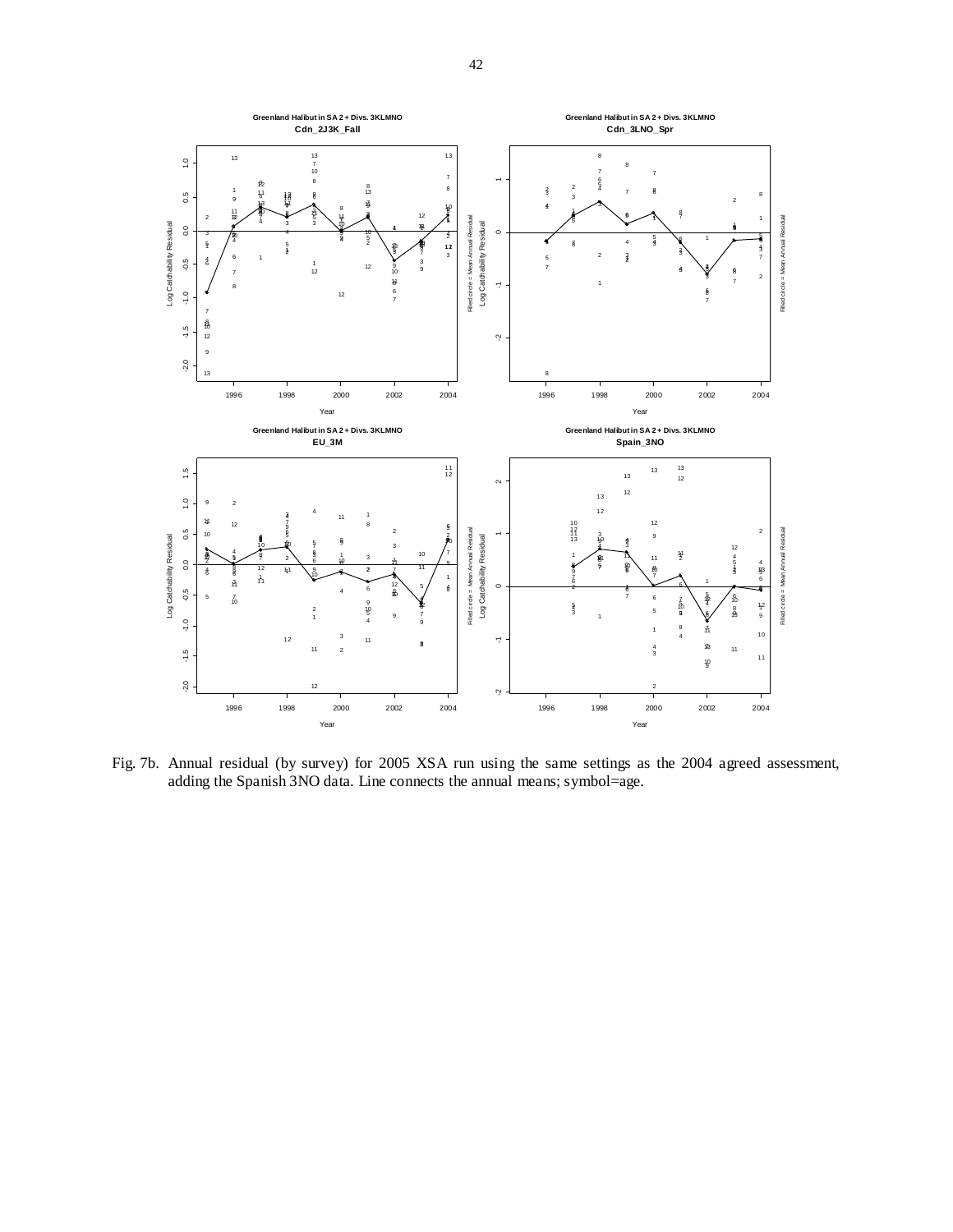![](_page_42_Figure_0.jpeg)

Fig. 7c. Mean Squared Residual for 2005 XSA run using the same settings as the 2004 agreed assessment, adding the Spanish 3NO data.

![](_page_42_Figure_2.jpeg)

Fig. 8a. Sensitivity analysis on shrinkage parameter and inclusion of Spanish data. Exploitable biomass (5+; t).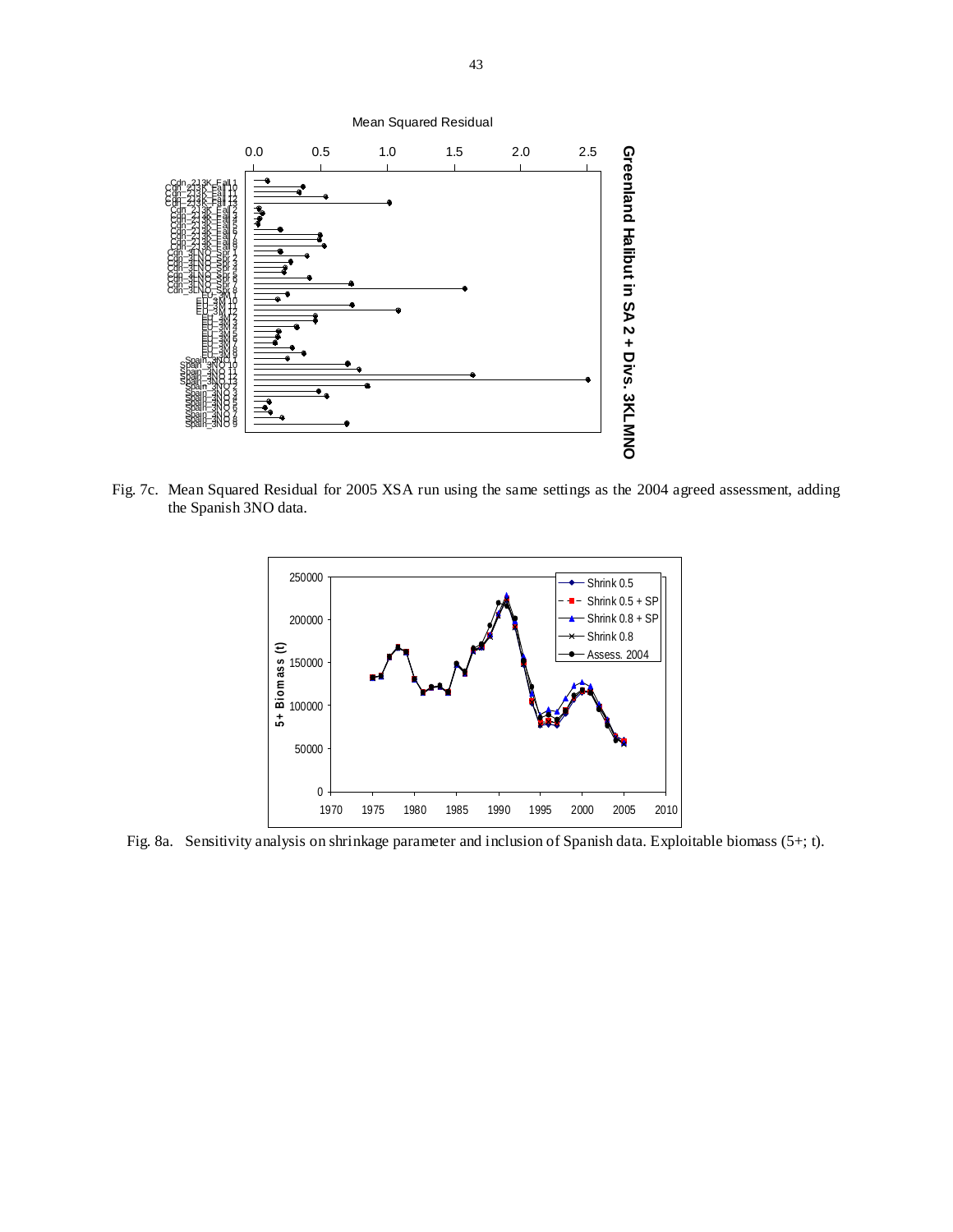![](_page_43_Figure_0.jpeg)

Fig. 8b. Sensitivity analysis on shrinkage parameter and inclusion of Spanish data. Recruitment (000s; age 1).

![](_page_43_Figure_2.jpeg)

Fig. 8c. Sensitivity analysis on shrinkage parameter and inclusion of Spanish data. Average F (5-10).

![](_page_43_Figure_4.jpeg)

Fig. 9a. Estimates of exploitable biomass (ages 5+; tons) from ADAPT analyses.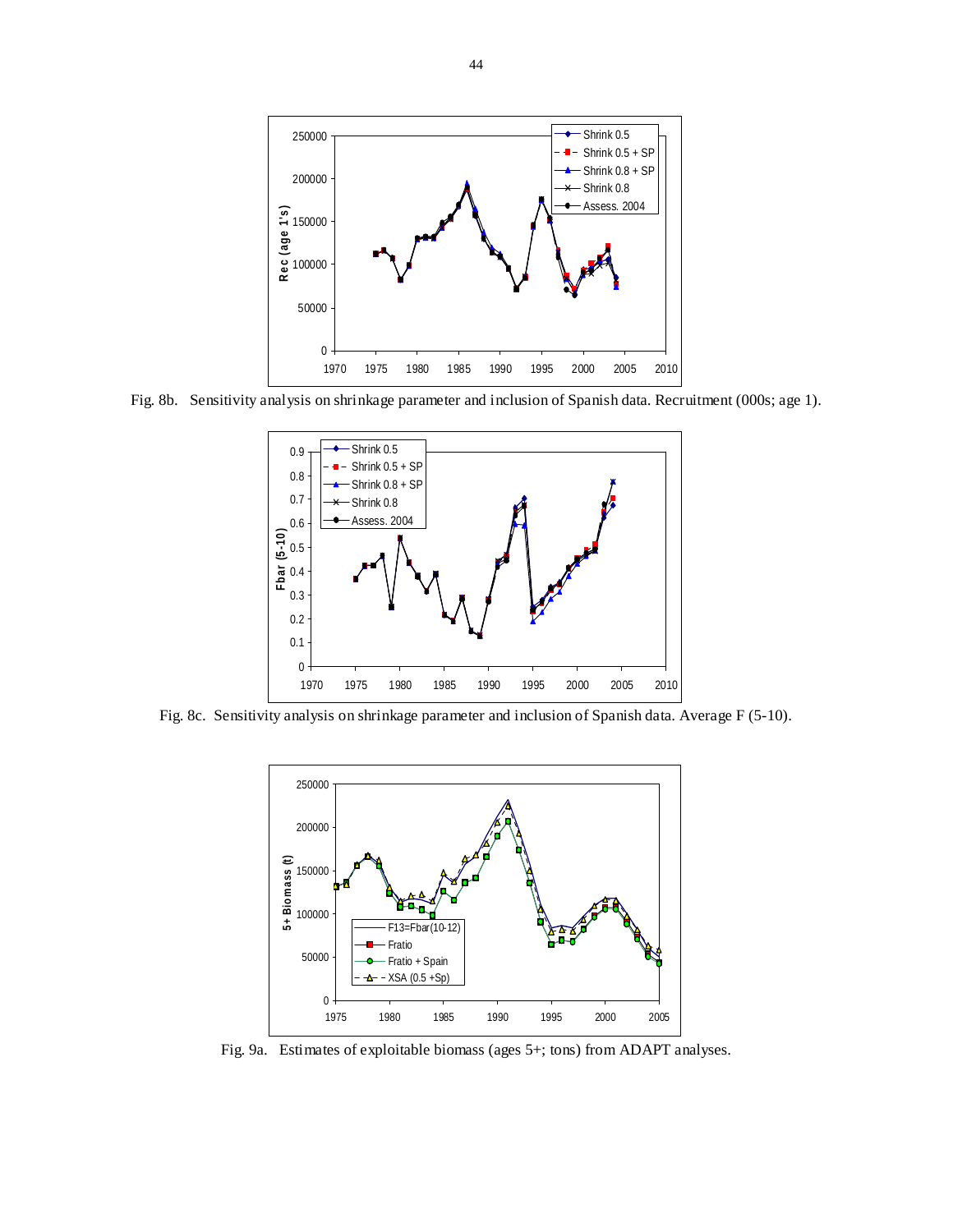![](_page_44_Figure_0.jpeg)

Fig. 9b. Estimates of recruitment (ages 1) from ADAPT analyses.

![](_page_44_Figure_2.jpeg)

Fig. 9c. Estimates of average fishing mortality (ages 5-10) from ADAPT analyses.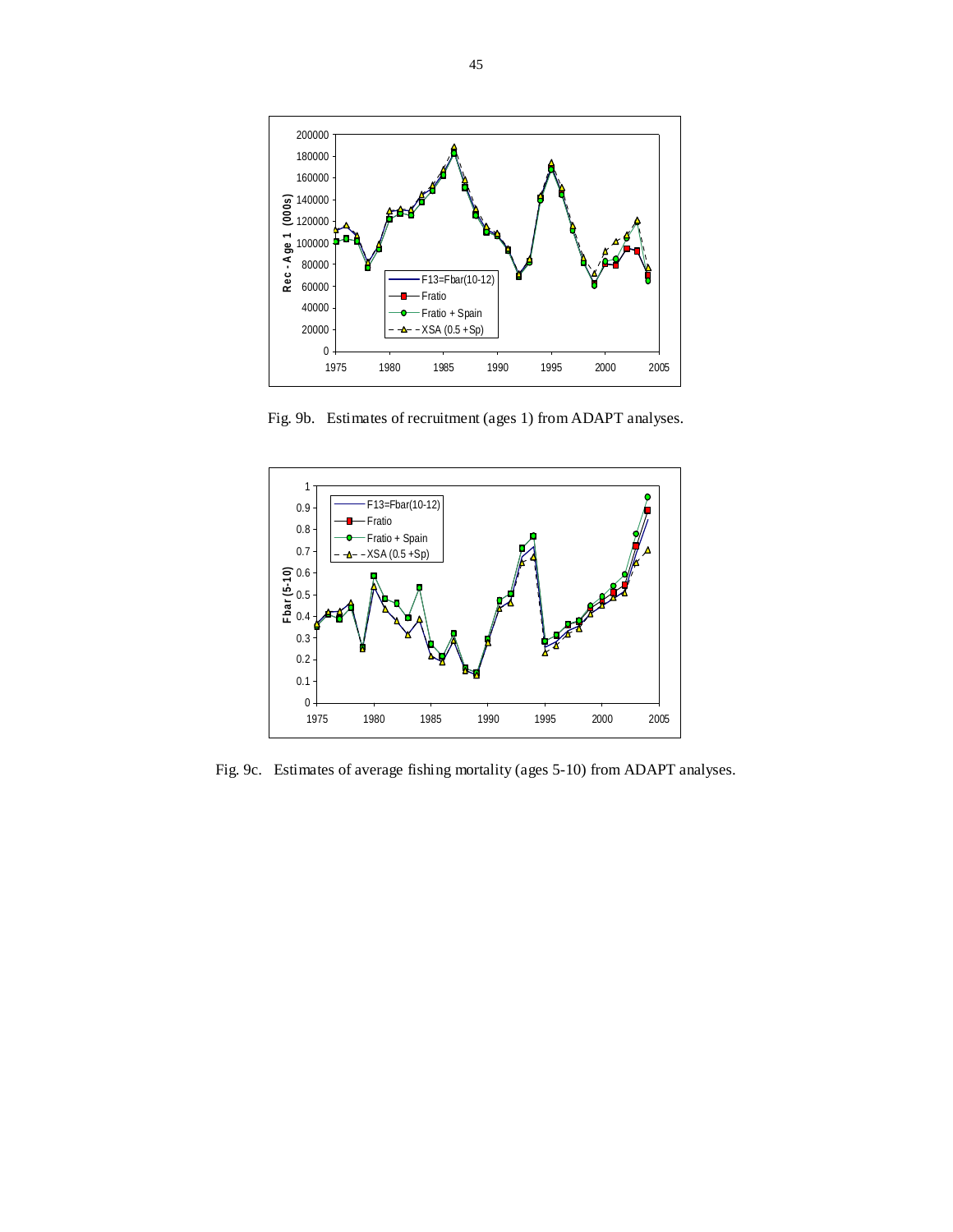![](_page_45_Figure_0.jpeg)

Fig. 10a. Residuals, by survey, from ADAPT "Fratio+Spain" analysis. In each panel, symbol=age, and the line is a loess smoother.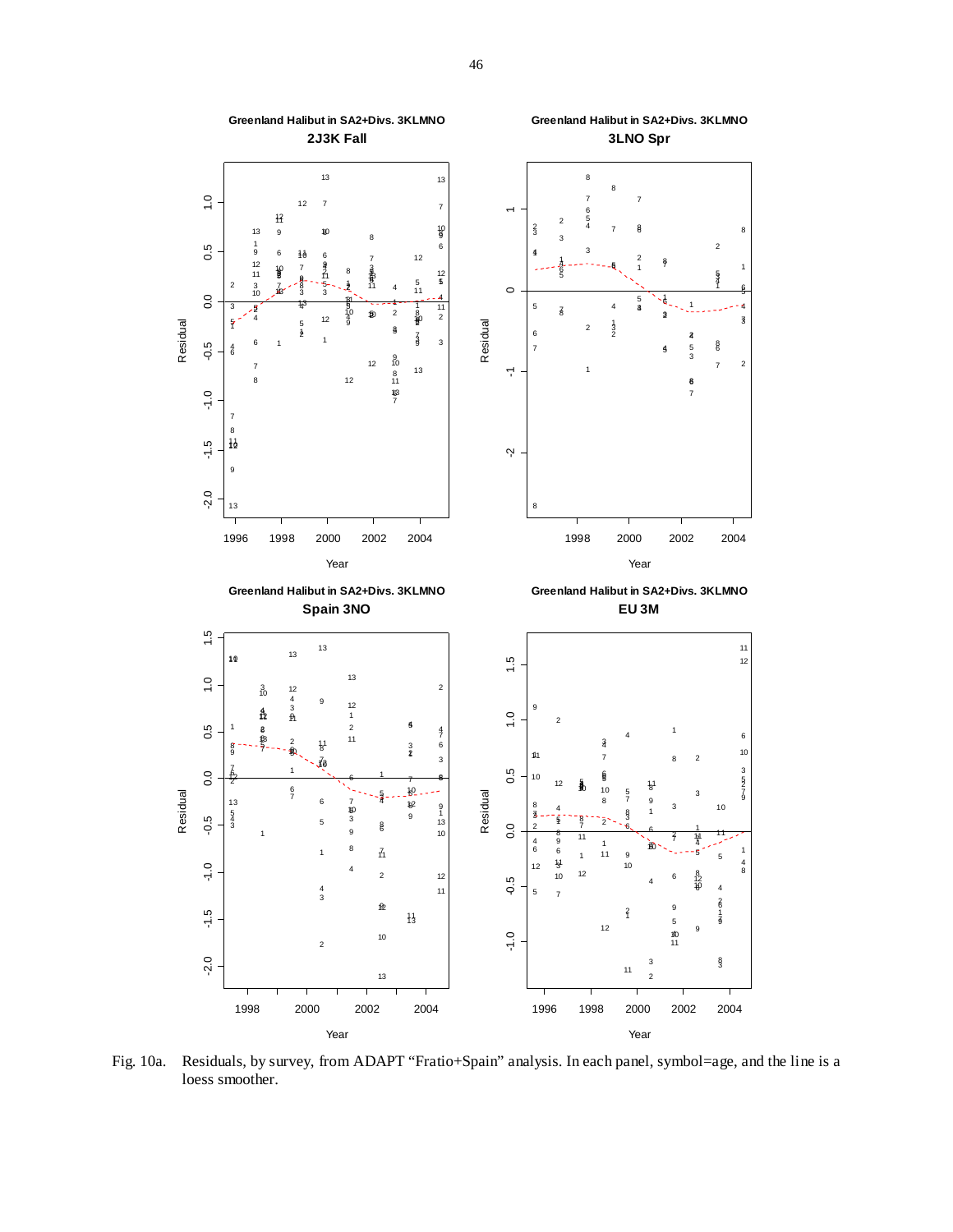![](_page_46_Figure_0.jpeg)

Fig. 10b. Mean Squared Residual for each survey-age from ADAPT "Fratio+Spain" analysis.

![](_page_46_Figure_2.jpeg)

Fig. 11a. Estimated recruitment (age 1) from final run.

![](_page_46_Figure_4.jpeg)

Fig. 11b. Estimated 5+ biomass (t) from final run.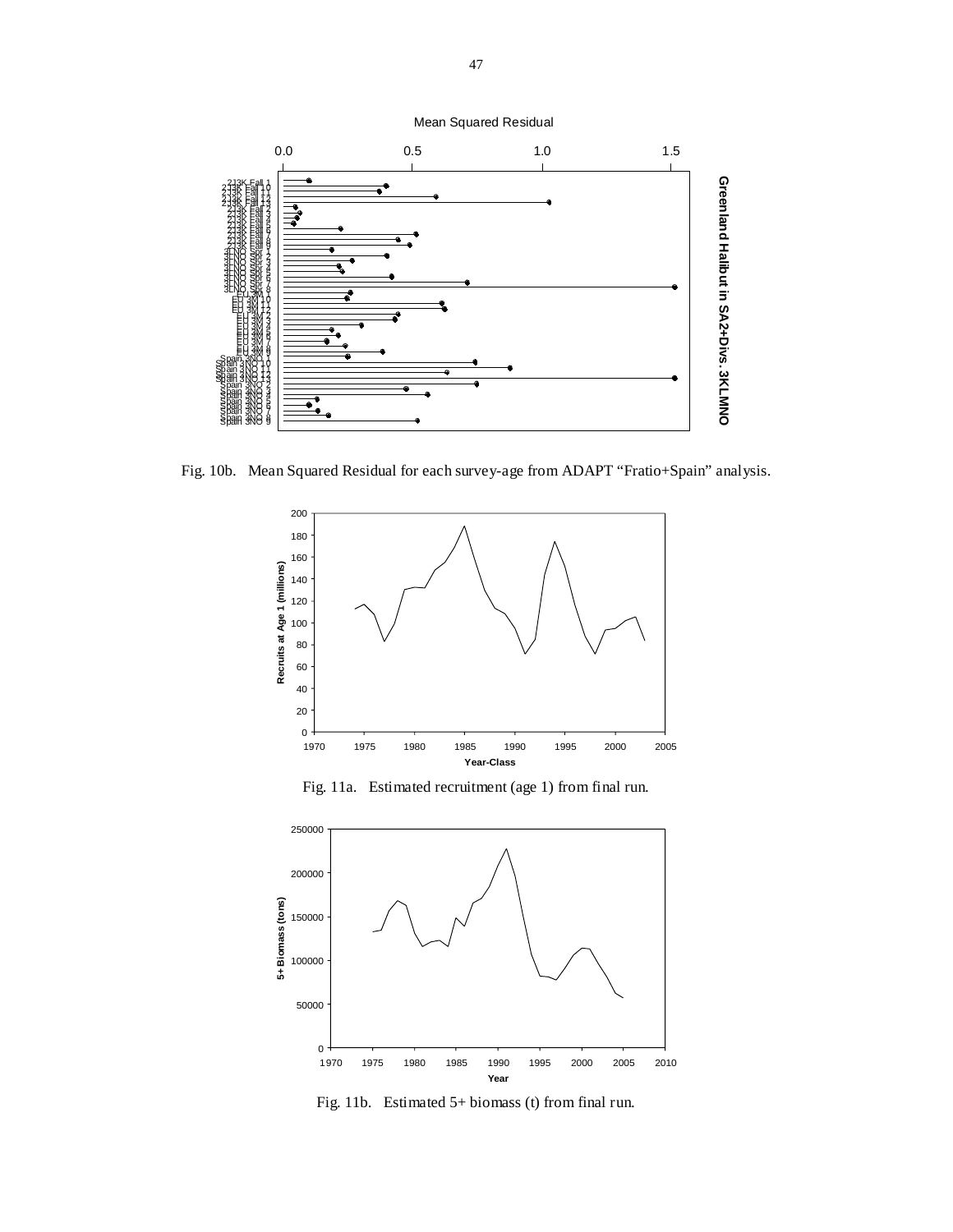![](_page_47_Figure_0.jpeg)

Fig. 11d. Estimated average fishing mortality (ages 5-10) from final run.

![](_page_47_Figure_2.jpeg)

Fig. 11e. Population age composition. Bubbles are scaled to mean of each age class.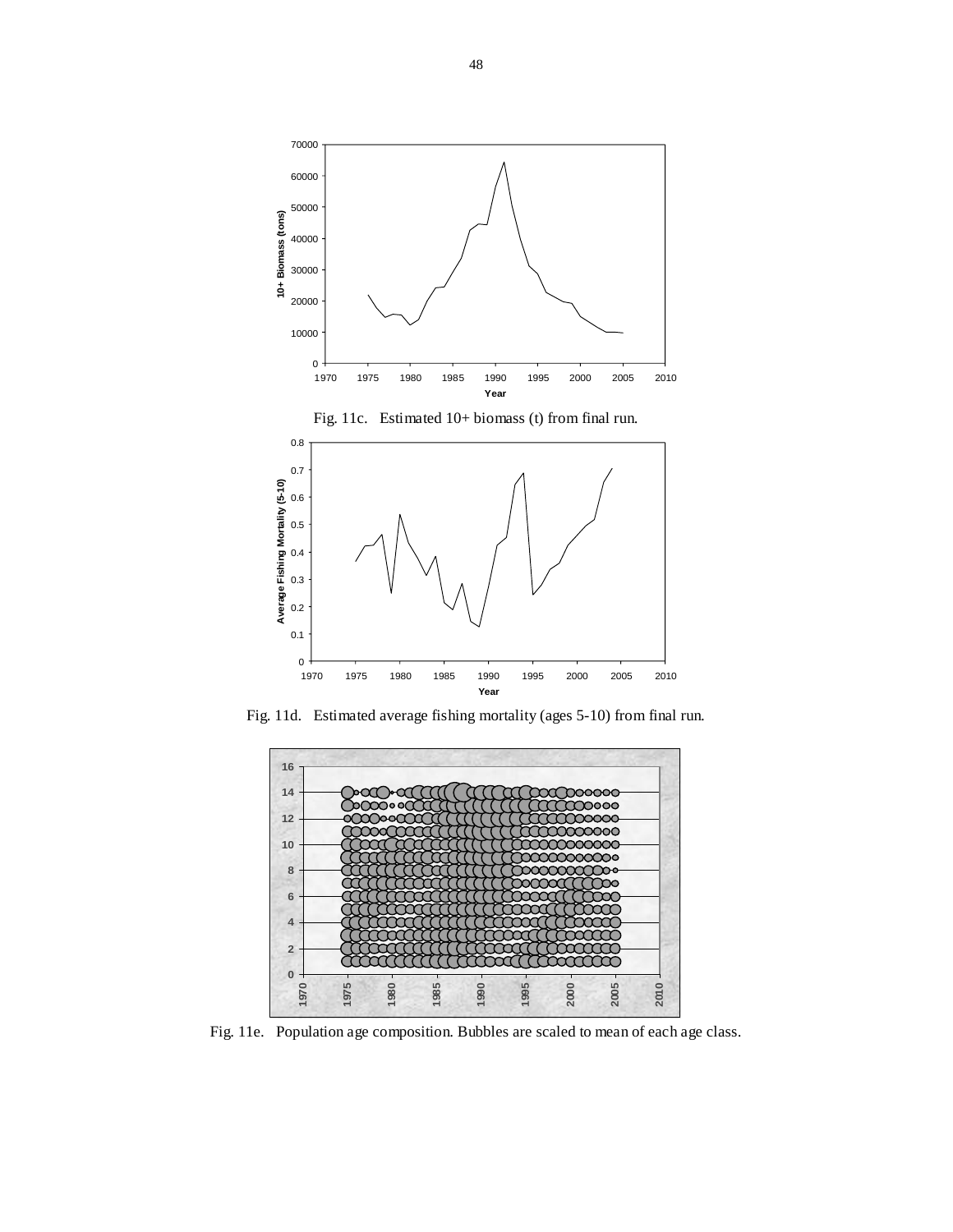![](_page_48_Figure_0.jpeg)

Fig. 11f. Mean catchability from XSA.

![](_page_48_Figure_2.jpeg)

Fig. 11g. Standard Error estimates of Log(Q) from XSA.

![](_page_48_Figure_4.jpeg)

Fig. 11h. XSA scaled weights for computing estimates of survivors.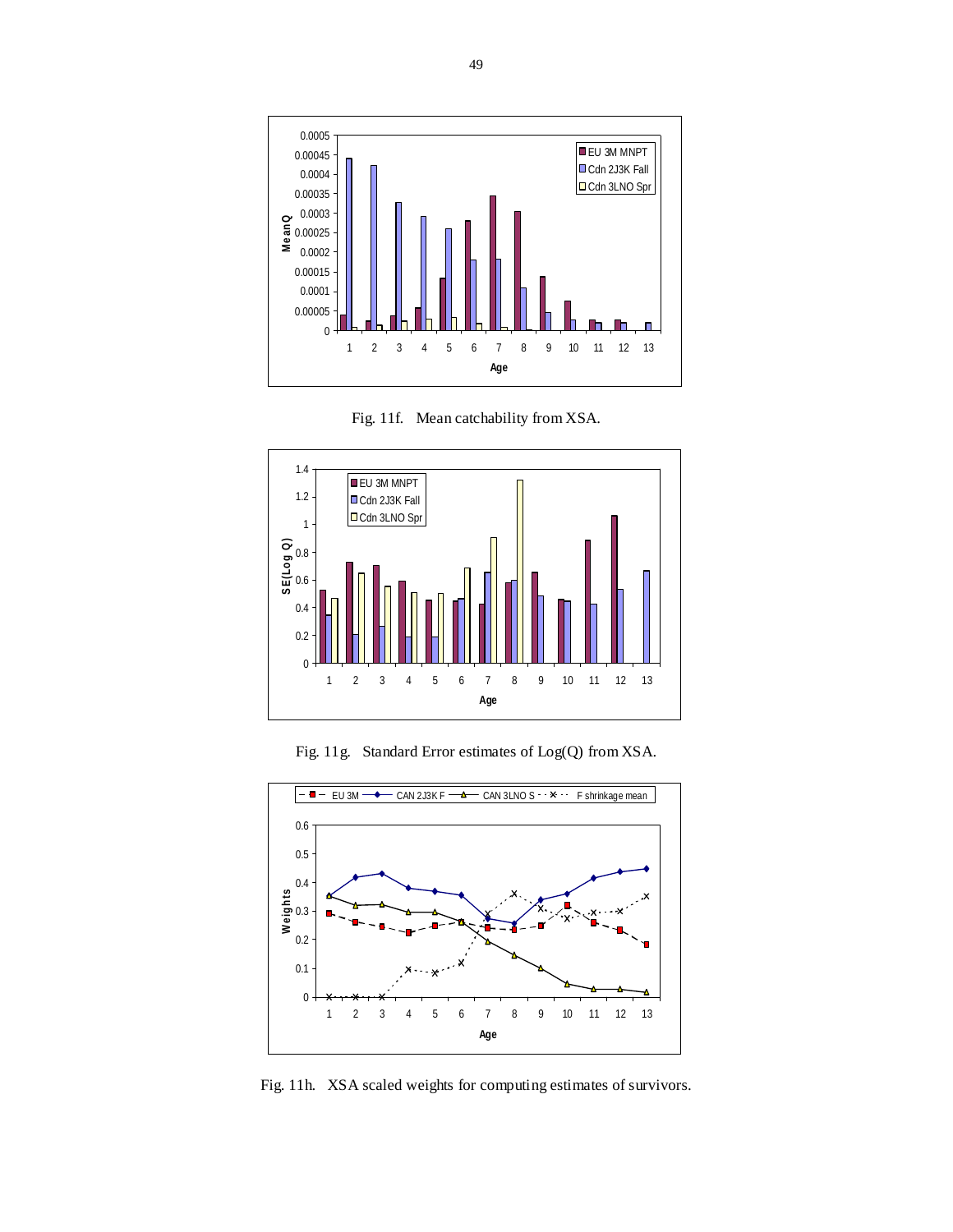![](_page_49_Figure_0.jpeg)

Age Fig. 12a. Residual bubble plots (by survey) for final XSA run.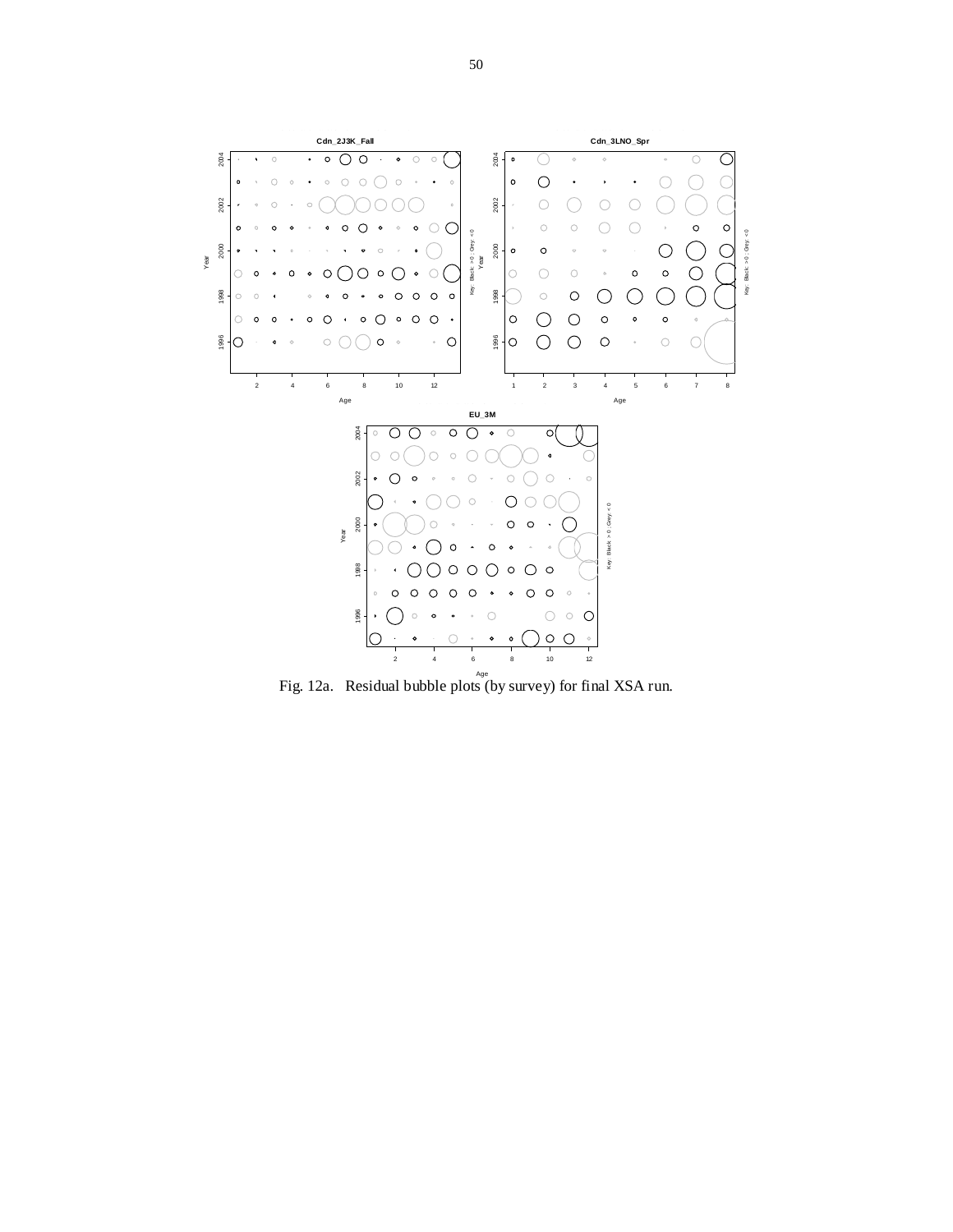![](_page_50_Figure_0.jpeg)

Fig. 12b. Annual residual (by survey) for final XSA run. Line connects the annual means; symbol=age.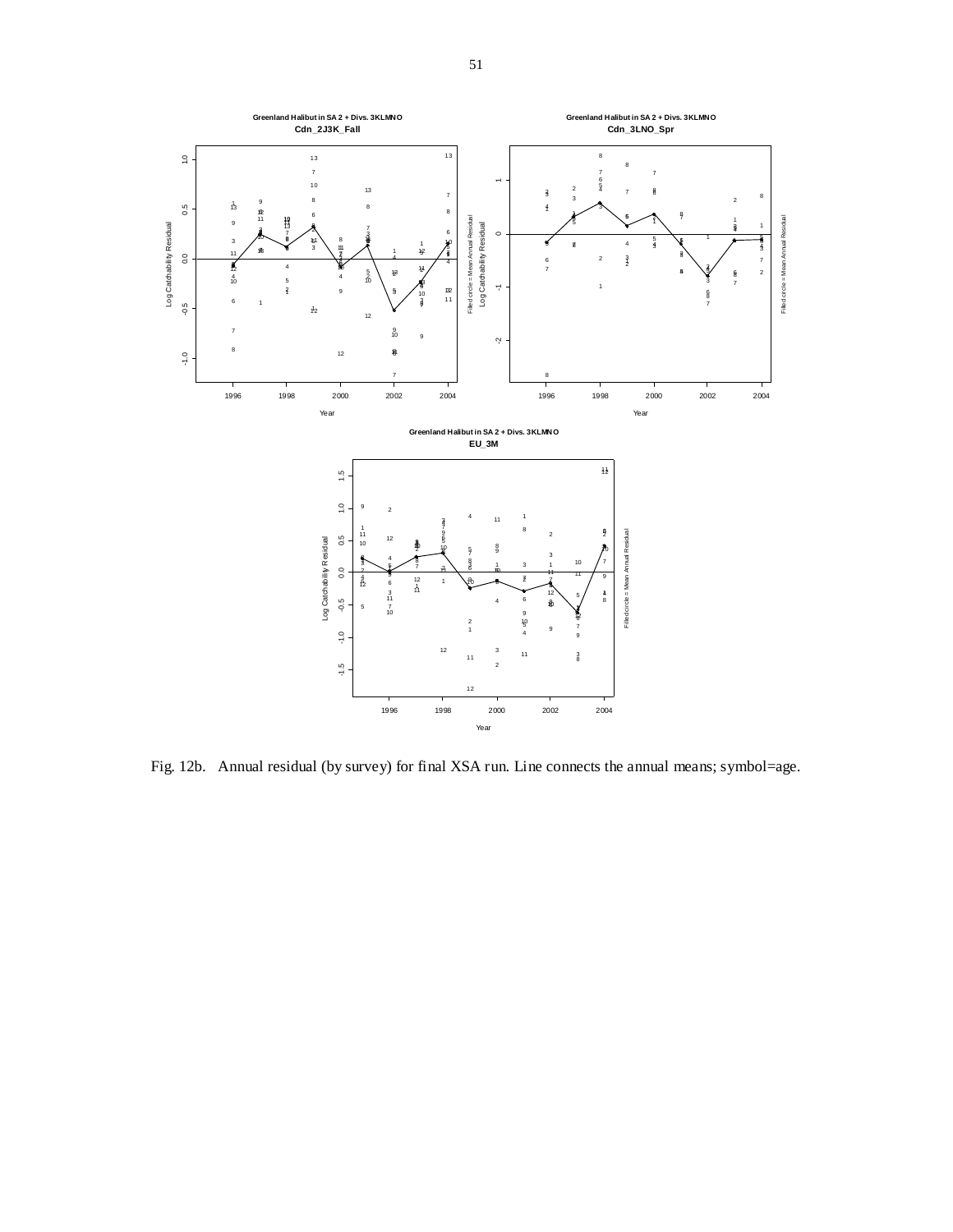![](_page_51_Figure_0.jpeg)

Mean Squared Residual

Fig. 12c. Mean Squared Residual for final XSA run.

![](_page_51_Figure_3.jpeg)

Fig. 13a. Retrospective estimates of exploitable biomass (t) from XSA.

![](_page_51_Figure_5.jpeg)

Fig. 13b. Retrospective estimates of recruitment (age 1, 000s) from XSA.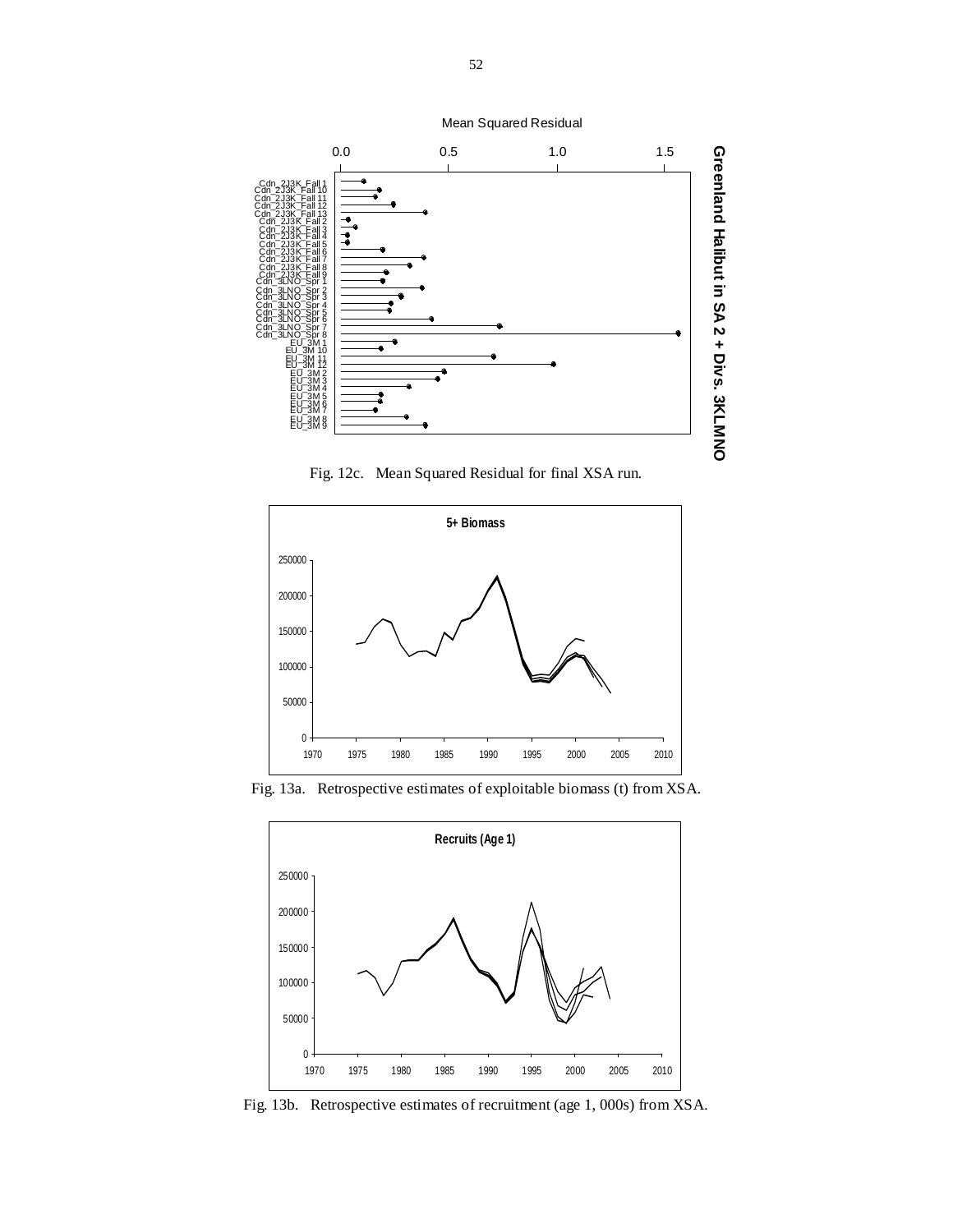![](_page_52_Figure_0.jpeg)

Fig. 13c. Retrospective estimates of average fishing mortality (average 5-10) from XSA.

![](_page_52_Figure_2.jpeg)

Fig. 14a. Greenland halibut in Subarea 2 + Div. 3KLMNO. Deterministic projection of 5+ biomass to 2008 (triangles) under FC rebuilding plan.

![](_page_52_Figure_4.jpeg)

Fig. 14b.Greenland halibut in Subarea 2 + Div. 3KLMNO. Deterministic projection of average fishing mortality to 2007 (triangles) under FC rebuilding plan.